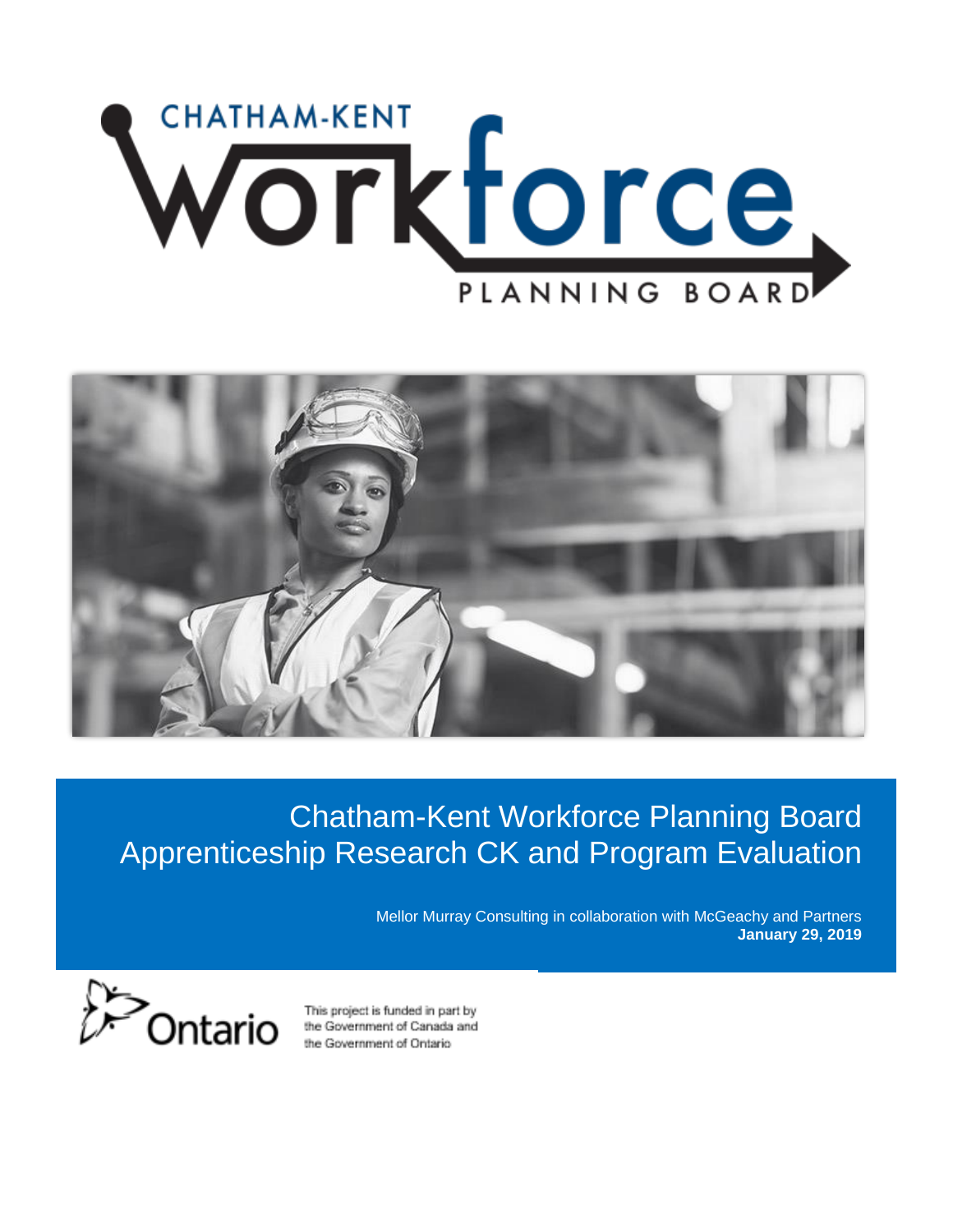# Contents

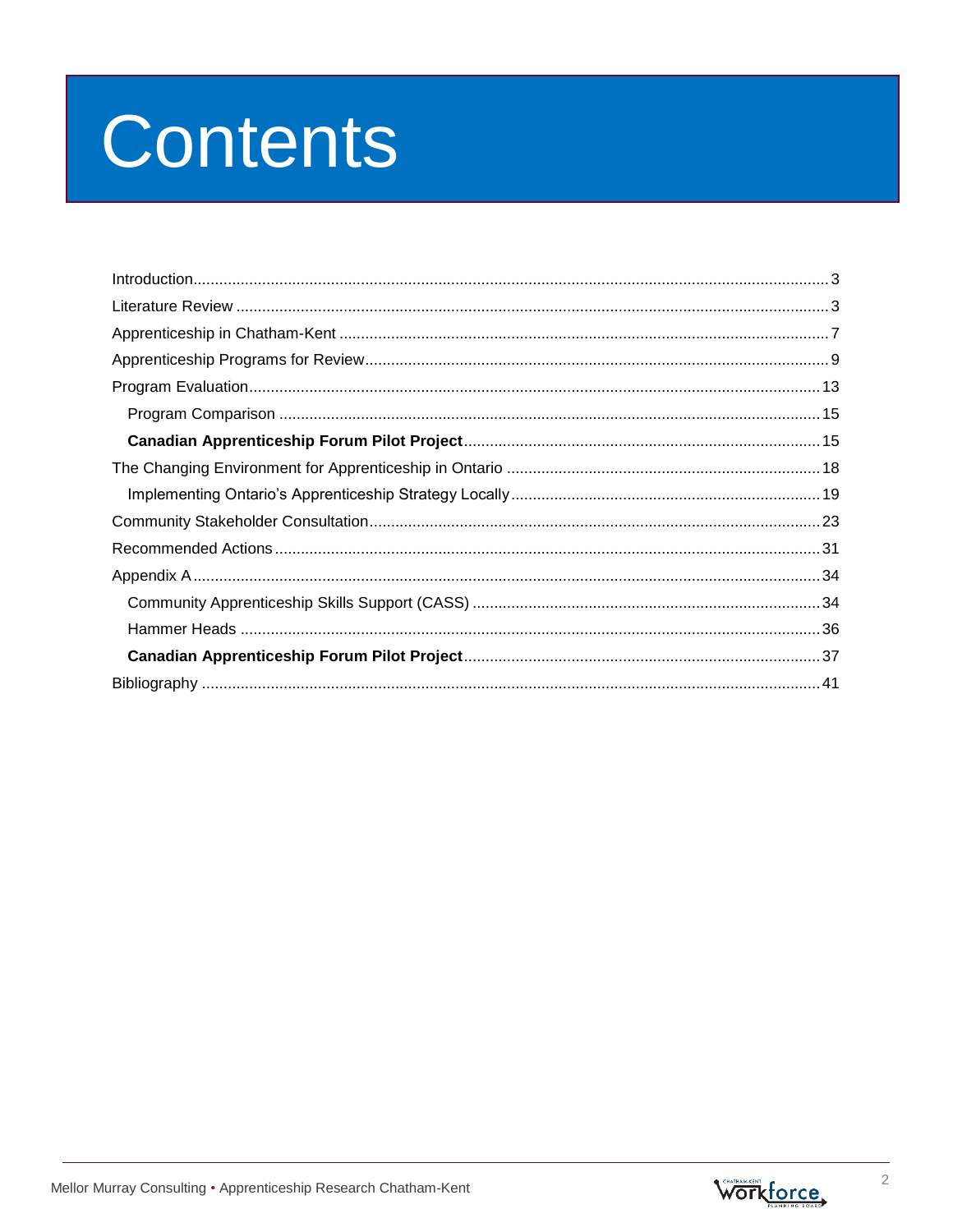#### <span id="page-2-0"></span>**Introduction**

There are 105,943<sup>1</sup> residents and a labour force of 49,965<sup>2</sup> in the Municipality of Chatham-Kent. The Ministry of Training, Colleges and Universities Employment Ontario Client Data reports show there are currently 582 active apprentices in Chatham-Kent.

This report is intended to review successful apprentice support programs in Ontario, Canada and elsewhere to identify solutions for Chatham-Kent to support apprenticeship activity in the Municipality. It will consider programs that encourage completion of the apprenticeship program and support employers to participate in apprenticeship programming and recommend actions to increase the number of apprentices in Chatham-Kent.

The project consists of four phases including research and program review (including a literature review and in person research), consultation, best practice review and final recommendations.



#### <span id="page-2-1"></span>Literature Review

Apprenticeship has long been considered one of the best learning programs for those wishing to learn a skill or trade. It is an investment in human capital and contributes to both national competitive advantage and the long-term well-being of workers (Sharpe and Gibson, 2005).

Apprenticeship combines on-the-job training and related classroom instruction under the supervision of a journey-level craft person or trade professional in which workers learn the practical and theoretical aspects of a highly skilled occupation<sup>3</sup>. It is a contract between the apprentice and an employer in which the apprentice exchanges labour for practical training in a workplace environment.



l <sup>1</sup> Statistics Canada Table 17-10-0084-01

<sup>2</sup> Statistics Canada 2016 Census

<sup>3</sup> What is Apprenticeship? Washington State Department of Labour and Industries www.ini.wa.gov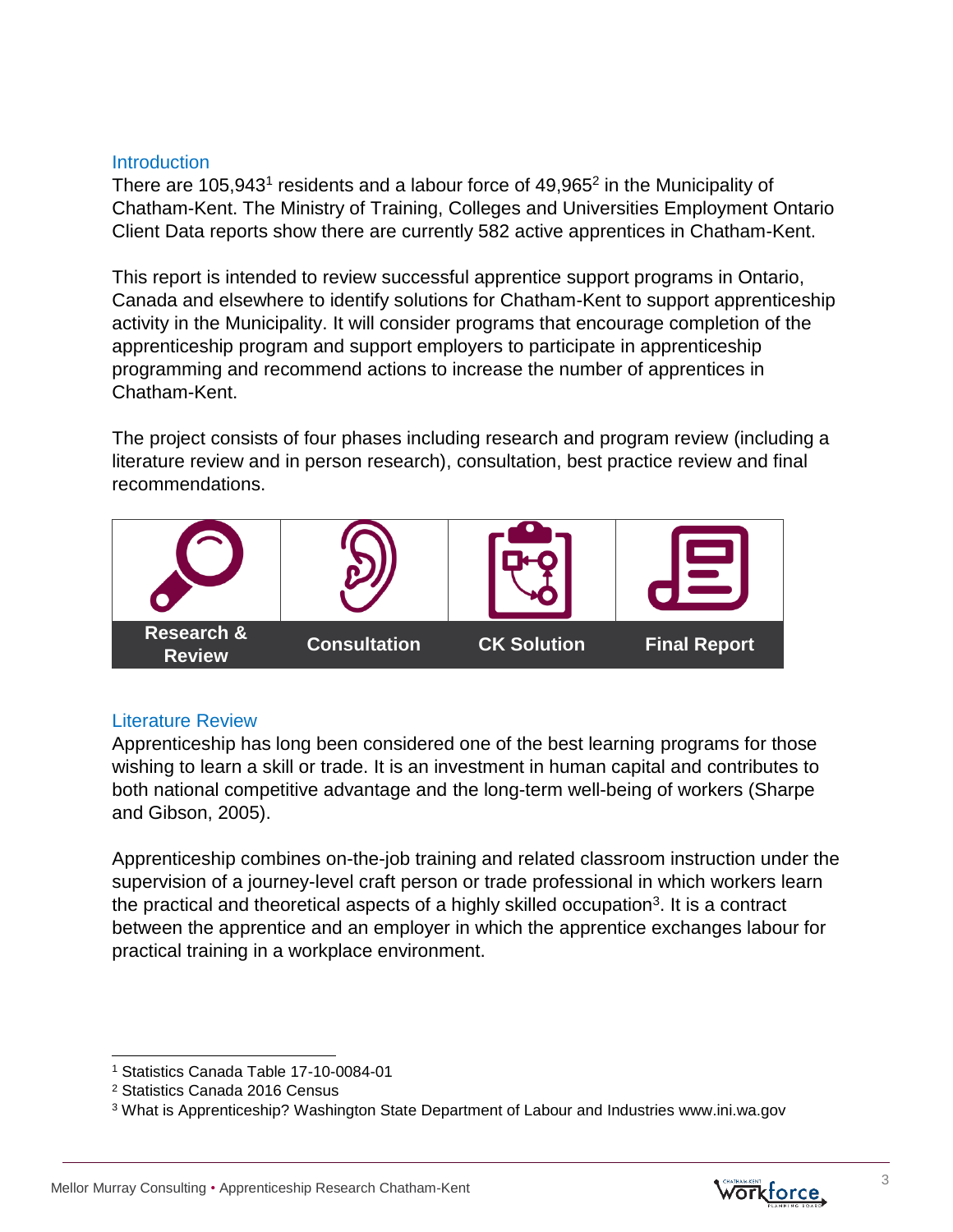While most of an apprentice's time is spent in the field, there is also a requirement for an academic component, usually consisting of four to eight-week blocks in a formalized learning environment.

Apprentices must find their own sponsors (employers). Apprentices having trouble finding a sponsor can start the process by enrolling in a college program. The college program provides foundational skills training and some colleges also assist the student with finding apprenticeship work. Workers who have been in the field or have significant work experience may opt out of the academic portion should they wish to challenge or pass the final examination independently. It is also possible to recognize previous experience through PLAR (Previous Learning Assessment and Recognition). Apprentices must 'sit' an examination for their chosen trade. The examination includes a written component. It does not necessarily include assessment of practical abilities. Trade qualification for employment is not mandatory in all trades.

Apprenticeship seeks to support and facilitate the transition for new job seekers from school to work in a highly complex and demanding environment. These experiential learning programs also address soft skills development. Enhancing apprenticeship programming has been identified as a key strategy to address the shortage of skilled tradespeople.

In their review of economic literature on training, Sharpe and Gibson (2005) describe the apprenticeship systems in Canada, Britain and the US as "market-driven", which means that the market conditions determine the supply of apprenticeships in contrast to the industry consensus models in Northern Europe. Sharpe and Gibson report that the Canadian educational system is oriented towards general rather than vocational education (which prepares individuals for work) and as a result, firms have much less commitment to supplying apprenticeship opportunities.

Although apprenticeship is the responsibility of the provincial government,<sup>4</sup> apprenticeship is significant to both the federal and provincial governments. The Canadian and provincial governments have targeted the expansion of apprenticeship training and incentives, especially for youth (as cited in Halton Industry Education Council, 2015).

The benefits of apprenticeship include:

- Helping with the school-to-work transition and maintaining low youth unemployment.
- Providing opportunities to learn both technical and soft skills during training.
- Securing employment for individuals who have completed apprenticeship training.



l <sup>4</sup> education is within provincial jurisdiction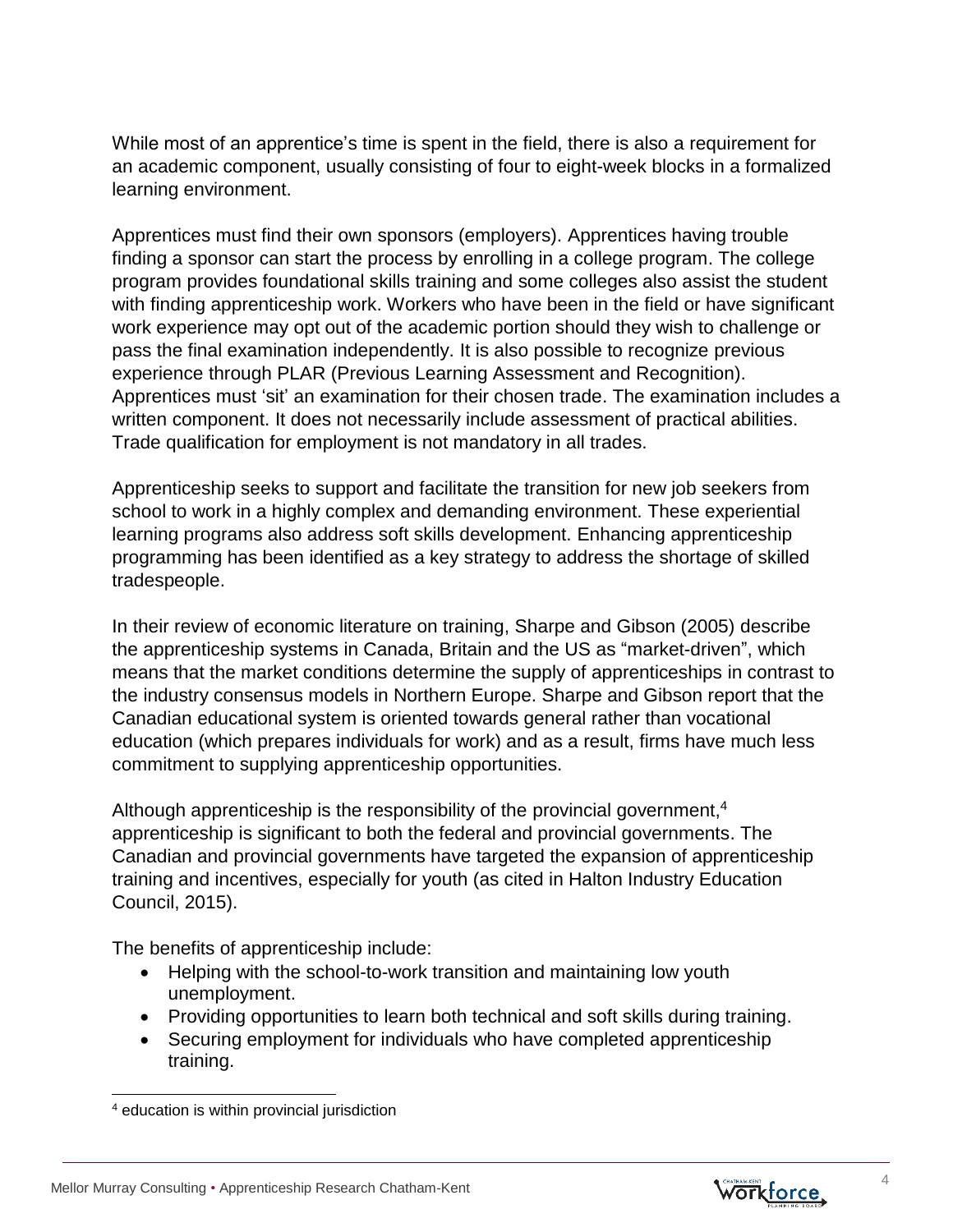- Enabling a productive and adaptable workforce.
- Addressing employer needs by lowering hiring and training costs, lowering employee turnover and increasing productivity.
- Encouraging higher employment in skilled trades within the various sectors.<sup>5</sup>

The Chatham-Kent Workforce Planning Board is committed to working with its community partners to support and further enhance current apprenticeship programs within the Municipality of Chatham-Kent. The pathways into apprenticeship include the following:

- The traditional apprenticeship route (direct)
- Specialist High Skills Major program (a program that allows students in grade 11 and 12 to focus on a defined career path. Please see the "for more information" section for link to Ministry of Education website)
- Ontario Youth Apprenticeship Program (OYAP) (a "school to work program" that helps students in grades 11 and 12 start their apprenticeship path through the inschool co-op program. Please see the "for more information" section for the link to the Ministry of Education's OYAP information page)
- Dual credit programs (allow students to complete credits towards their Ontario Secondary School Diploma as well as a diploma, degree or apprenticeship certification. Please see the "for more information" section to learn more)
- Full time college programs
- Pre- apprenticeship programs
- Union or industry approved training.<sup>6</sup>

Many or all of these routes are available within the Municipality of Chatham-Kent.

In their research "The Apprenticeship System in Canada: Trends and Issues," Sharpe and Gibson (2005) cite several barriers to apprenticeship. Those barriers include employment instability, negative perceptions of the trades, and the relatively young age of those entering apprenticeship (coupled with entry level wages and life demands). While there have been some changes in the statistical values recently, the trends identified above remain the same and continue to act as barriers.

Sharpe and Gibson (2005) made the following recommendations to improve the apprenticeship system:

- Increasing transparency and improving the preparedness of incoming apprentices.
- Laddering or integrating apprenticeship into the post-secondary system to improve the potential advancement of apprentices and the flexibility of their credentials.



<sup>5</sup> Halton Industry Education Council, 2015

<sup>6</sup> http://www.skillsontario.com/pathways-to-apprenticeship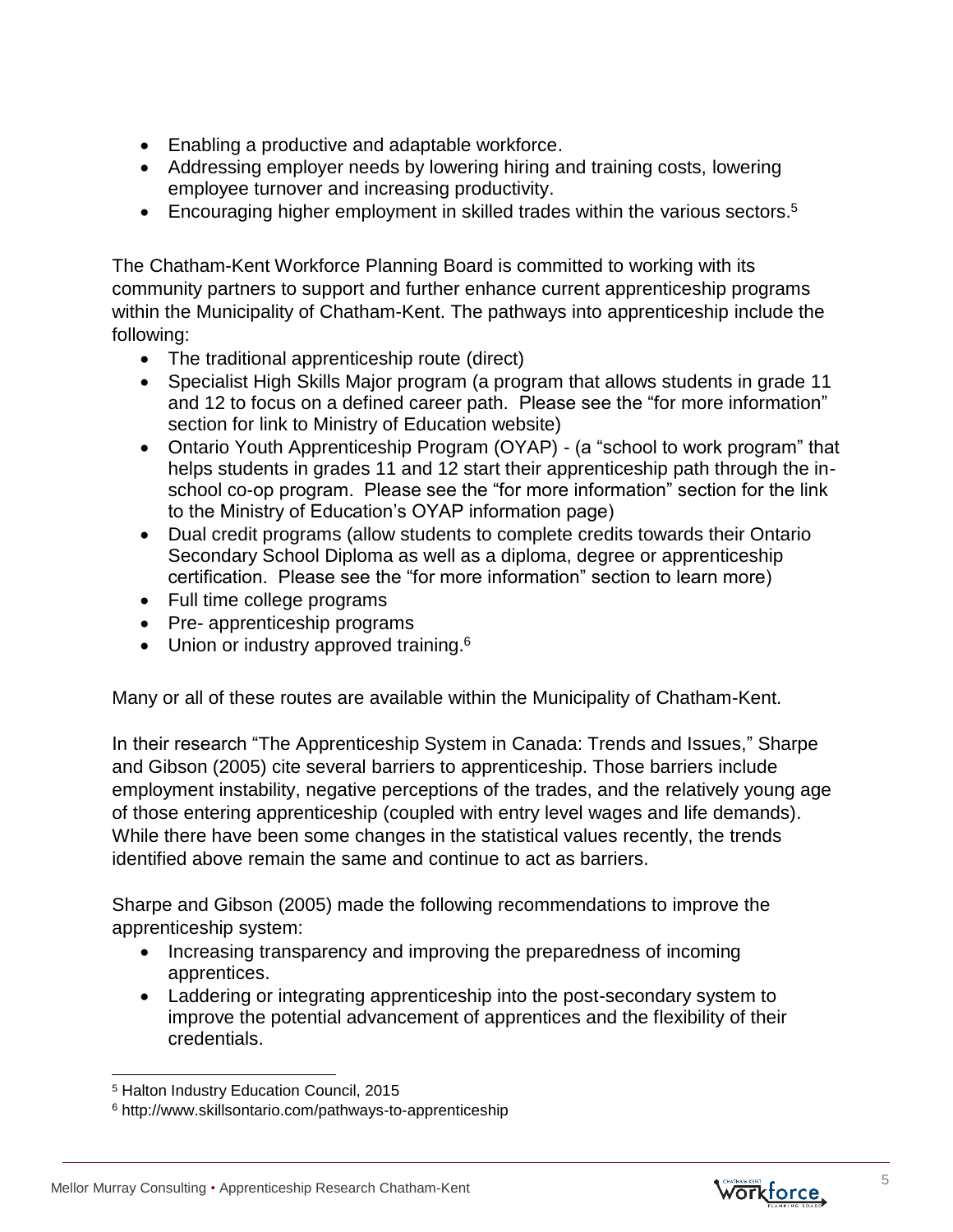- New programs targeting young apprentices.
- Financial incentives directed towards employers rather than students.
- Strengthening advisory committees, giving them responsibility to determine program content and promote apprenticeship within firms.
- Modularization or progressive credentialization policies with strong incentives for full completion of the apprenticeship program.

In a study looking at experiential learning through high school apprenticeship, Taylor and Watt-Malcolm (2007) focus on experiential learning opportunities within three different locations; school, learning centre and worksites. They concluded that "the institutional arrangements and features of different learning environments significantly influence their experiences and the quality of their apprenticeships."

They identified challenges due to the academic and vocational divisions in the curriculum. Students at the learning centre failed to gain experience in dealing with the tensions rooted in power relationships on the job site. On the worksite, students were often required to make trade-offs on the job that limited their learning opportunities.

The authors provided the following recommendations for apprenticeship programs:

- Allow participation in multiple communities of practice inside and outside of the workplace.
- Allow broad access to learning in terms of tasks, knowledge and location.
- Ensure there is a structured, gradual transition with increasing complexity, monitoring progress and facilitation of transfer of skills to the work.
- Provide time for access to a range of qualifications, and time to reflect and learn off the job.
- Ensure recognition of and support for apprentices' status as learners.

The development of social skills such as problem solving, conflict resolution and communication skills, along with literacy and numeracy skills, are themes throughout the literature. Support for the development of these skills contributed to the apprentices' feelings of success. Gospel and Fuller (1998) suggest that apprenticeship training should be incorporated into existing HR strategies to ensure its importance to existing business.

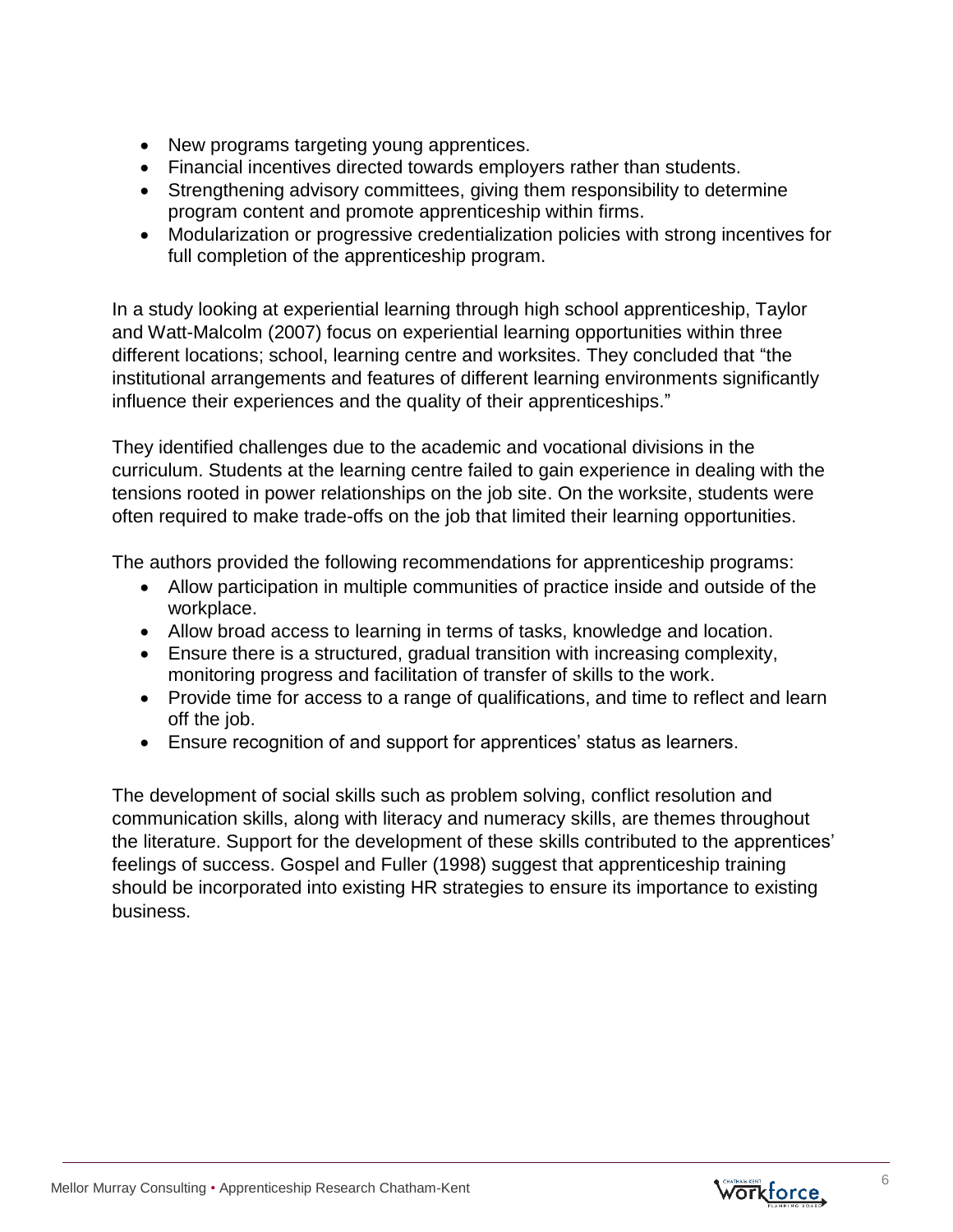#### <span id="page-6-0"></span>Apprenticeship in Chatham-Kent

There were 582 active apprentices in Chatham-Kent for the 2017/18 fiscal year, down slightly from 611 in 2016/17.



Source: Ministry of Training, Colleges and Universities Employment Ontario Client Data

The number of new apprentices is up from 173 in 2016/17 to 202 in 2017/18. There were 48 Certificates of Apprenticeship awarded in 2017/18 and 49 issued in 2016/17.

There were 13 individuals who participated in modular training in 2016/17 and 24 in 2017/18. (Modular training refers to training that is broken down into sections for ease of delivery)

In 2017/2018 the average age of apprenticeship clients was 27. There were 106 apprenticeship clients age 15 to 24 compared to 88 age 25 to 44 (the number of clients age 45 and older was suppressed due to low numbers and confidentiality requirements). The apprentices were predominantly male at 89 percent of all apprentices.

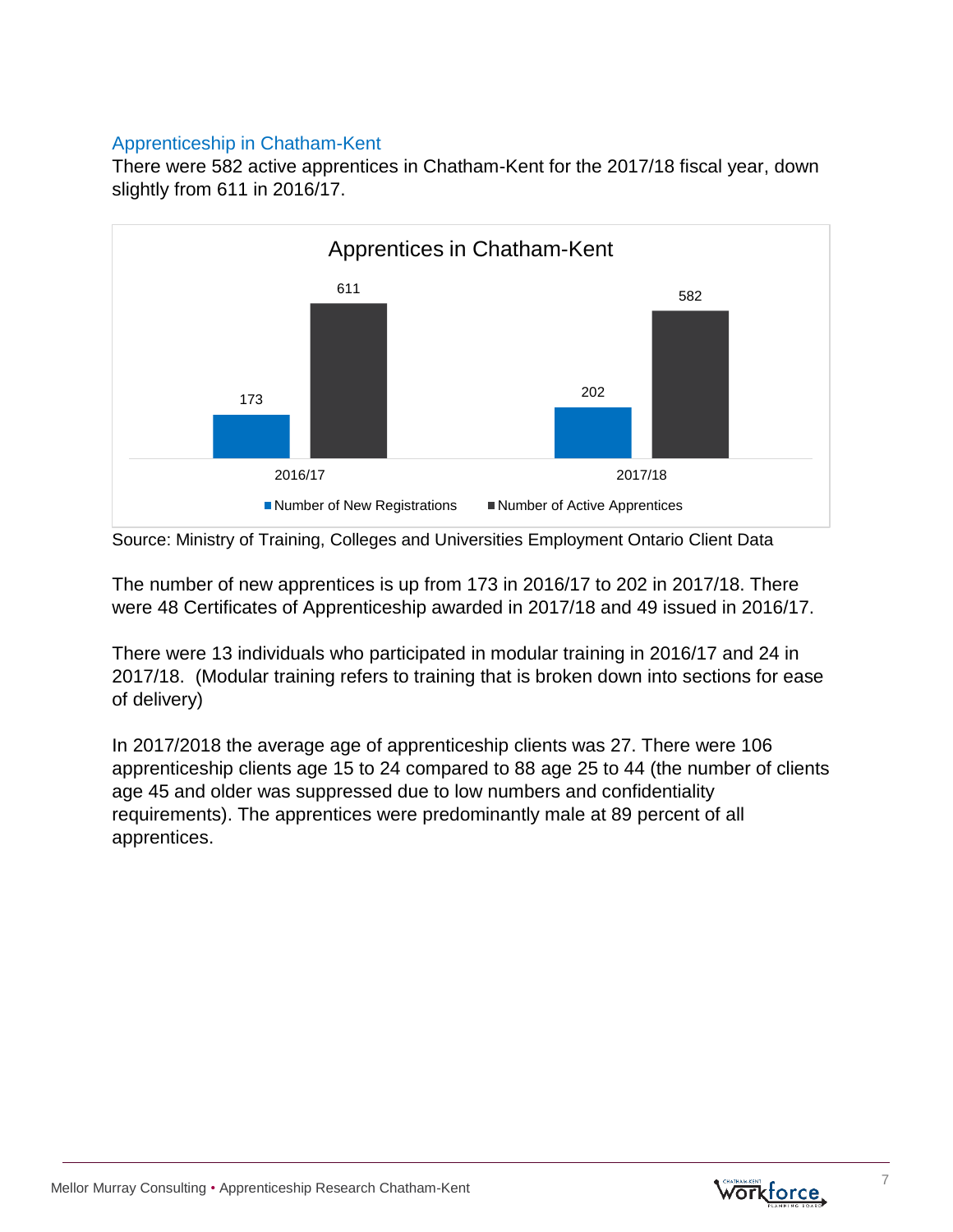

Source: Ministry of Training, Colleges and Universities Employment Ontario Client Data

The majority of new registrants have completed high school when they enter the apprenticeship program. The number of registrants with high school education jumped from 66 percent in 2016/17 to 84 percent in 2017/18.

In Chatham-Kent, the majority of new registrants are beginning apprenticeships in five main areas: electrician-construction and maintenance, automotive service technician, truck and coach technician, hairstylist and general carpenter.





Previous research by the Chatham-Kent Workforce Planning Board indicates that the key issues facing apprenticeship in Chatham-Kent are:

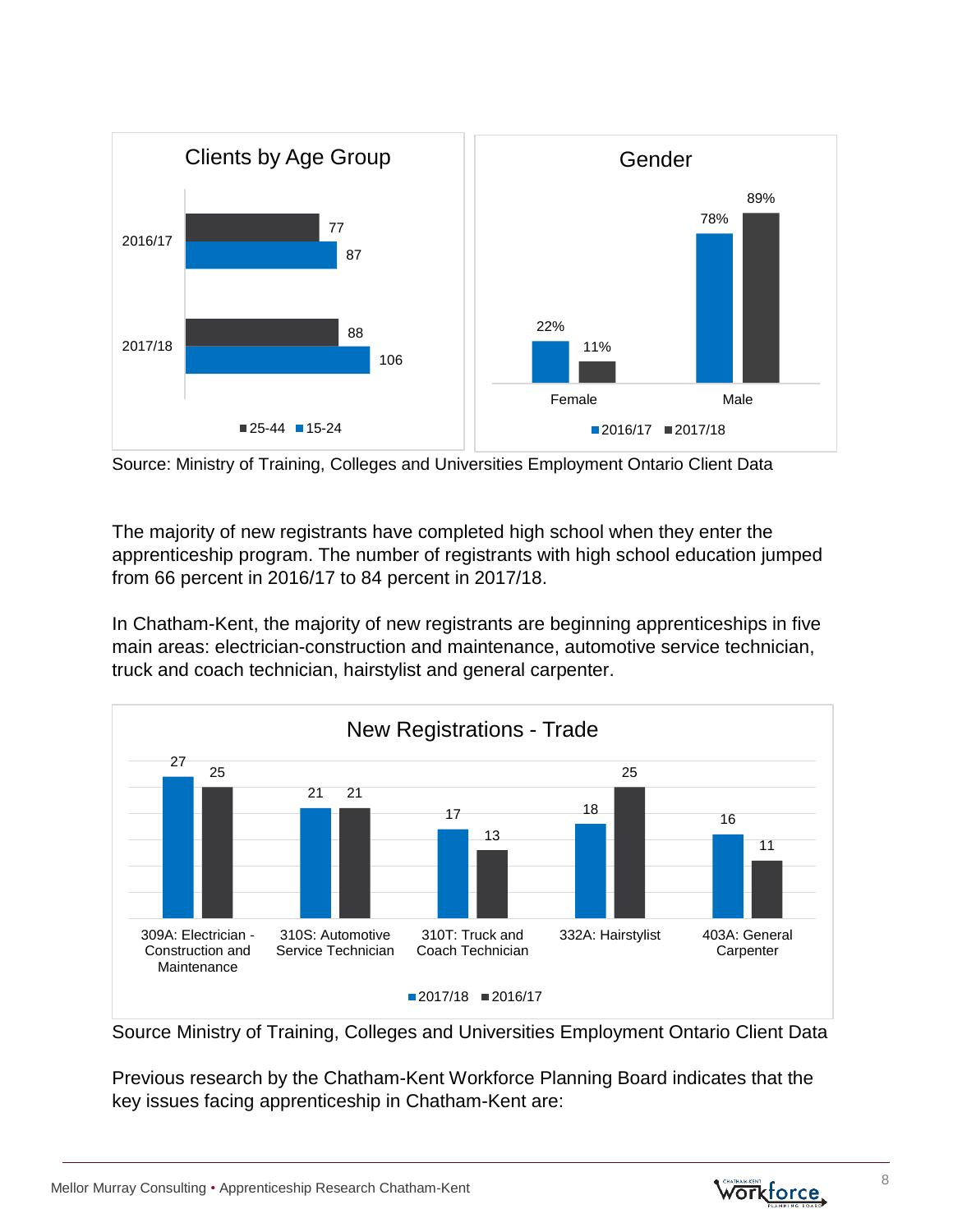- failing to retain apprentices,
- limitations on the ratio of apprentices to journeypersons,
- communication gaps between employers and apprenticeship partners and
- systemic challenges such as employer recognition of tenure over employee skills.

Some of these challenges are beyond the scope of local agencies; however, the Chatham-Kent Workforce Planning Board along with their partners have an opportunity to influence the number of apprentices in the community by increasing the numbers of individuals entering into apprenticeship programs, assisting in developing the skills needed to complete an apprenticeship program and providing the supports needed to complete the final examination phase.

#### <span id="page-8-0"></span>Apprenticeship Programs for Review

There are a number of examples of programs across Canada and one with an overseas lens (specifically in the UK) focused on increasing the number of individuals completing apprenticeship programs including those aimed at apprenticeship promotion, retention and employer supports. This section provides a high-level overview of eight programs (in alphabetical order):

- 1. Apprenticeship Hub, Liverpool City Region Apprenticeship Hub, UK
- 2. Community Skills Support (CASSO Project), Literacy Link South Central Program, London, Ontario
- 3. Flexibility and Innovation in Apprenticeship Technical Training Pilot Projects, Canadian Apprenticeship Forum, Various post-secondary institutions
- 4. Hammer Heads Program; Central Ontario Building Trades, Toronto, Ontario
- 5. Mentorship Strategy, Automotive Sector Council of Nova Scotia
- 6. Ontario Adult Apprenticeship Program (OAAP) Journeyperson and Apprenticeship Trainer Coaching and Mentorship Workshops, The Centre for Skills Development & Training, Halton, Ontario
- 7. SkillPlan, BC Construction Industry Skill Improvement Council
- 8. Student Mentorship Program, Newfoundland and Labrador: Advanced Education, Skills and Labour

| <b>APPRENTICESHIP HUB</b> |                                                                 |
|---------------------------|-----------------------------------------------------------------|
| Background                | The Liverpool City Region Apprenticeship Hub provides impartial |
|                           | advice and guidance in the following areas:                     |
|                           | Where to find local apprenticeship and traineeship vacancies,   |
|                           | • Support documents for apprenticeship application forms,       |

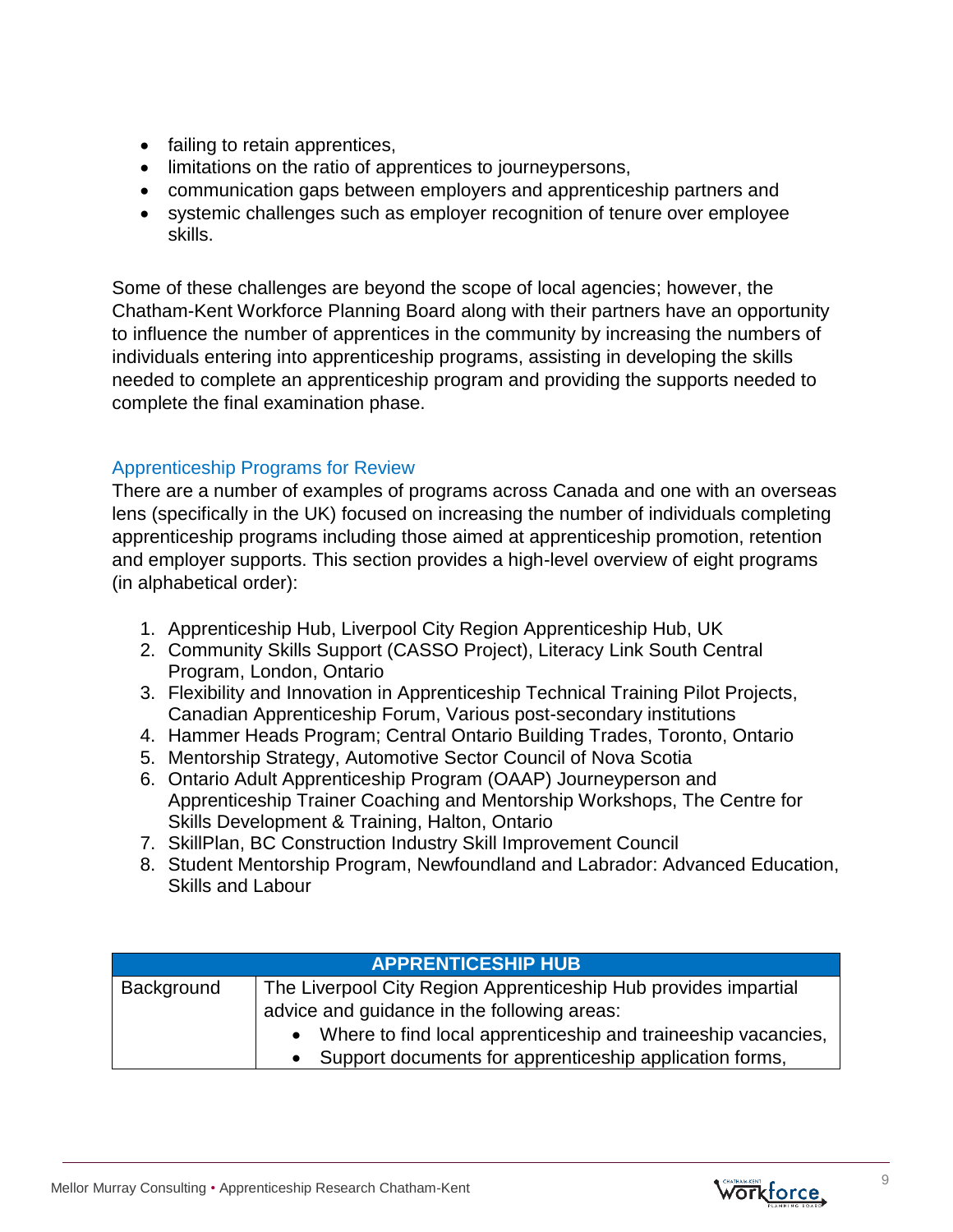|                 | Information on apprenticeship vacancies within a 10-mile<br>radius of the individuals. |
|-----------------|----------------------------------------------------------------------------------------|
| Objective       | Offer support and information to those seeking apprenticeships                         |
| <b>Partners</b> | Unavailable                                                                            |
| More info:      | http://www.apprenticeshiphub.org.uk/support-we-provide/                                |

| <b>COMMUNITY SKILLS SUPPORT (CASSO PROJECT)</b> |                                                                                                                                                                                                                                                                                                                                                                                                                                                                                                                                                                                                                                                                                                                                                                                                                                                                           |  |
|-------------------------------------------------|---------------------------------------------------------------------------------------------------------------------------------------------------------------------------------------------------------------------------------------------------------------------------------------------------------------------------------------------------------------------------------------------------------------------------------------------------------------------------------------------------------------------------------------------------------------------------------------------------------------------------------------------------------------------------------------------------------------------------------------------------------------------------------------------------------------------------------------------------------------------------|--|
| Background                                      | The Community Apprenticeship Skills Support (CASS) Project <sup>7</sup> was<br>a three-year poverty reduction project for individuals receiving<br>support through the Ontario Works or Ontario Disability Support<br>Program. The program was developed with three target groups in<br>mind: persons with disabilities, young single males and immigrants<br>who have been in the country over five years.<br>The program is designed to assist individuals to move out of poverty<br>and transition through adult literacy, employment services,<br>apprenticeship and into a career. Supports included an<br>apprenticeship support case lead, educational interview and<br>upgrading, learning disability assessment, employment service<br>support, help with apprenticeship paperwork and process, employer<br>engagement and in-school and work placement support. |  |
| Objective                                       | Poverty reduction                                                                                                                                                                                                                                                                                                                                                                                                                                                                                                                                                                                                                                                                                                                                                                                                                                                         |  |
| <b>Partners</b>                                 | ATN Access Inc., The Elgin, Middlesex, Oxford Workforce Planning                                                                                                                                                                                                                                                                                                                                                                                                                                                                                                                                                                                                                                                                                                                                                                                                          |  |
|                                                 | and Development Board, The Employment Sector Council.                                                                                                                                                                                                                                                                                                                                                                                                                                                                                                                                                                                                                                                                                                                                                                                                                     |  |
| More Info:                                      | https://www.llsc.on.ca/local-poverty-reduction-fund-project-communi                                                                                                                                                                                                                                                                                                                                                                                                                                                                                                                                                                                                                                                                                                                                                                                                       |  |

| FLEXIBILITY AND INNOVATION IN APPRENTICESHIP TECHNICAL TRAINING<br><b>PILOT PROJECTS</b> |                                                                                                                                                                                                                                                                                                                                                                                          |
|------------------------------------------------------------------------------------------|------------------------------------------------------------------------------------------------------------------------------------------------------------------------------------------------------------------------------------------------------------------------------------------------------------------------------------------------------------------------------------------|
| Background                                                                               | The federal government's Flexibility and Innovation in<br>Apprenticeship Technical Training (FIATT) program is funding 10<br>pilots to experiment with online learning, upfront training, mobile labs<br>and/or simulator training. The FIATT pilot projects share goals linked<br>to common apprenticeship barriers, emphasizing the applicability<br>and importance of the initiative. |
| viective                                                                                 | Help apprentices progress and complete their training.<br>• Reduce waitlists, time away from the workplace and the<br>number of weeks on Employment Insurance (EI).                                                                                                                                                                                                                      |

<sup>&</sup>lt;sup>7</sup> The pilot ended in December 2018

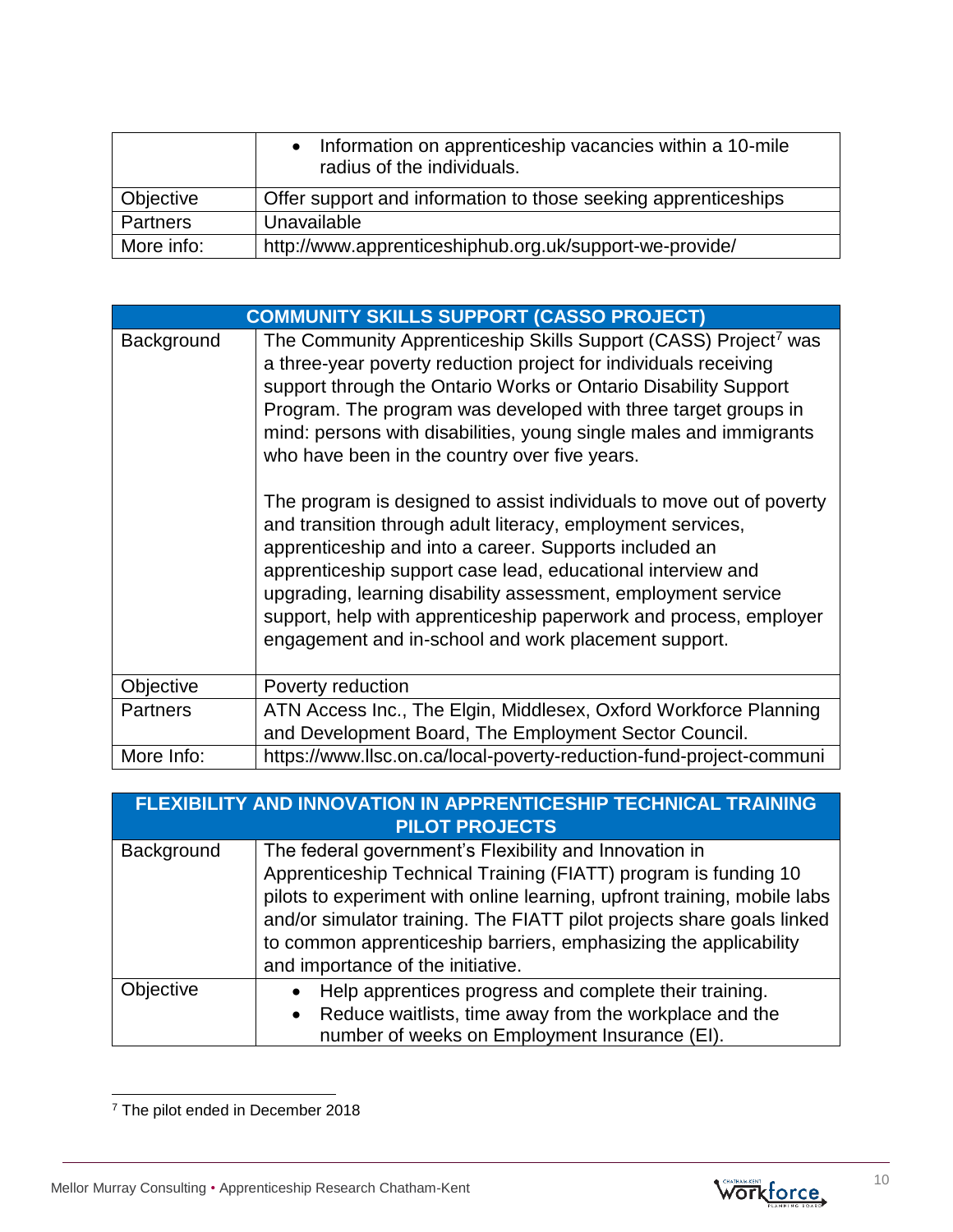|                 | Create access to hands-on training, especially for rural and<br>Northern apprentices, through simulators and mobile training<br>units.<br>• Engage apprentice learners, instructors, employers and/or<br>underrepresented groups in online training.                                                                                                                                                                                                                                                                          |
|-----------------|-------------------------------------------------------------------------------------------------------------------------------------------------------------------------------------------------------------------------------------------------------------------------------------------------------------------------------------------------------------------------------------------------------------------------------------------------------------------------------------------------------------------------------|
|                 | Support apprentice learning and skills development.                                                                                                                                                                                                                                                                                                                                                                                                                                                                           |
| <b>Partners</b> | The following post-secondary institutions are conducting pilot<br>programs through this initiative:<br>British Columbia Institute of Technology (BCIT), Collège Boreal and<br>Lambton College, New Brunswick Community College (NBCC),<br>Nova Scotia Community College (NSCC), Operating Engineers<br>Training Institute of Ontario (OETIO), Portage College, Red Deer<br>College, Saskatchewan Polytechnic, Thompson Rivers University,<br>Yukon College.<br>The Lambton College program was initially expected to begin in |
|                 | early 2019. It will now begin in the fall of 2019.                                                                                                                                                                                                                                                                                                                                                                                                                                                                            |
| More Info:      | http://caf-fca.org/news-events/current-initiatives                                                                                                                                                                                                                                                                                                                                                                                                                                                                            |

| <b>HAMMER HEADS</b> |                                                                                                                                                                                                                                                                                                                                                                               |
|---------------------|-------------------------------------------------------------------------------------------------------------------------------------------------------------------------------------------------------------------------------------------------------------------------------------------------------------------------------------------------------------------------------|
| Background          | Hammer Heads is a 12-week comprehensive skills development<br>program that introduces youth to several different construction<br>trades while developing skills important to successful, long-lasting<br>careers in construction. The program is comprised of safety training,<br>hands-on skills development, mentoring and coaching. There is<br>significant Union support. |
| Objective           | Train and place under-resourced and aboriginal youth into<br>registered apprenticeship careers.                                                                                                                                                                                                                                                                               |
| <b>Partners</b>     | BOLT, Concert Properties, Dickies, Frontier College, Kodiak,<br>Ontario Construction Secretariat, Stanley DeWalt, Toronto Argos,<br>Toronto Employment and Social Services, Toronto PC, Toronto<br>Marlies, Toronto Rock, Tridel, Workers Health and Safety Centre,<br><b>YMCA</b>                                                                                            |
| More Info:          | http://hammerheadsprogram.com/                                                                                                                                                                                                                                                                                                                                                |

| <b>MENTORSHIP STRATEGY</b> |                                                                                                                                                                                                          |
|----------------------------|----------------------------------------------------------------------------------------------------------------------------------------------------------------------------------------------------------|
| Background                 | The Mentorship Strategy is focused on mentoring to assist with<br>teaching and learning skills in the workplace. The program provides<br>two streams of programming targeting apprentices and employers. |



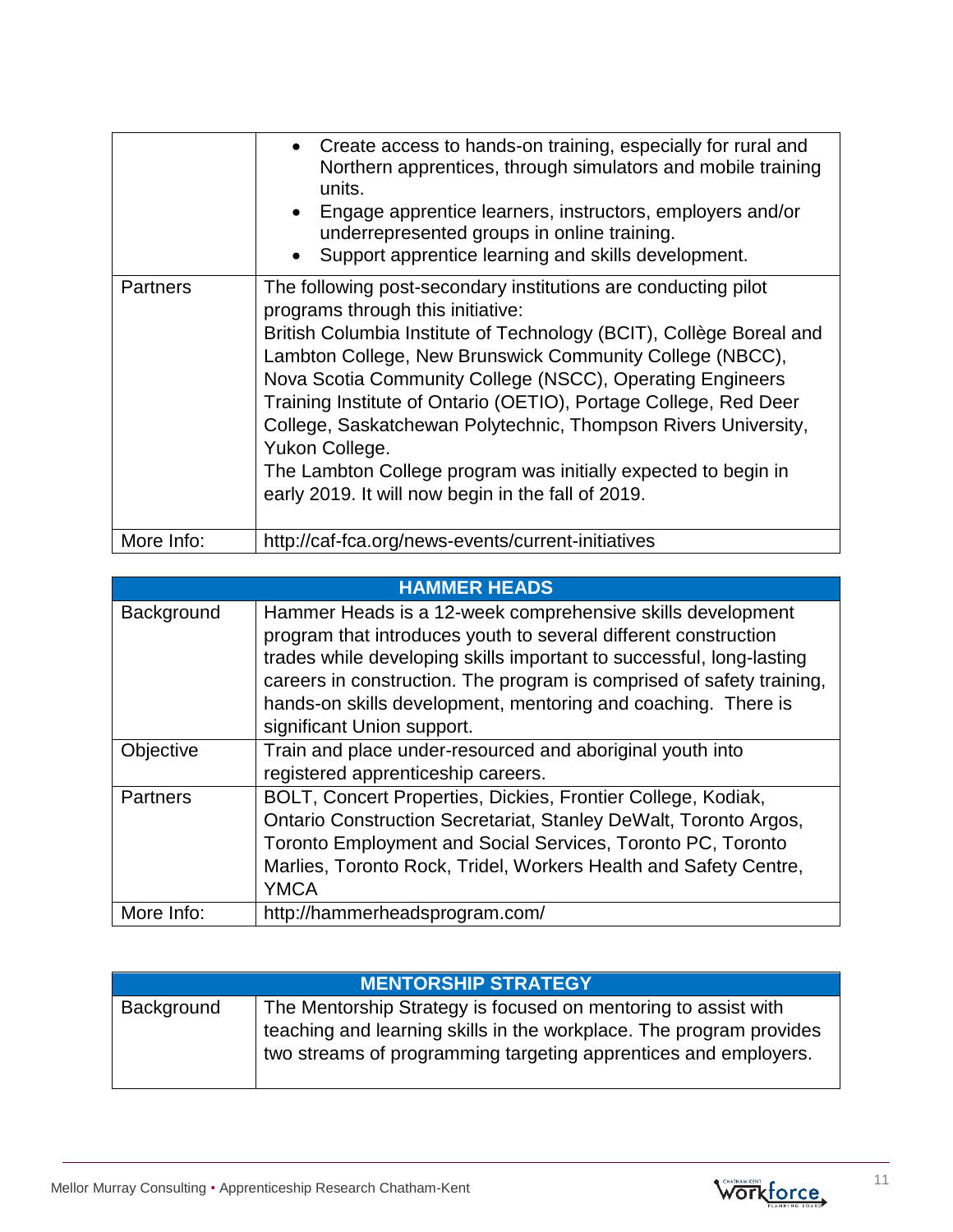|                | Apprentices and pre-apprentice program participants receive<br>training in learning through workplace mentorship as part of the<br>program curriculum. Experienced tradespersons and employers can<br>access workshops on teaching and learning in the workplace and a<br>suite of supporting resource materials. |
|----------------|-------------------------------------------------------------------------------------------------------------------------------------------------------------------------------------------------------------------------------------------------------------------------------------------------------------------|
| Objective      | Assist with learning and teaching skills in the workplace                                                                                                                                                                                                                                                         |
| Partners       | Nova Scotia Community College, Automotive Sector Council of                                                                                                                                                                                                                                                       |
|                | Nova Scotia                                                                                                                                                                                                                                                                                                       |
| For More Info: | htps://apprenticeship.nscc.ca/mentoring/apprentice.htm                                                                                                                                                                                                                                                            |

| <b>ONTARIO ADULT APPRENTICESHIP PROGRAM (OAAP) JOURNEYPERSON</b><br>AND APPRENTICESHIP TRAINER COACHING AND MENTORSHIP WORKSHOPS |                                                                                                                                                                                                                                                                                                                                                                                                                                                                                                                                                                                                                  |  |
|----------------------------------------------------------------------------------------------------------------------------------|------------------------------------------------------------------------------------------------------------------------------------------------------------------------------------------------------------------------------------------------------------------------------------------------------------------------------------------------------------------------------------------------------------------------------------------------------------------------------------------------------------------------------------------------------------------------------------------------------------------|--|
| Background                                                                                                                       | The Ontario Adult Apprenticeship Program provides hands on<br>support for apprentices and employers in millwrighting, machining,<br>industrial, electrical and tool and die trades. The program acts as a<br>broker between adult apprenticeship candidates and employers.<br>Participants are adult students who have participated in pre-<br>apprenticeship programs seeking apprenticeship opportunities. The<br>program supports mentors and industry employers, strengthening<br>their workplace skills training through free Journeyperson and<br>Apprenticeship Trainer Coaching and Mentoring workshops. |  |
| Objective                                                                                                                        | Increase the number of qualified journey people. Support mentors<br>and industry employers to help strengthen workplace skills training                                                                                                                                                                                                                                                                                                                                                                                                                                                                          |  |
| <b>Partners</b>                                                                                                                  | Ontario Centre for Workforce Innovation (OCWI), Halton District<br>School Board.                                                                                                                                                                                                                                                                                                                                                                                                                                                                                                                                 |  |
| For More<br>Information:                                                                                                         | http://thecentre.on.ca/About-Us/News/Journeypersons-and-<br>Apprenticeship-Trainer-Workshop                                                                                                                                                                                                                                                                                                                                                                                                                                                                                                                      |  |

| <b>SKILLPLAN</b> |                                                                                                                                                                                                                                                                      |
|------------------|----------------------------------------------------------------------------------------------------------------------------------------------------------------------------------------------------------------------------------------------------------------------|
| Background       | SkillPlan is an initiative of the BC Construction Industry Skill<br>Improvement Council. The organization develops workshops and<br>training materials to improve the essential skills of current or<br>potential workers in the construction and mining industries. |
|                  | SkillPlan provides workshops for tradespeople on essential skills<br>improvements (math, study skills and test taking), communications<br>support, plain language writing as well as on the job mentorship. A                                                        |

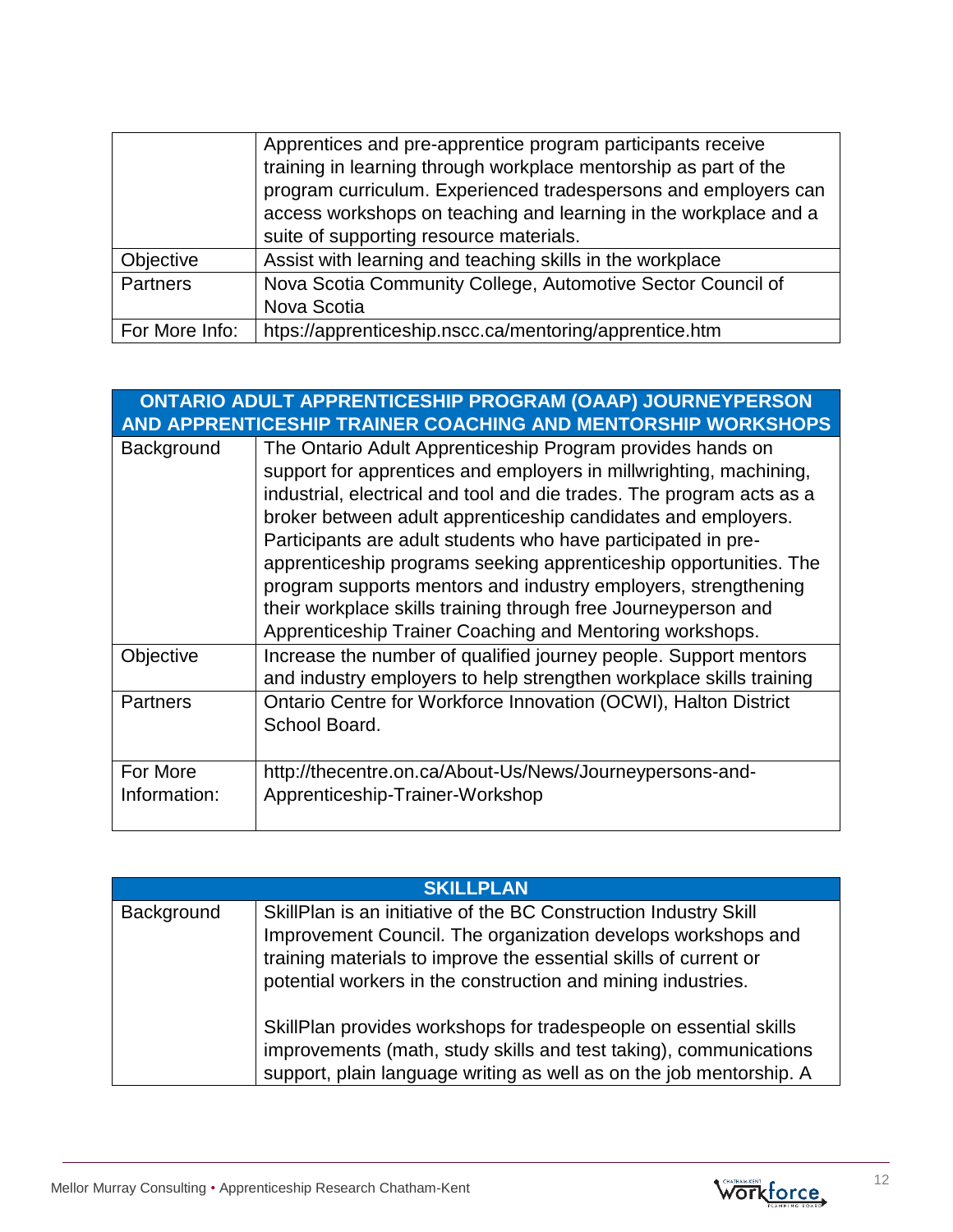|            | sister program, MentorMatters, provides training programs targeted |
|------------|--------------------------------------------------------------------|
|            | at the trainee and mentor in the mining industry.                  |
| Objective  | Assist with essential skills and mentorship programs in the        |
|            | construction and mining industries.                                |
| Partners   | BC Construction Industry Skill Improvement Council.                |
| More Info: | http://www.skillplan.ca                                            |

|                 | <b>STUDENT MENTORSHIP PROGRAM</b>                                                                                                                                                                                                                                                                                                                                                   |
|-----------------|-------------------------------------------------------------------------------------------------------------------------------------------------------------------------------------------------------------------------------------------------------------------------------------------------------------------------------------------------------------------------------------|
| Background      | The Student Mentorship program brings students and mentors<br>together to develop the skills, knowledge, attitudes, and connections<br>students need as they transition into the world of work. Employers<br>match the student with an industry professional related to the<br>student's field of study.                                                                            |
|                 | The mentor provides guidance and support to the student in career<br>development and work-life balance, while creating opportunities for<br>them to learn about the workplace. The program provides a subsidy<br>to assist employers to create paid mentoring opportunities in the<br>agriculture, aquaculture, oil and gas, and technology sectors for<br>post-secondary students. |
| Objective       | provide supportive mentor/mentee relationships                                                                                                                                                                                                                                                                                                                                      |
| <b>Partners</b> | Unavailable                                                                                                                                                                                                                                                                                                                                                                         |
| More Info:      | http://www.aesl.gov.nl.ca/students/mentorship.html                                                                                                                                                                                                                                                                                                                                  |

#### <span id="page-12-0"></span>Program Evaluation

This section provides a more detailed review and evaluation of a short list of programs to assess their application in Chatham-Kent.

The following three programs were selected for further review:

- Hammer Heads Skills Development Program, Toronto, ON
- Community Apprenticeship Skills Support (CASS) Project, Literacy Link South Central Program, London, ON
- Canadian Apprenticeship Forum Pilot (CAFP) Projects, College Boréal and Lambton College

The review of these programs focuses on the structure, philosophy, and outcome of the program, and does not imply agreement or endorsement of any. The programs selected for review are all based in Ontario and, because of that, are more likely to comply with provincial regulations.

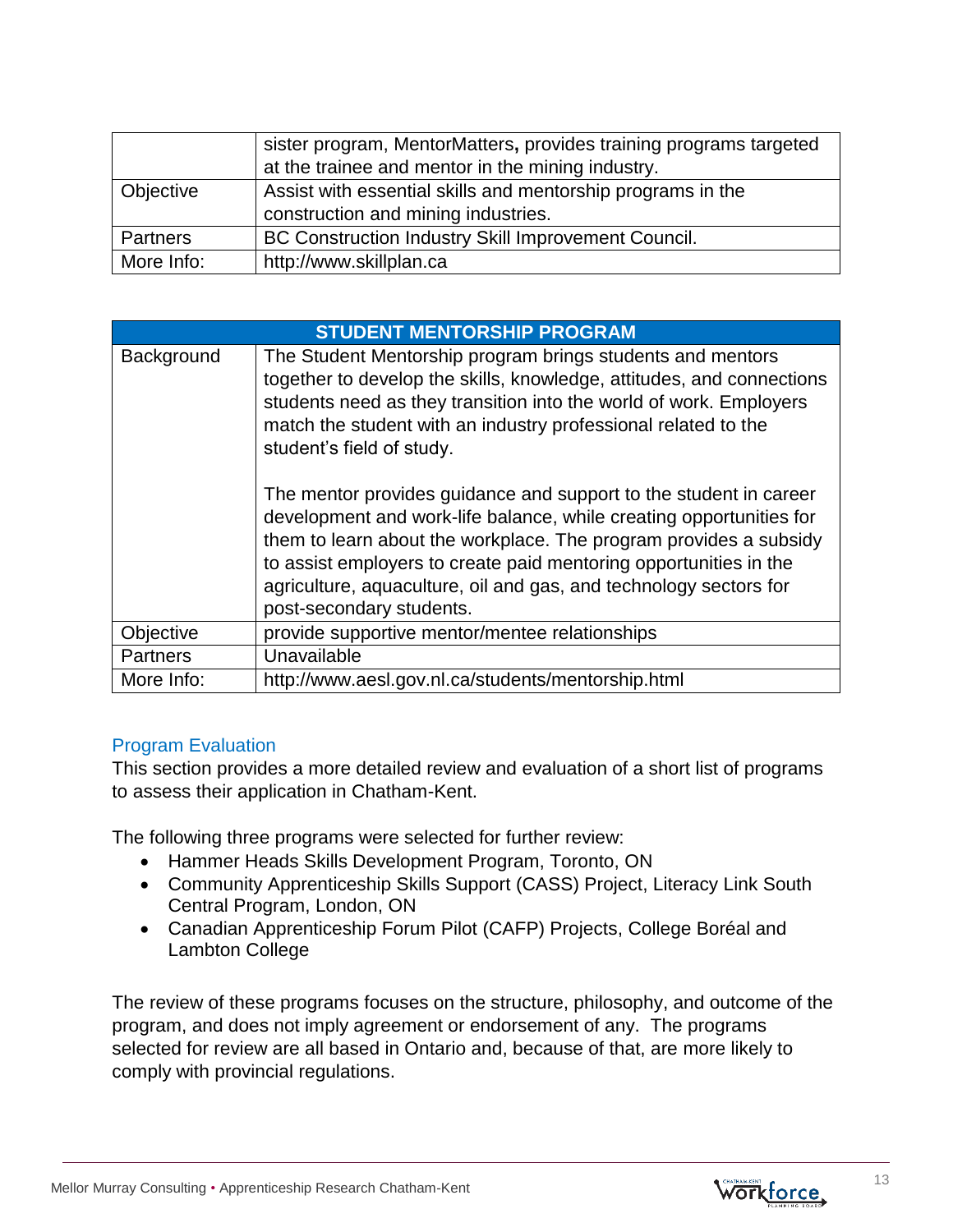Each of the three programs evaluated provides supports at different stages of the apprenticeship process. These programs can provide insights on improvements or new offerings that could help to increase the number of apprentices in Chatham-Kent and support greater completion of the apprenticeship program.



APPRENTICESHIP PHASES:

The CASS and Hammer Heads programs are both designed to meet the needs of a specific demographic. CASS was developed to introduce and support individuals living in poverty to consider opportunities in the trades. The Hammer Heads program was developed for youth from non-conventional backgrounds. The CASS and CAFP programs are both pilot projects while the Hammer Heads program has been in operation for seven years.

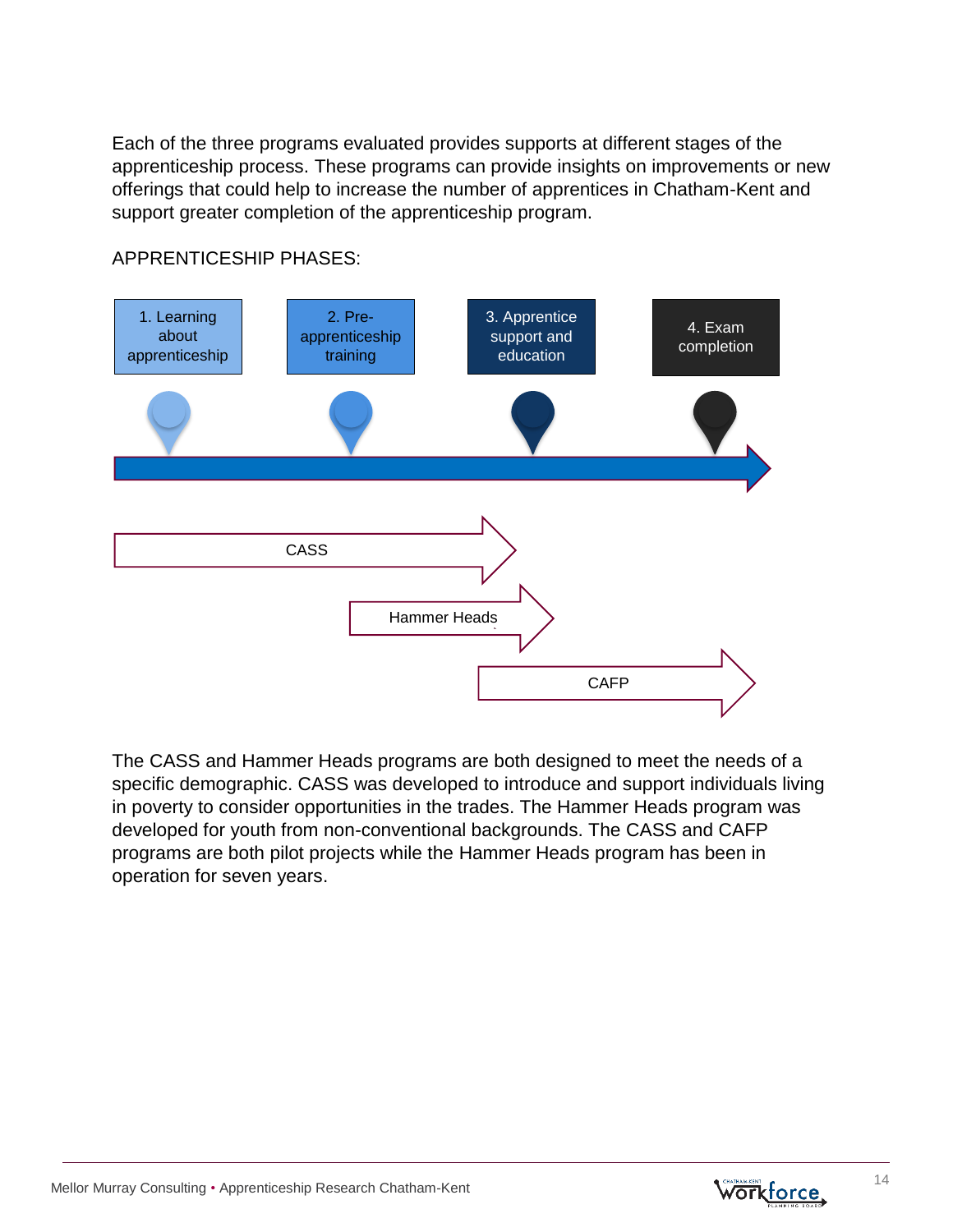### <span id="page-14-0"></span>Program Comparison

<span id="page-14-1"></span>

|                     | <b>Community</b><br><b>Apprenticeship Skills</b><br><b>Support (CASS)</b>                                                                                                                                                                                                                                           | <b>Hammer Heads</b>                                                                                                                                                                                                                                         | <b>Canadian</b><br><b>Apprenticeship Forum</b><br><b>Pilot Project</b>                                                                                                                                                                                                                                                                                                                              |
|---------------------|---------------------------------------------------------------------------------------------------------------------------------------------------------------------------------------------------------------------------------------------------------------------------------------------------------------------|-------------------------------------------------------------------------------------------------------------------------------------------------------------------------------------------------------------------------------------------------------------|-----------------------------------------------------------------------------------------------------------------------------------------------------------------------------------------------------------------------------------------------------------------------------------------------------------------------------------------------------------------------------------------------------|
| Purpose             | Introduce the idea of<br>$\bullet$<br>apprenticeship to<br>individuals who may<br>not have previously<br>considered it.<br>Provide ongoing<br>$\bullet$<br>support for the<br>apprentice through<br>all stages of the<br>process                                                                                    | $\bullet$<br>Provide an<br>intensive pre-<br>apprenticeship<br>training program.<br>Provide regular<br>$\bullet$<br>follow-up through<br>the first year to<br>ensure a smooth<br>integration into the<br>apprenticeship<br>program for its<br>participants. | Reduce the<br>$\bullet$<br>classroom portion<br>requirements by<br>providing a<br>condensed online<br>program.                                                                                                                                                                                                                                                                                      |
| <b>Target Group</b> | Young men not<br>$\bullet$<br>employed and not in<br>training<br>Immigrants in<br>$\bullet$<br>Canada for over five<br>years with less than<br>grade 12 education<br>Individuals with<br>$\bullet$<br>disabilities                                                                                                  | $\bullet$<br>Under-resourced<br>youth age 18 to 25<br>in the GTA.                                                                                                                                                                                           | Lambton College<br>$\bullet$<br>apprenticeship<br>students.                                                                                                                                                                                                                                                                                                                                         |
| Program<br>Offering | Participants work<br>$\bullet$<br>with case managers<br>that are trained<br>"specialists" in<br>regards to the<br>working of the<br>apprenticeship<br>system<br>Clients complete<br>$\bullet$<br>targeted<br>assessments and are<br>offered<br>educational/learning<br>supports (including<br>Soft skills training) | 3 month pre-<br>$\bullet$<br>apprenticeship<br>program.<br><b>Additional life</b><br>$\bullet$<br>skills and work<br>specific training<br>and certifications<br>Job experiences<br>٠<br>with partner<br>businesses and<br>unions                            | carpentry<br>$\bullet$<br>apprenticeship<br>program condensed<br>from an eight-week<br>block program to a<br>four-week "in class"<br>program with the<br>remaining program<br>available online over<br>12 weeks.<br>Technology supports<br>$\bullet$<br>provided to students<br>Exam preparation<br>$\bullet$<br>class (or in some<br>cases, week)<br>offeredfor all<br>apprenticeship<br>students. |

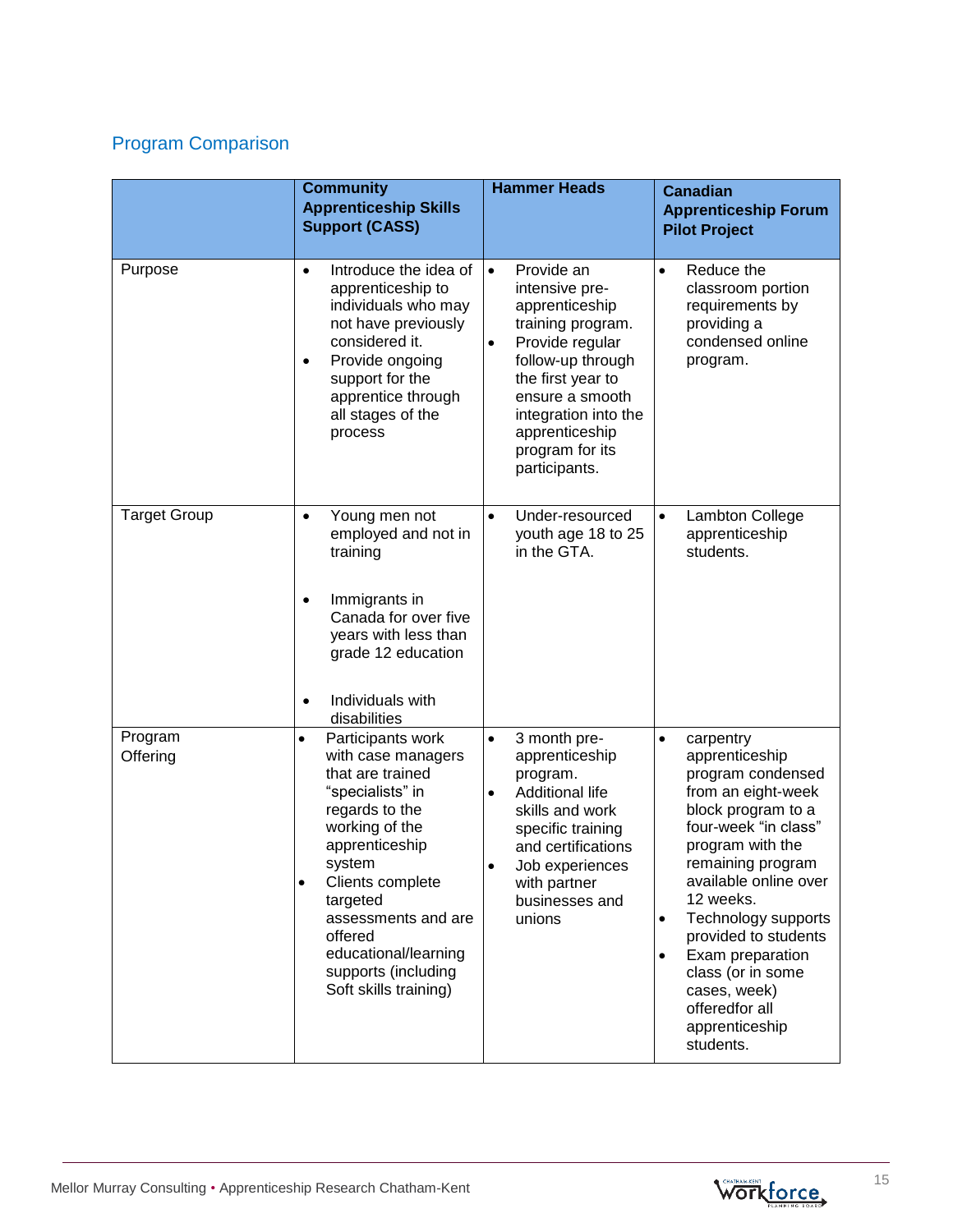| Duration                                   | 3 Year pilot                                                                                                                                                                                                                                                              | 3 month pre-<br>apprenticeship<br>program                                                                                    | four-week condensed<br>practical program with<br>the remaining program<br>available online over 12<br>weeks.                                                                                                                                                                                                                                                                                                                                                              |
|--------------------------------------------|---------------------------------------------------------------------------------------------------------------------------------------------------------------------------------------------------------------------------------------------------------------------------|------------------------------------------------------------------------------------------------------------------------------|---------------------------------------------------------------------------------------------------------------------------------------------------------------------------------------------------------------------------------------------------------------------------------------------------------------------------------------------------------------------------------------------------------------------------------------------------------------------------|
| <b>Successes</b>                           | Final report pending<br>$\bullet$                                                                                                                                                                                                                                         | 95% success rate.<br>$\bullet$<br>380/400 students<br>$\bullet$<br>have completed at<br>least one year of<br>apprenticeship. | Has not been<br>$\bullet$<br>started yet.                                                                                                                                                                                                                                                                                                                                                                                                                                 |
| Partners                                   | The Employment<br>$\bullet$<br>Sector Council,<br><b>Workforce Planning</b><br>$\bullet$<br>and Development<br>Board,<br>Ontario Works,<br>$\bullet$<br><b>Literacy Link South</b><br>$\bullet$<br>Central<br>labour reps and<br>$\bullet$<br>employer reps.<br>$\bullet$ | Central Ontario<br>$\bullet$<br><b>Building Trades,</b><br>an organization<br>made up of 25<br>trade unions                  | Lambton College,<br>$\bullet$<br>College Boréal,<br>Ministry of Training,<br>$\bullet$<br>Colleges, and<br><b>Universities</b>                                                                                                                                                                                                                                                                                                                                            |
| Phases of<br>Apprenticeship<br>Represented | Learning about<br>1.<br>apprenticeship<br>2.<br>Pre apprenticeship<br>training<br>Apprentice support<br>3.<br>and education                                                                                                                                               | 2. Pre-apprenticeship<br>training<br>3. Apprentice support<br>and education                                                  | Apprentice support<br>3.<br>and education<br>4. Exam completion                                                                                                                                                                                                                                                                                                                                                                                                           |
| Program Status                             | A three-year pilot<br>$\bullet$<br>project was<br>completed in<br>December 2018.<br>The final report is<br>expected in early<br>2019.                                                                                                                                     | The program has<br>$\bullet$<br>been operational<br>for seven years.                                                         | As it is a very new<br>$\bullet$<br>delivery model that<br>has not yet been<br>reviewed, the<br>outcome of the<br>condensed<br>classroom time has<br>yet to be<br>determined. The first<br>group of apprentices<br>will begin the new<br>program in<br>September 2019.<br>The exam<br>$\bullet$<br>preparation courses<br>have already been<br>proven successful.<br>Lambton College's<br>apprenticeship exam<br>pass rate has<br>increased from 60<br>percent to between |



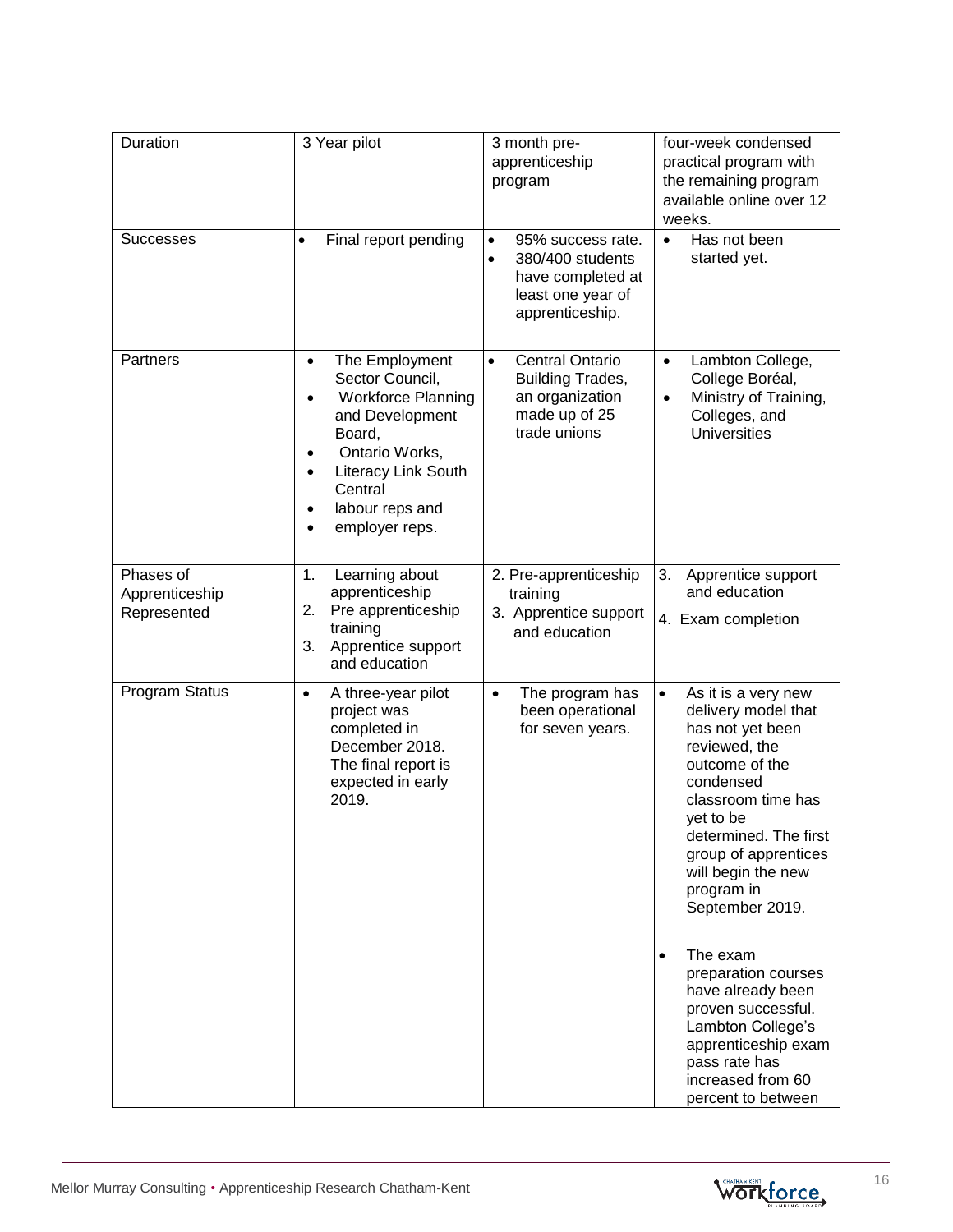|                                 |                                                                                                                                                                                                                                                                                                                                                                                                                                                                                                                                                                                                                                                                                                                                                                                                                                                                                                                                     |                                                                                                                                                                                                                                                                                                                                                                                                                                                                                                                                                                                                                                                                                                         | 85 and 90 percent<br>with the<br>implementation of<br>the exam<br>preparation course.                                                                                                                                                            |
|---------------------------------|-------------------------------------------------------------------------------------------------------------------------------------------------------------------------------------------------------------------------------------------------------------------------------------------------------------------------------------------------------------------------------------------------------------------------------------------------------------------------------------------------------------------------------------------------------------------------------------------------------------------------------------------------------------------------------------------------------------------------------------------------------------------------------------------------------------------------------------------------------------------------------------------------------------------------------------|---------------------------------------------------------------------------------------------------------------------------------------------------------------------------------------------------------------------------------------------------------------------------------------------------------------------------------------------------------------------------------------------------------------------------------------------------------------------------------------------------------------------------------------------------------------------------------------------------------------------------------------------------------------------------------------------------------|--------------------------------------------------------------------------------------------------------------------------------------------------------------------------------------------------------------------------------------------------|
| Application for<br>Chatham Kent | The model brings<br>together various social<br>agencies to work<br>together to support<br>clients' needs and<br>coordinate the supports<br>necessary to complete<br>the apprenticeship<br>program. It uses existing<br>agencies and provides<br>them with additional<br>training and expertise to<br>better support their<br>clients.<br>It requires a commitment<br>from existing agencies to<br>act as resources for<br>other agencies. It also<br>requires participating<br>agencies to become<br>more open with the other<br>agencies. No additional<br>staffing resources are<br>required.<br>Chatham-Kent may be<br>eligible for funding to roll<br>out a similar program<br>with local agencies. The<br>research completed by<br>the Chatham-Kent<br><b>Workforce Planning</b><br>Board Report on Soft<br><b>Skills Training</b><br>completed in 2017 may<br>be helpful in establishing<br>the partners for this<br>program. | This program would<br>be difficult to replicate<br>in Chatham-Kent.<br>There is not an<br>equivalent to the<br><b>Central Ontario</b><br><b>Building Trades in</b><br>Chatham-Kent to<br>provide the financial<br>and employment<br>opportunities.<br>The program's<br>success is due in part<br>to the high level of<br>individual attention<br>and support each<br>participant receives<br>from an initial needs<br>assessment to regular<br>feedback and<br>transportation to<br>training sites. The<br>staffing, one-on-one<br>consultation,<br>transportation and in-<br>kind support from<br>trade unions would<br>require significant<br>financial resources to<br>implement in<br>Chatham-Kent. | As it is a very new<br>delivery model that has<br>not yet been reviewed,<br>the outcome of the<br>condensed classroom<br>time has yet to be<br>determined. The first<br>group of apprentices will<br>begin the new program<br>in September 2019. |
| Ability to implement            | Extremely<br>Very easy<br>difficult                                                                                                                                                                                                                                                                                                                                                                                                                                                                                                                                                                                                                                                                                                                                                                                                                                                                                                 | Extremely<br>Very easy<br>difficult                                                                                                                                                                                                                                                                                                                                                                                                                                                                                                                                                                                                                                                                     | Extremely<br>Very easy<br>difficult                                                                                                                                                                                                              |

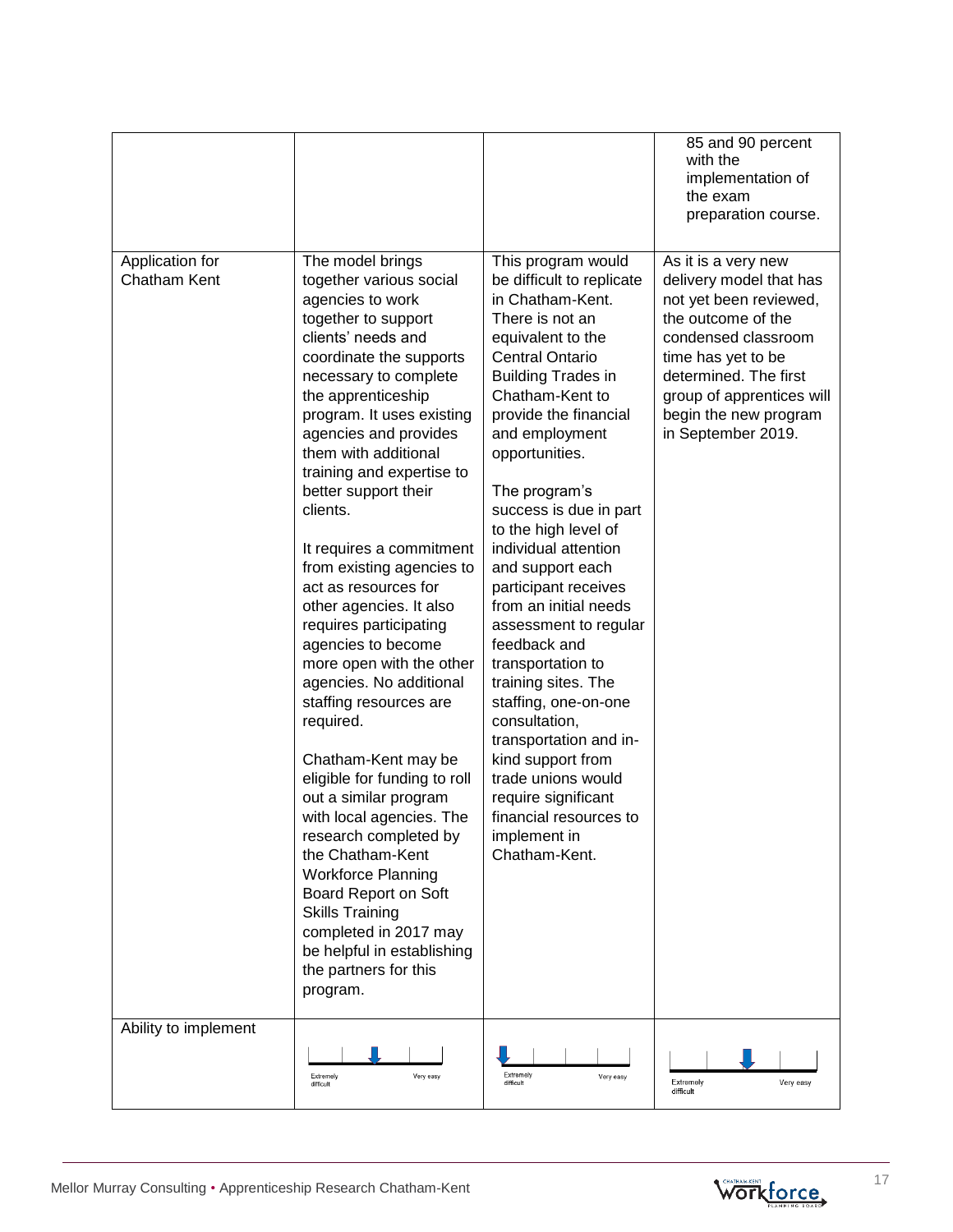| Potential to<br>increase/adopt/<br>complete | None | A great<br>deal | None | A great<br>deal | None | A great<br>deal |
|---------------------------------------------|------|-----------------|------|-----------------|------|-----------------|

#### <span id="page-17-0"></span>The Changing Environment for Apprenticeship in Ontario

The provincial government released Ontario's Apprenticeship Strategy<sup>8</sup> in February 2018. The strategy consisted of five pillars:

- 1. Promote apprenticeship
- 2. Support and retain apprentices
- 3. Engage and support employers and sponsors
- 4. Increase participation of under-represented groups
- 5. Update the apprenticeship system through digital enhancement.

The plan included a series of recommended short-term and longer-term initiatives in support of the pillars.

A new government was elected in Ontario in June 2018. Following the election, the webpage for Ontario's Apprenticeship Strategy has been modified. The page now states that "this page was published under a previous government and is available for archival and research purposes."

In October 2018, the new government announced plans to modernize the apprenticeship program and wind down the Ontario College of Trades, the body previously responsible for monitoring and administrating apprenticeship in the province.<sup>9</sup> A revised model for skilled trade and apprenticeship regulation will be announced in spring 2019.

A joint release from the Ontario College of Trades and the Ministry of Training Colleges and Universities on November 29, 2018 announced the following immediate changes to the apprenticeship program:

- Changes to the journeyperson to apprentice ratios to 1:1 for 33 construction trades (previous ratios were higher, depending on the trade, and had required as many as 3 journey persons to each apprentice.)
- A moratorium on trade classification and reclassifications
- An intent to remove 24 low-volume trades



<sup>8</sup> https://www.ontario.ca/page/stronger-apprenticeship-system-ontario-ontarios-apprenticeship-strategy <sup>9</sup> https://news.ontario.ca/maesd/en/2018/10/open-for-business-modernizing-ontarios-apprenticeshipsystem.html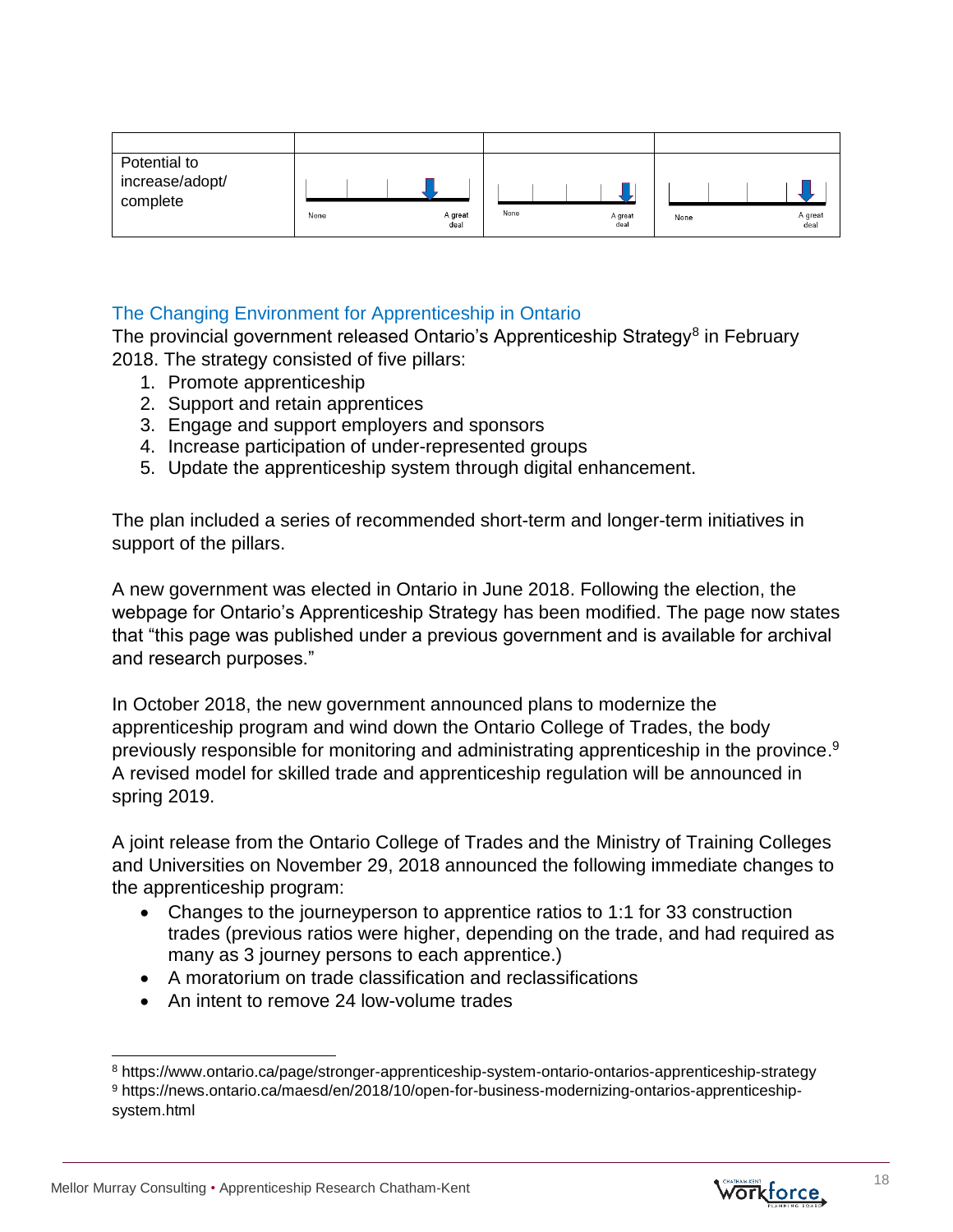The release further outlined the government's commitment to continue to

- register training agreements,
- assess employer eligibility,
- administer Certificate of Qualification exams and
- maintain legal requirements for valid credentials in the interim.

#### <span id="page-18-0"></span>Implementing Ontario's Apprenticeship Strategy Locally<sup>10</sup>

The following series of tables reviews the five pillars and associated initiatives outlined in Ontario's Apprenticeship Strategy released under the previous provincial government in February 2018. This table identifies opportunities to deliver or leverage these programs locally. The tables also include references to the three programs that feature for case studies in this report.

#### **Promote Apprenticeship**

|                                                                                                                                                | <b>Provincial</b><br><b>Program</b><br><b>Only</b> | <b>Local Support</b><br><b>Potential</b>                                               | <b>Case Study</b><br><b>Application</b> |
|------------------------------------------------------------------------------------------------------------------------------------------------|----------------------------------------------------|----------------------------------------------------------------------------------------|-----------------------------------------|
| <b>Short-Term</b>                                                                                                                              |                                                    |                                                                                        |                                         |
| Review OYAP and propose clear<br>pathways and better transitions<br>from secondary school.                                                     | X                                                  |                                                                                        | N/A                                     |
| Increase number and kind of<br>experiential learning<br>opportunities in skilled trades for<br>students in elementary and<br>secondary school. |                                                    | Host local<br>employer tours<br>in cooperation<br>with local school<br>boards          | N/A                                     |
| Longer-Term                                                                                                                                    |                                                    |                                                                                        |                                         |
| Support expansion of<br>experiential learning for<br>elementary, secondary and adult<br>learners.                                              |                                                    | Expand co-op<br>placements for<br>employers and<br>local school<br>boards              |                                         |
| Provide ongoing professional<br>development for educators.                                                                                     |                                                    | Host local<br>educator<br>professional<br>development<br>sessions on<br>apprenticeship |                                         |

<sup>&</sup>lt;sup>10</sup> Despite the provincial government's plans to modernize the apprenticeship program, many of the initiatives outlined in Ontario's Apprenticeship Strategy have the potential to increase the number of entrants and successful completions of an apprenticeship regardless of the regulatory environment.

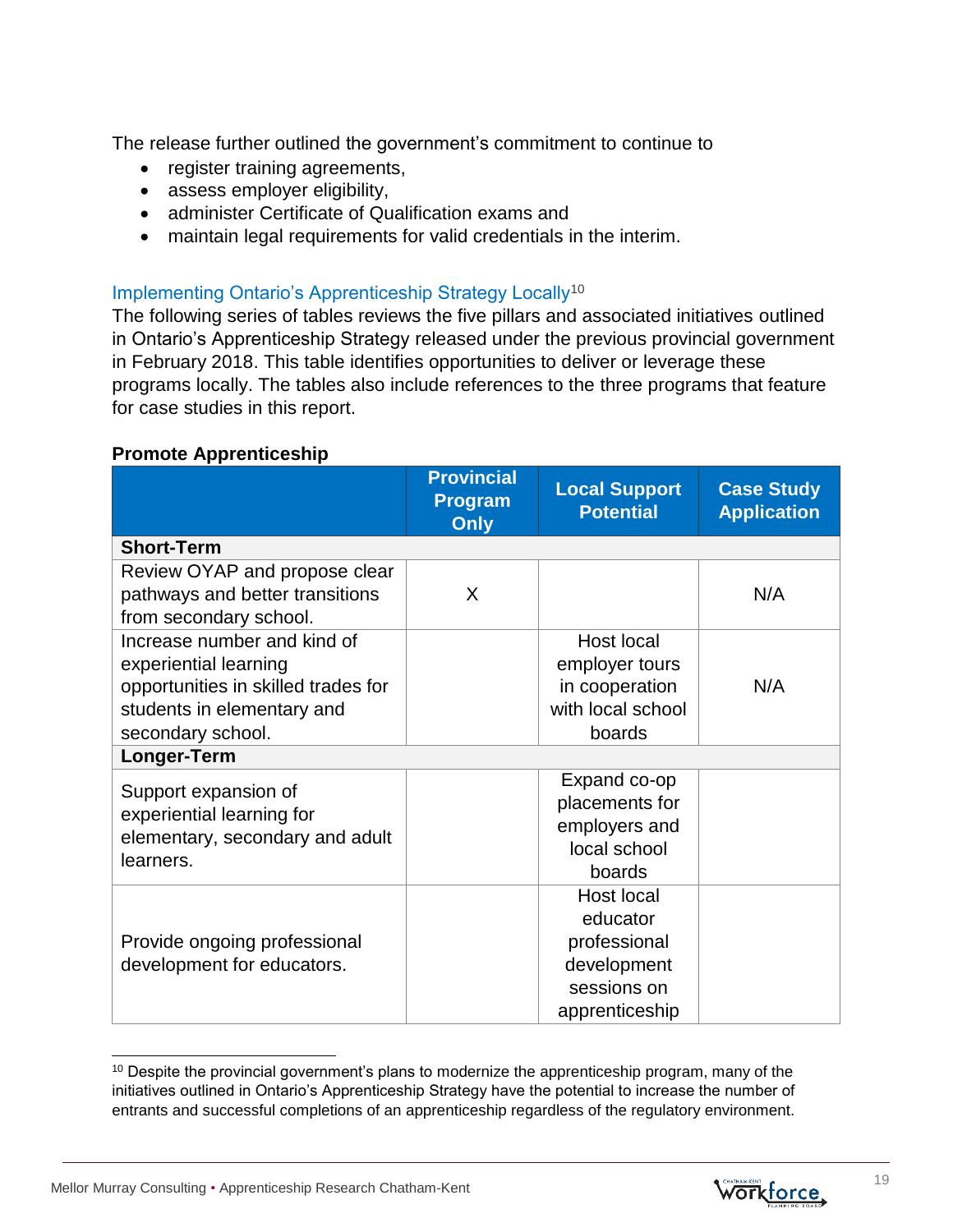| Explore credential mapping<br>between apprenticeship and |  | CASS |
|----------------------------------------------------------|--|------|
| degree programs.                                         |  |      |

#### **Support and Retain Apprentices**

|                                                                                                                                                                                                       | <b>Provincial</b><br><b>Program</b><br>Only | <b>Local Support</b><br><b>Potential</b>                                                                   | <b>Case Study</b><br><b>Application</b> |
|-------------------------------------------------------------------------------------------------------------------------------------------------------------------------------------------------------|---------------------------------------------|------------------------------------------------------------------------------------------------------------|-----------------------------------------|
| <b>Short-Term</b>                                                                                                                                                                                     |                                             |                                                                                                            |                                         |
| Help apprentices connect to<br>training opportunities and find an<br>employer sponsor, help<br>employers find apprentices.                                                                            |                                             | Local<br>employment<br>Ontario<br>initiatives,<br>hosting<br>apprenticeship<br>info fairs and job<br>fairs | CASS                                    |
| Improve skills assessment for<br>apprentices up front and provide<br>opportunities to upgrade their<br>skills.                                                                                        |                                             | Provide pre-<br>apprenticeship<br>assessment<br>services                                                   | Hammer<br>Heads,<br>CASS                |
| Develop a customer service<br>strategy with end to end<br>customer service for apprentices<br>and employers.                                                                                          | X                                           |                                                                                                            |                                         |
| Longer-Term                                                                                                                                                                                           |                                             |                                                                                                            |                                         |
| Make it easier for apprentices to<br>access in-class learning with<br>standard wait times for training,<br>online training options and<br>support for apprentices in rural<br>and remote communities. |                                             | Potential for St.<br>Clair College to<br>expand offering                                                   | <b>CAFP</b><br>Lambton                  |
| Review apprenticeship seat-<br>purchase process.                                                                                                                                                      | X                                           |                                                                                                            |                                         |
| Improve support for apprentices<br>to prepare for exams.                                                                                                                                              |                                             | Potential for St.<br>Clair College to<br>expand offering                                                   | <b>CAFPP</b><br>Lambton                 |

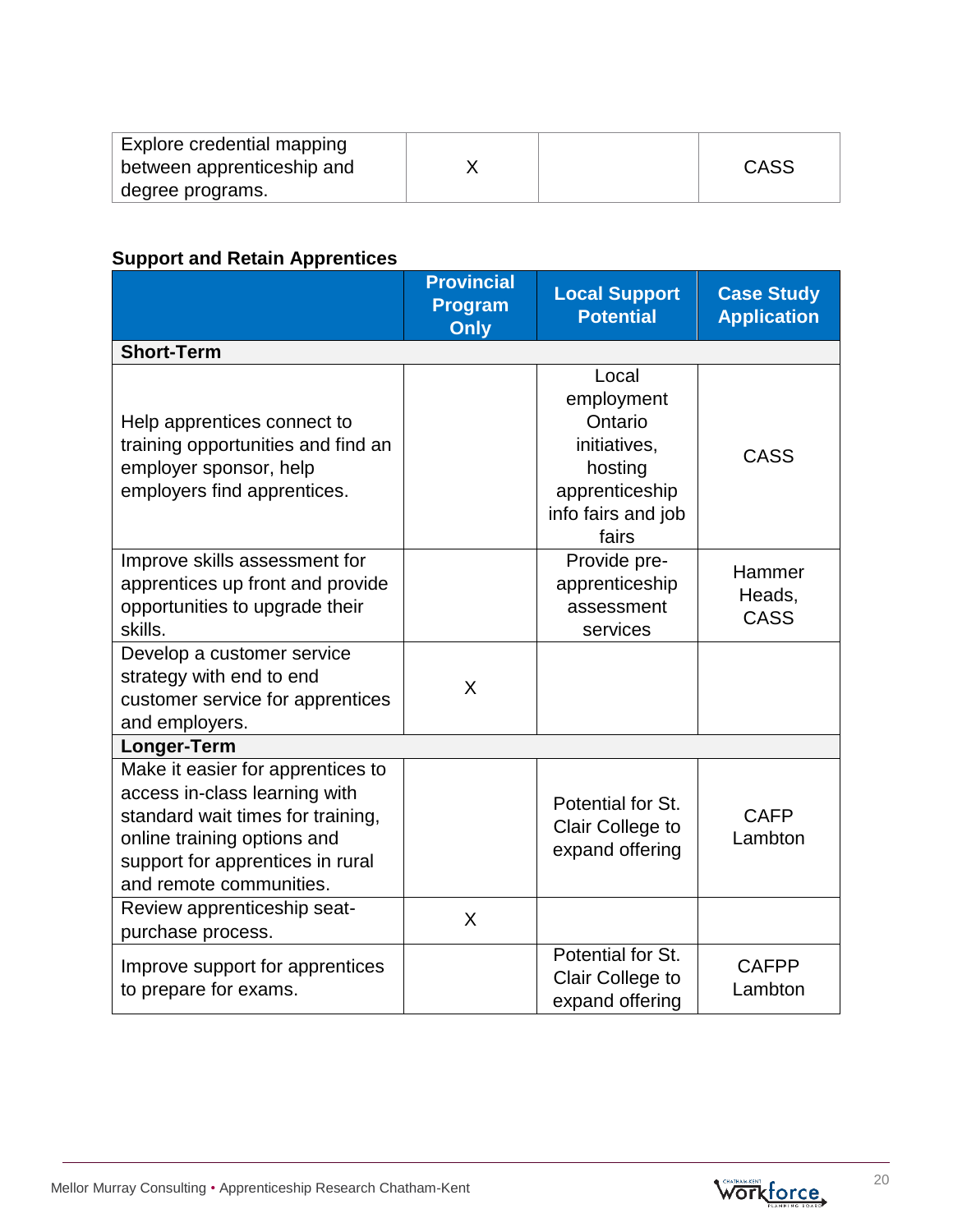|  | <b>Engage and Support Employers and Sponsors</b> |  |
|--|--------------------------------------------------|--|
|  |                                                  |  |

|                                   | <b>Provincial</b><br><b>Program</b><br><b>Only</b> | <b>Local Support</b><br><b>Potential</b> | <b>Case Study</b><br><b>Application</b> |
|-----------------------------------|----------------------------------------------------|------------------------------------------|-----------------------------------------|
| <b>Short-Term</b>                 |                                                    |                                          |                                         |
| Transform apprenticeship          | X                                                  |                                          |                                         |
| training tax credit.              |                                                    |                                          |                                         |
| Expand use of employer            |                                                    | Establish local                          |                                         |
| consortium models to support      |                                                    | employer group                           |                                         |
| participation of small and        |                                                    | for small and                            |                                         |
| medium businesses in              |                                                    | medium                                   |                                         |
| apprenticeship training.          |                                                    | businesses                               |                                         |
| Longer-Term                       |                                                    |                                          |                                         |
| Launch regional sectoral hiring   |                                                    |                                          |                                         |
| and training strategies than can  | X                                                  |                                          |                                         |
| help address skills and labour    |                                                    |                                          |                                         |
| shortages.                        |                                                    |                                          |                                         |
| Develop continuing education      |                                                    |                                          |                                         |
| programs to help journeypersons   |                                                    |                                          |                                         |
| keep their skills current to meet | X                                                  |                                          |                                         |
| evolving needs of employers,      |                                                    |                                          |                                         |
| workforce and the economy.        |                                                    |                                          |                                         |

#### **Increase Access for Under-represented Groups**

|                                                                                                        | <b>Provincial</b><br><b>Program</b><br>Only | <b>Local Support</b><br><b>Potential</b>                                                         | <b>Case Study</b><br><b>Application</b> |
|--------------------------------------------------------------------------------------------------------|---------------------------------------------|--------------------------------------------------------------------------------------------------|-----------------------------------------|
| <b>Short-Term</b>                                                                                      |                                             |                                                                                                  |                                         |
| Provide financial bonus for<br>employers who train an<br>apprentice from an<br>underrepresented group. | X                                           |                                                                                                  |                                         |
| Reach underrepresented groups<br>through planned outreach and<br>marketing activities.                 |                                             | Work with<br>Employment<br><b>Ontario Partner</b><br>$clients -$<br>establish super<br>advocates | CASS                                    |
| Launch working group and<br>community of practice to find<br>other ways to support and retain          |                                             | Work with<br>Employment<br><b>Ontario Partners</b>                                               | <b>CASS</b>                             |

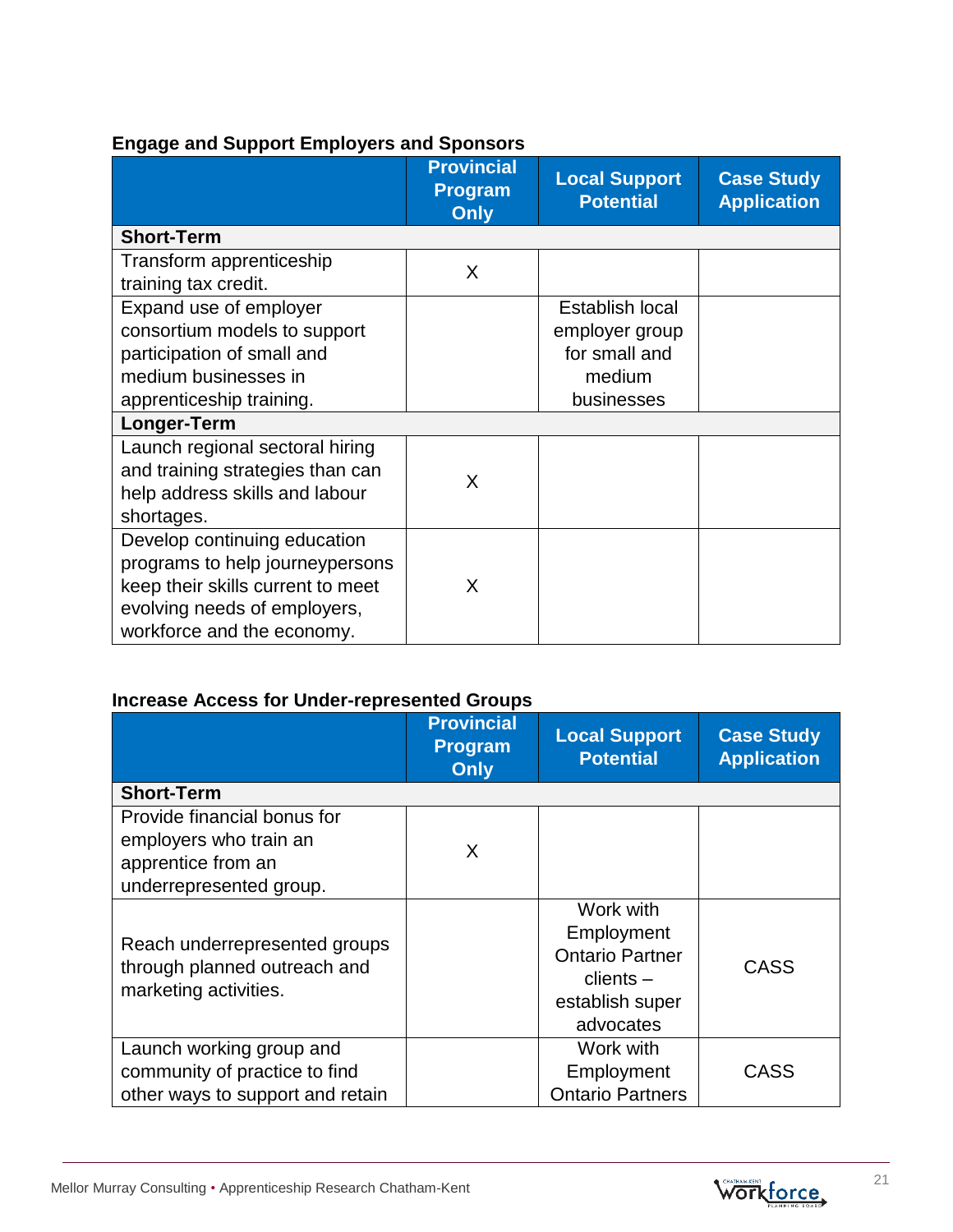| apprentices from                                                                                                                                           |   |                                                                                                     |                 |
|------------------------------------------------------------------------------------------------------------------------------------------------------------|---|-----------------------------------------------------------------------------------------------------|-----------------|
| underrepresented groups.                                                                                                                                   |   |                                                                                                     |                 |
| Longer-Term                                                                                                                                                |   |                                                                                                     |                 |
| Explore expanding the OYAP<br>program to increase access from                                                                                              | X |                                                                                                     |                 |
| underrepresented groups.                                                                                                                                   |   |                                                                                                     |                 |
| Explore redesign of the pre-<br>apprenticeship training program<br>to better reach and successfully<br>place participants from<br>underrepresented groups. |   | Work with St.<br><b>Clair College</b><br>and Employment<br><b>Ontario Partners</b>                  | Hammer<br>Heads |
| Develop resources to support<br>employers and sponsors in<br>creating a welcoming and<br>inclusive atmosphere for under-<br>represented groups.            |   | Potential role for<br>Local<br>Immigration<br>Partnership,<br>Employment<br><b>Ontario Partners</b> |                 |
| Set up a mentorship program for<br>participants from under-<br>represented groups.                                                                         |   | Potential role for<br>Local<br>Immigration<br>Partnership,<br>Employment<br><b>Ontario Partners</b> |                 |

### **Update the Apprenticeship System Through Digital Enhancement**

|                                                              | <b>Provincial</b><br><b>Program</b><br><b>Only</b> | <b>Local Support</b><br><b>Potential</b> | <b>Case Study</b><br><b>Application</b> |
|--------------------------------------------------------------|----------------------------------------------------|------------------------------------------|-----------------------------------------|
| <b>Short-Term</b>                                            |                                                    |                                          |                                         |
|                                                              |                                                    | Promote links to                         |                                         |
| Launch an apprenticeship web                                 |                                                    | provincial web                           |                                         |
| portal as a one-stop location for                            |                                                    | portal via local                         |                                         |
| all apprenticeship information                               |                                                    | employment                               |                                         |
| and resources.                                               |                                                    | partners and CK                          |                                         |
|                                                              |                                                    | <b>WPB</b> site                          |                                         |
|                                                              |                                                    | Promote links to                         |                                         |
| Post a list of provincially<br>recognized training providers |                                                    | provincial web                           |                                         |
| online to support apprentices.                               |                                                    | portal via local                         |                                         |
|                                                              |                                                    | employment                               |                                         |

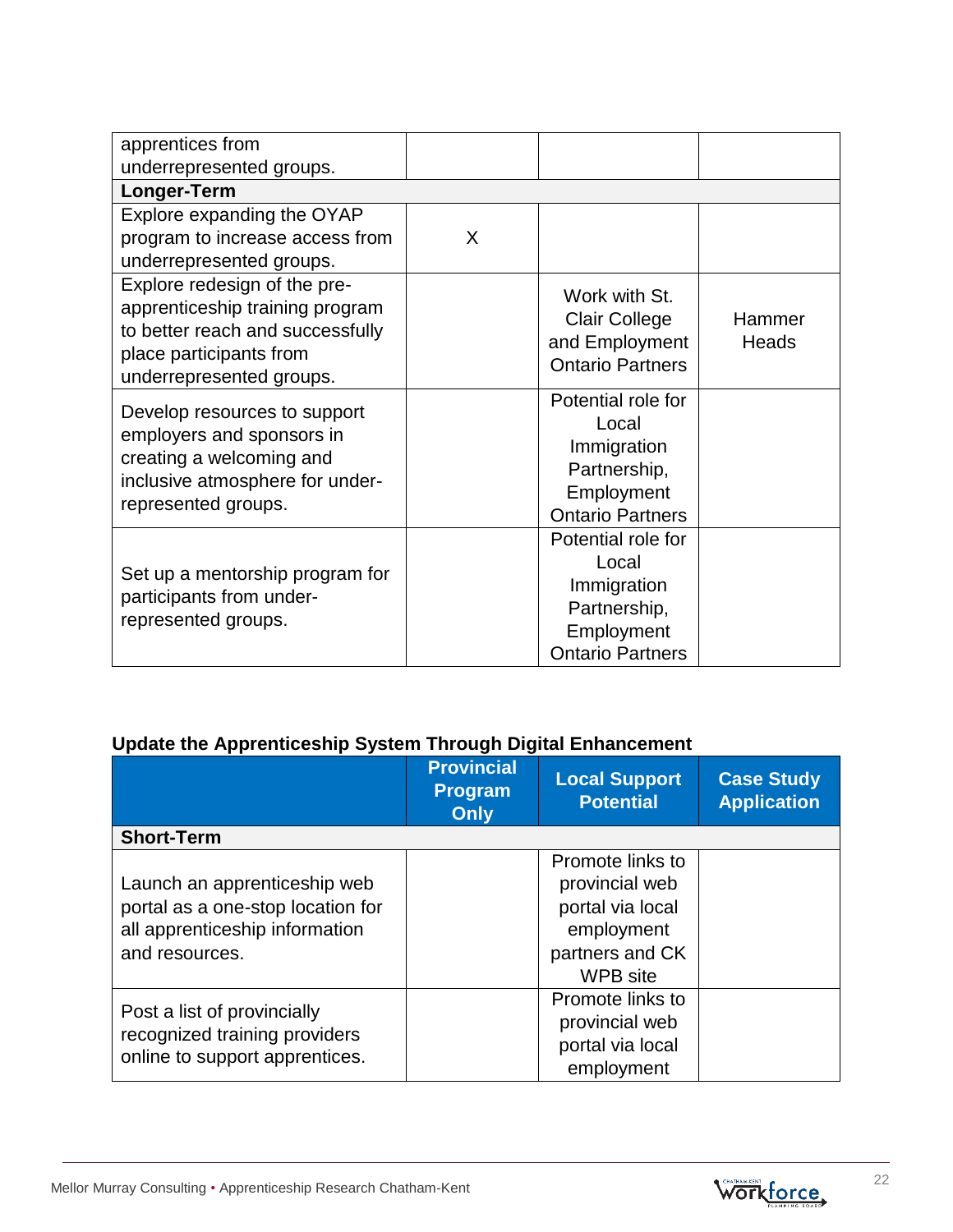|                                                                                                                                                                                     | partners and CK<br><b>WPB</b> site                                                                                            |                        |  |
|-------------------------------------------------------------------------------------------------------------------------------------------------------------------------------------|-------------------------------------------------------------------------------------------------------------------------------|------------------------|--|
| Launch a skilled trades sector to<br>provide province-wide and<br>regional information on<br>apprenticeship opportunities and<br>job prospects.                                     | Promote links to<br>provincial web<br>portal via local<br>employment<br>partners and CK<br><b>WPB</b> site                    |                        |  |
| Longer-Term                                                                                                                                                                         |                                                                                                                               |                        |  |
| Simplify apprenticeship<br>application process.                                                                                                                                     | Assist individuals<br>to complete<br>apprenticeship<br>application                                                            | <b>CASS</b>            |  |
| Expand digital services to<br>support apprentices offering<br>digital log books exam<br>preparation support, in-class<br>schedules and registration and<br>online customer service. | Promote links to<br>provincial digital<br>services,<br>Potential for St.<br>Clair College to<br>adopt more<br>online supports | <b>CAFP</b><br>Lambton |  |

#### <span id="page-22-0"></span>Community Stakeholder Consultation

The overall findings of the consultations can be grouped into seven general categories and are highlighted as follows:

| Cooperation<br>between<br>Agencies | • assemble a network of the individuals and agencies<br>involved in the broadest level of apprenticeship. This<br>proposed "apprenticeship network" would focus on helping<br>to promote apprenticeship, working together to address<br>challenges, finding supports for individual apprentices as<br>required, and providing referrals to appropriate supports.<br>The stakeholders expressed support for the establishment<br>of "super advocates" (referred to as case managers in the |
|------------------------------------|-------------------------------------------------------------------------------------------------------------------------------------------------------------------------------------------------------------------------------------------------------------------------------------------------------------------------------------------------------------------------------------------------------------------------------------------------------------------------------------------|
|                                    | CASS case study).<br>• get job developers from different agencies to work together<br>to leverage programs and networks, which was based on a<br>previous model used by Job Connect and Ontario Works.                                                                                                                                                                                                                                                                                    |

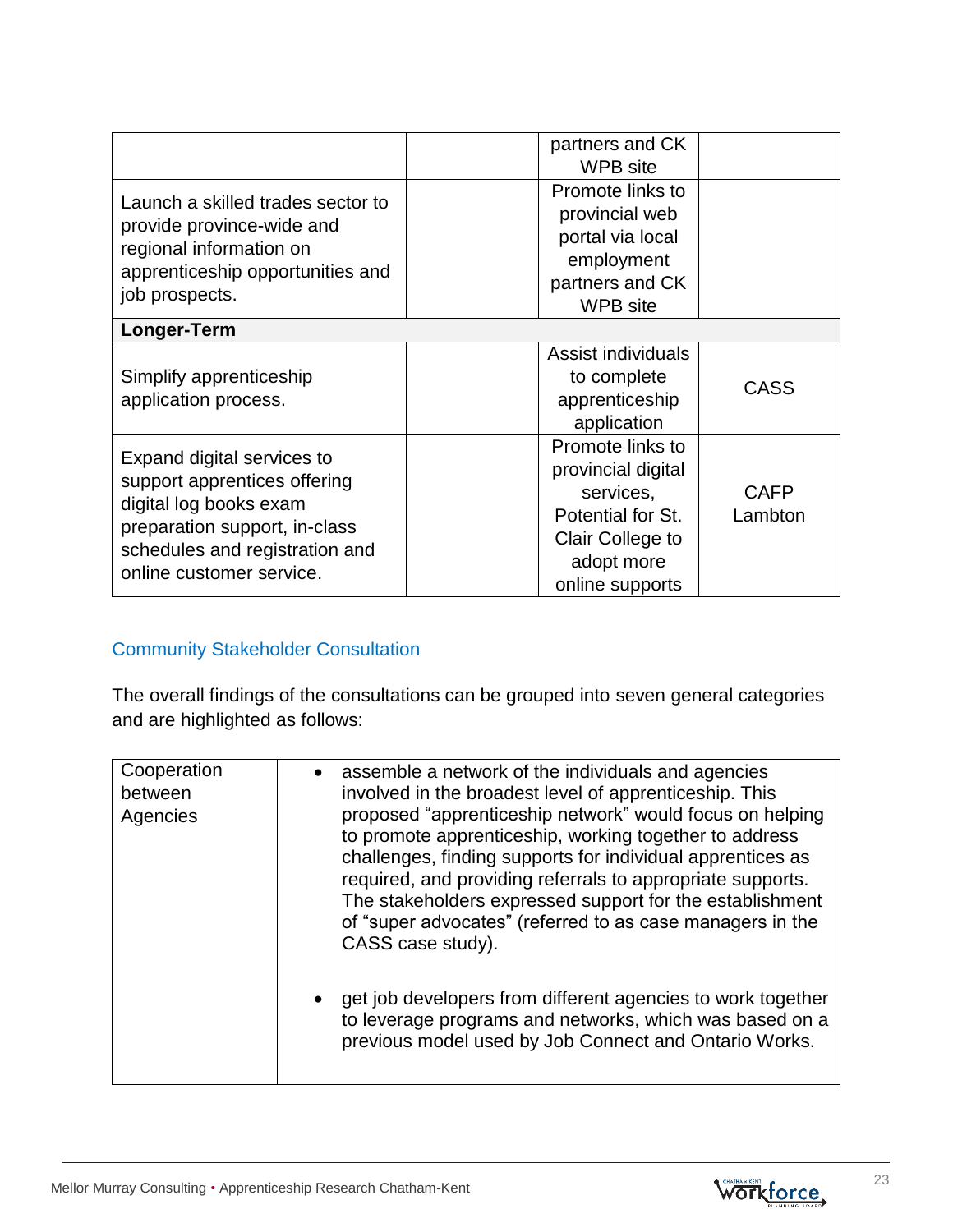|                  | currently working to help clients find connections to<br>employers for vacant positions. Some stakeholders<br>suggested that with the shift in the labour market, more<br>employers may be open to hiring individuals without a<br>previous connection to their operation.                                                                                                                                                                                                                                                                                                                                                                                                     |
|------------------|--------------------------------------------------------------------------------------------------------------------------------------------------------------------------------------------------------------------------------------------------------------------------------------------------------------------------------------------------------------------------------------------------------------------------------------------------------------------------------------------------------------------------------------------------------------------------------------------------------------------------------------------------------------------------------|
|                  | more cooperation and agreement on appropriate supports<br>and programs to increase apprenticeship programming.                                                                                                                                                                                                                                                                                                                                                                                                                                                                                                                                                                 |
|                  | Several noted the change in their services because of changing<br>workforce conditions. While Employment Ontario service<br>providers were previously so busy with job seekers that much of<br>their time was devoted to "finding jobs" for a diverse group of<br>individuals, it is now focused on finding individuals with the<br>appropriate skills to fill employer needs and developing those<br>skills with their clients. This represents a shift to the Job Match<br>model (looking at employers needs and matching with existing<br>clients) as opposed to a more traditional Job Development model<br>(where the skills of the job seeker are marketed to employers) |
|                  | meetings focused on apprenticeship that happen on a<br>regular basis would improve their effectiveness in<br>attracting apprentices and addressing barriers faced by<br>individuals.                                                                                                                                                                                                                                                                                                                                                                                                                                                                                           |
| <b>Exam Prep</b> | general consensus regarding the challenges of the final<br>exams. The exam preparation course is now a mandatory<br>component of apprenticeship programs. <sup>11</sup>                                                                                                                                                                                                                                                                                                                                                                                                                                                                                                        |
|                  | Some concern that there was not a direct correlation<br>between exam preparation classes and the outcome of the<br>exams. Although some academic institutions monitored<br>their pass rates as part of their performance indicators,<br>others reported they did not. The failure rate has<br>decreased slightly due to the exam preparation course but<br>is still an area of concern. There were also some reported<br>discrepancies between the exam preparation program and<br>the exam content.                                                                                                                                                                           |

<sup>11</sup> The delivery of the program in mandatory. Apprentices can choose to attend the exam preparation program at a cost of \$50.

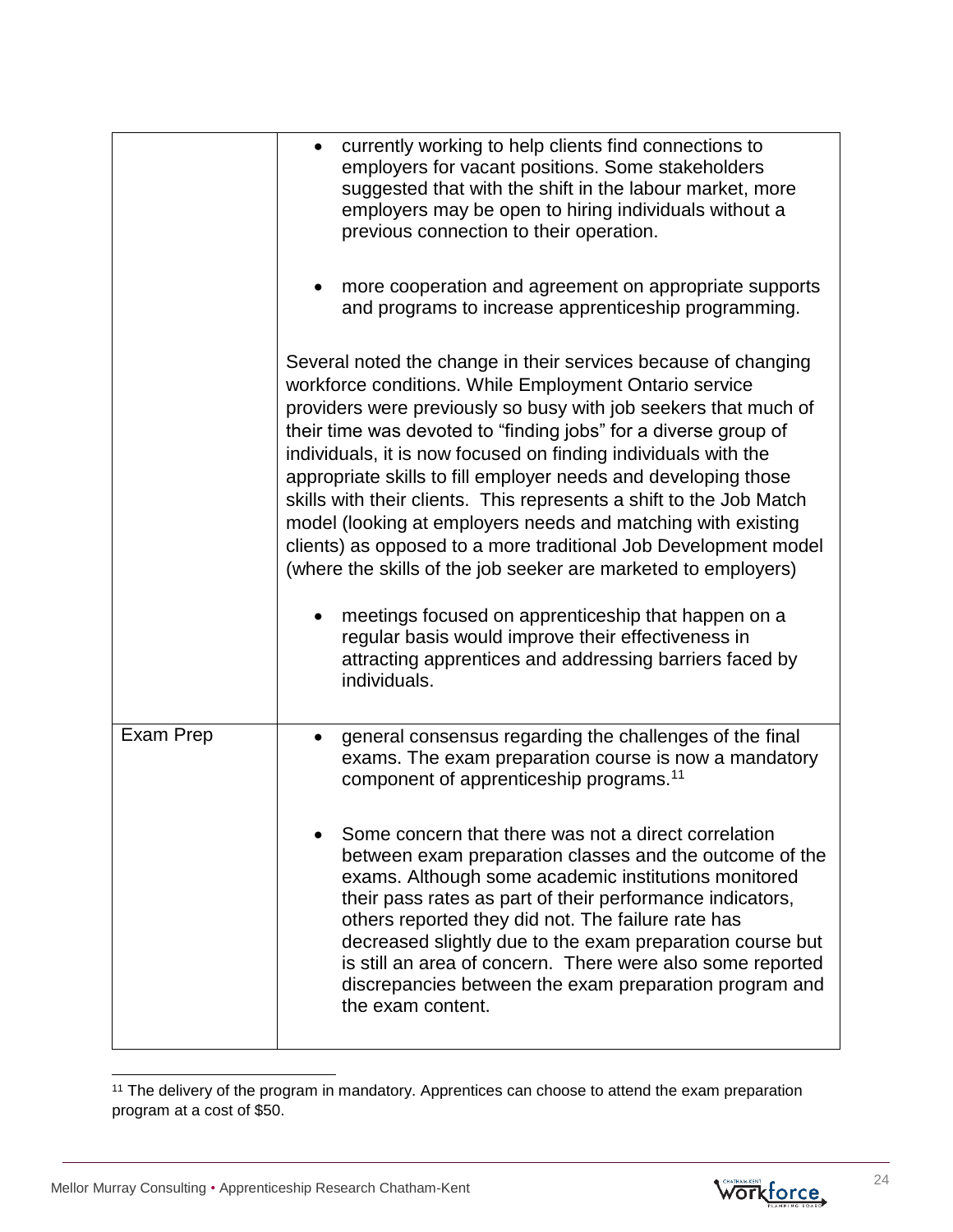| apprentices stated that after they feared they could lose<br>$\bullet$<br>their job if they were not successful on their exams. In<br>some cases, this fear was a roadblock that prevented them<br>from taking the exam and completing their apprenticeship.                                                                                                                                                                                                                                                                                                                                                                                                                                      |
|---------------------------------------------------------------------------------------------------------------------------------------------------------------------------------------------------------------------------------------------------------------------------------------------------------------------------------------------------------------------------------------------------------------------------------------------------------------------------------------------------------------------------------------------------------------------------------------------------------------------------------------------------------------------------------------------------|
| It was also suggested that some apprentices were not exposed to<br>all areas of their specific trade in their work experience. These<br>individuals may have a great deal of experience in some areas of<br>the trade and very little in others. This inconsistency in training<br>presents challenges for the apprentice writing the exam as their<br>experiential learning does not include all elements covered in the<br>exam. The Ontario Electrical League is piloting the Support<br>Ontario Youth Apprentices (SOYA) program to address this<br>problem. SOYA will provide apprentices with a variety of<br>opportunities in the trade through a coordinated effort of many<br>employers. |
| There are several other challenges related to the examinations.<br>Older apprentices are sometimes challenged to pass exams as<br>they are out of practice in taking tests. Some of the stakeholders<br>reported that there is a stigma in trades about asking for help or<br>an "accommodation" and apprentices are therefore hesitant to<br>access the supports they need to successfully complete the<br>examination.                                                                                                                                                                                                                                                                          |
| Some stakeholders reported that the certification exam is written<br>in a format with syntax that some apprentices find difficult to<br>understand. In some cases, they said the syntax was not<br>consistent with the language used within the trade itself.                                                                                                                                                                                                                                                                                                                                                                                                                                     |
| One person gave an example in the heating and cooling trade.<br>The apprentices couldn't understand the language used in the<br>exam in order to complete the math. They recommended that<br>during the exam prep program that helping the apprentice to learn<br>how to read and interpret the questions that they would see<br>during the exam would be an asset. This might assist in<br>increasing the pass rate.                                                                                                                                                                                                                                                                             |
| The preparation classes also got mixed reviews by the<br>stakeholders. The stakeholders were not critical of the concept<br>but rather cited challenges with the differences that emerge<br>based on teaching and facilitation styles and personalities.                                                                                                                                                                                                                                                                                                                                                                                                                                          |

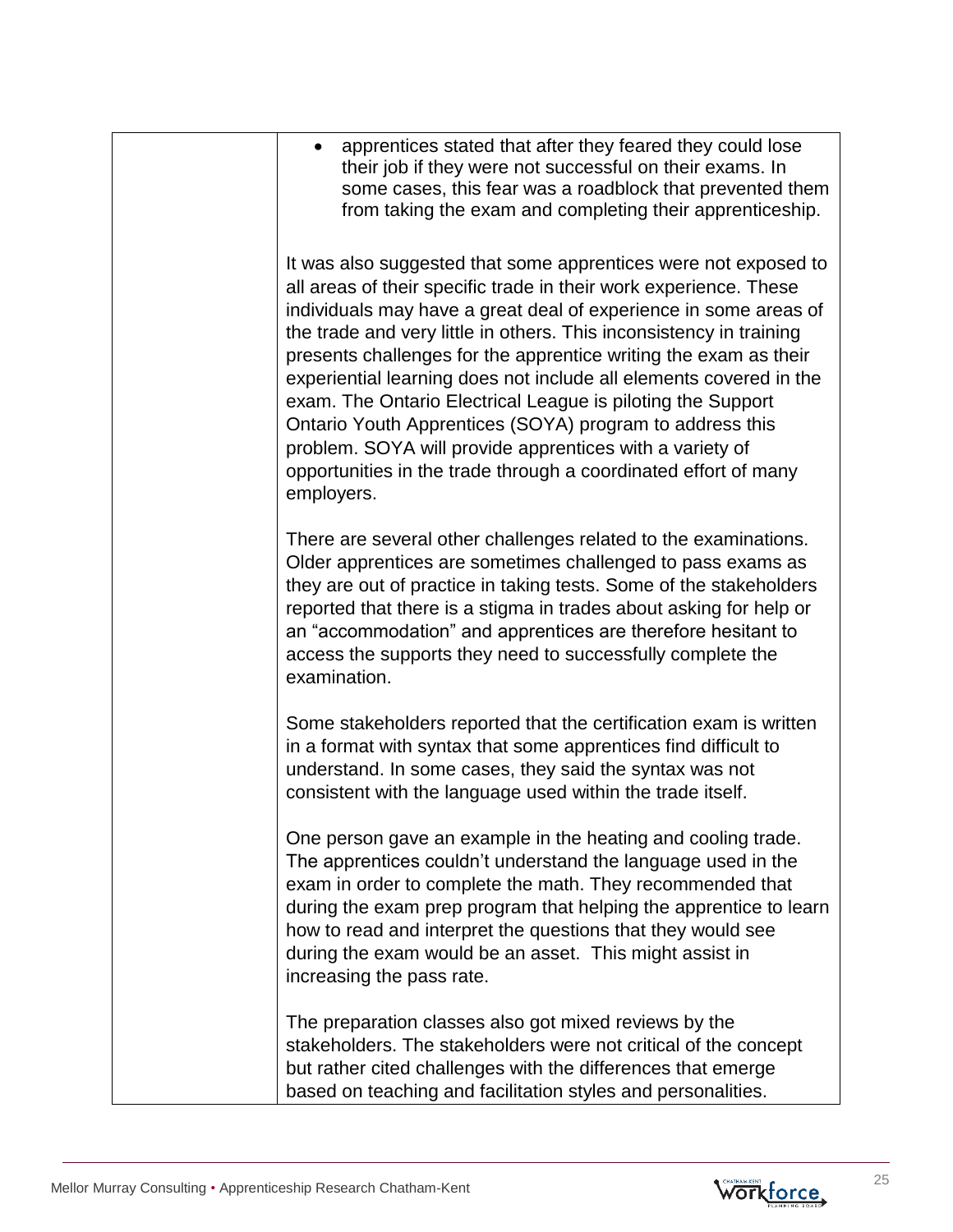| <b>Strategies for</b><br><b>Ensuring</b> | Many of those consulted agreed that there were opportunities to<br>employ more strategies to ensure success of apprentices.                                                                                                                                                                                                                                                                                                                                                                                                                  |
|------------------------------------------|----------------------------------------------------------------------------------------------------------------------------------------------------------------------------------------------------------------------------------------------------------------------------------------------------------------------------------------------------------------------------------------------------------------------------------------------------------------------------------------------------------------------------------------------|
| Apprenticeship<br><b>Success</b>         | There was overall support for the advanced assessment for all<br>apprentices in literacy, numeracy and general learning styles and<br>challenges to best support the apprentices.                                                                                                                                                                                                                                                                                                                                                            |
|                                          | The stakeholders were able to identify some of the existing<br>resources available, but suggested that better coordination with<br>programs and a forum for sharing information and problem<br>solving for apprentice's needs would ultimately be helpful to the<br>apprentice.                                                                                                                                                                                                                                                              |
|                                          | The stakeholders emphasized the importance of ensuring those<br>individuals counselling prospective apprentices had up to date<br>and accurate information to share with students and job seekers.<br>In one example, a high school student reports he was advised by<br>the counsellors that he didn't need any senior math credits to start<br>his apprenticeship. When he applied to become a mechanic,<br>however, he learned that he did require a grade 12 math credit to<br>complete his apprenticeship and had to go back to school. |
|                                          | It would be beneficial to provide teachers and guidance<br>counselors with ongoing professional development to learn about<br>what is required in the field or on the shop floor (or know where to<br>access that information) to ensure they have the correct<br>information to share with potential apprentices about the required<br>skills and courses they need to be successful.                                                                                                                                                       |
|                                          | The stakeholders noted the challenge in accessing<br>apprenticeship training in Chatham. Transportation to St. Clair<br>College in Windsor was reported as a barrier for some students.<br>The stakeholder from St. Clair noted that in their experience,<br>individuals who have difficulty getting to the college for training<br>will also have challenges getting to the employers' worksite to<br>complete their apprenticeship.                                                                                                        |
|                                          | The stakeholders stated that they were in support of providing<br>pre-apprenticeship programs. St. Clair College is currently<br>exploring the potential for a 17-week pre-apprenticeship program<br>which will include help to find a first job. This pilot program would                                                                                                                                                                                                                                                                   |

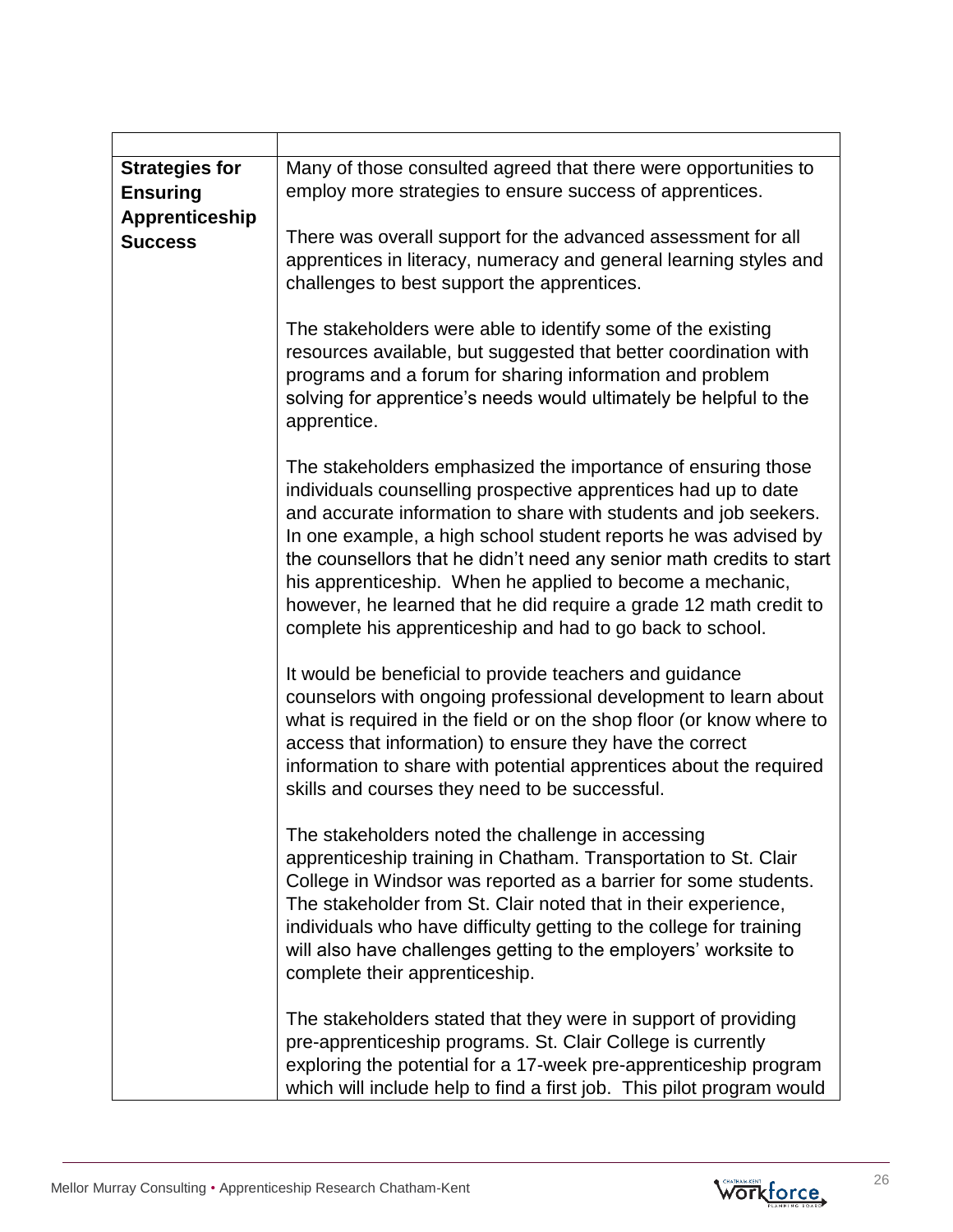|  | include free tuition, free books and free tools for eligible students.<br>The students would have to cover their own living expenses for<br>the 17-week period. Within existing pre-apprenticeship programs<br>there is opportunity to assess numeracy, literacy and assist in<br>assessing the appropriate resources to ensure student learning<br>success. As this delivery model is still in development, it is<br>unknown if the course hours and offerings would work around the<br>student's work schedule.                                              |
|--|----------------------------------------------------------------------------------------------------------------------------------------------------------------------------------------------------------------------------------------------------------------------------------------------------------------------------------------------------------------------------------------------------------------------------------------------------------------------------------------------------------------------------------------------------------------|
|  | The smaller numbers of apprentices in Chatham-Kent mean that<br>the individual support (as provided in both the CASS and<br>Hammer Heads programs) is feasible, although it would require<br>additional funding. As pointed out by one of the stakeholders,<br>even a small number of clients stably employed in the trades,<br>would make a positive impact on the trades community in<br>Chatham-Kent, allowing for a continued information exchange,<br>and allowing employers to take on more contracts.                                                   |
|  | Overall, there was consensus that the new ratio of one<br>journeyperson to one apprentice as mandated by the new<br>provincial government is a positive move. The previous ratio of<br>three journeypersons to one apprentice made it more challenging<br>for small employers (employing 5-20 people) to take on<br>apprentices.                                                                                                                                                                                                                               |
|  | An apprenticeship program can take a long time to complete. The<br>majority of apprentices complete their apprenticeship in their mid<br>to late twenties. The apprentice's personal life can change<br>significantly during the time from the beginning of an<br>apprenticeship to its completion. The extended time away from<br>work to complete training, coupled with the changing life events<br>presents challenges for apprentices. While attending school,<br>employment income is affected and the lack of income can be a<br>barrier to completion. |
|  | Some stakeholders suggested a variety of learning modalities to<br>address the apprentice's family and financial responsibilities.<br>Those learning modalities might include changes to the delivery<br>systems used in apprenticeship (block learning, on-line learning,<br>variety of experiential learning opportunities as well as the length<br>of "block learning times") as positive ways to support completion<br>rates. One employer stated that "a variety of both on-line and                                                                      |

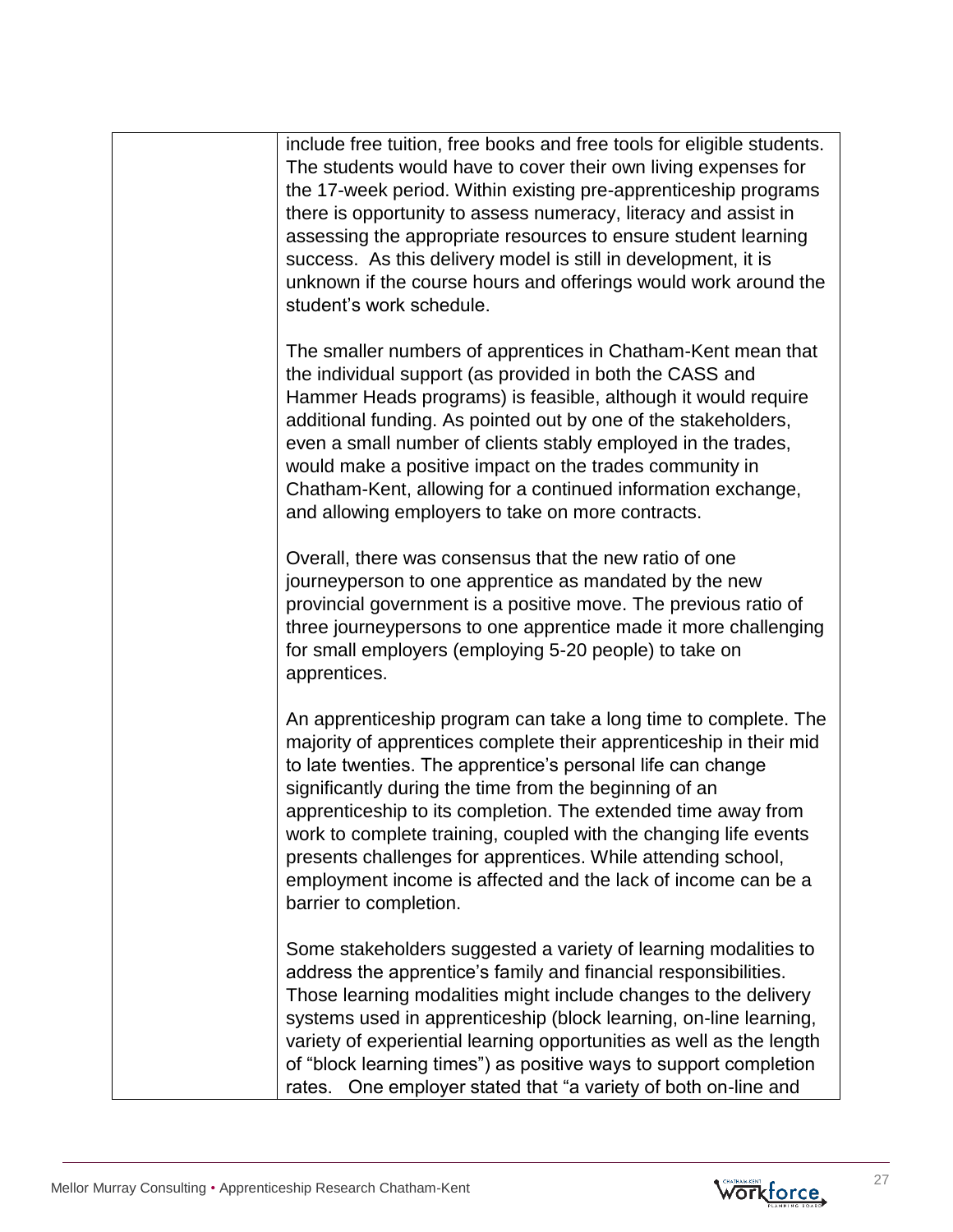|                                                                                                       | block release is worth considering. Learning happens not only in<br>formal instruction but in off-times with other apprentices during<br>the learning block."<br>Some of those consulted reported that the experience for some<br>apprentices can be very narrow. Specifically it was reported that<br>some electricians may do commercial work and have very little<br>experience in residential work in their role. Broadening their<br>experience to include both residential and commercial would be                                                                                 |  |
|-------------------------------------------------------------------------------------------------------|------------------------------------------------------------------------------------------------------------------------------------------------------------------------------------------------------------------------------------------------------------------------------------------------------------------------------------------------------------------------------------------------------------------------------------------------------------------------------------------------------------------------------------------------------------------------------------------|--|
|                                                                                                       | beneficial.<br>Several stakeholders who participated in the consultation<br>proposed a formal tracking system that all apprenticeship network<br>members could access to share case files and be able to<br>understand what the client has completed to date.                                                                                                                                                                                                                                                                                                                            |  |
|                                                                                                       | Historically the starting age in many trades has been quite low<br>(late teens, early 20's) and many experienced journeypersons<br>begin retiring around age 50. This dynamic puts pressure on the<br>system with growing demand for apprentices and a decrease in<br>the number of journeypersons available to support them.                                                                                                                                                                                                                                                            |  |
|                                                                                                       | The stakeholders recognized that while providing additional<br>resources would be a challenge they reported that they felt<br>strongly that positively navigating that first year of apprenticeship<br>was critical to the apprentice's overall success. Stakeholder<br>report that as they are starting out and learning, apprentices often<br>are not as confident in the early stages of their training. Regular<br>check-ins during the first year would help the apprentice gain a<br>greater confidence level. (Hammer Heads continues its support<br>for a full year on the job). |  |
| <b>Initiating</b><br>Apprenticeship/<br><b>Awareness of</b><br>Apprenticeship<br><b>Opportunities</b> | Chatham-Kent could explore to encourage more people to enter<br>the trades using<br>social media,<br>expanding experiential programs,<br>continuing to target specific underrepresented groups such<br>$\bullet$<br>as women and<br>updating the videos showing apprenticeship in Chatham-<br>Kent.                                                                                                                                                                                                                                                                                      |  |

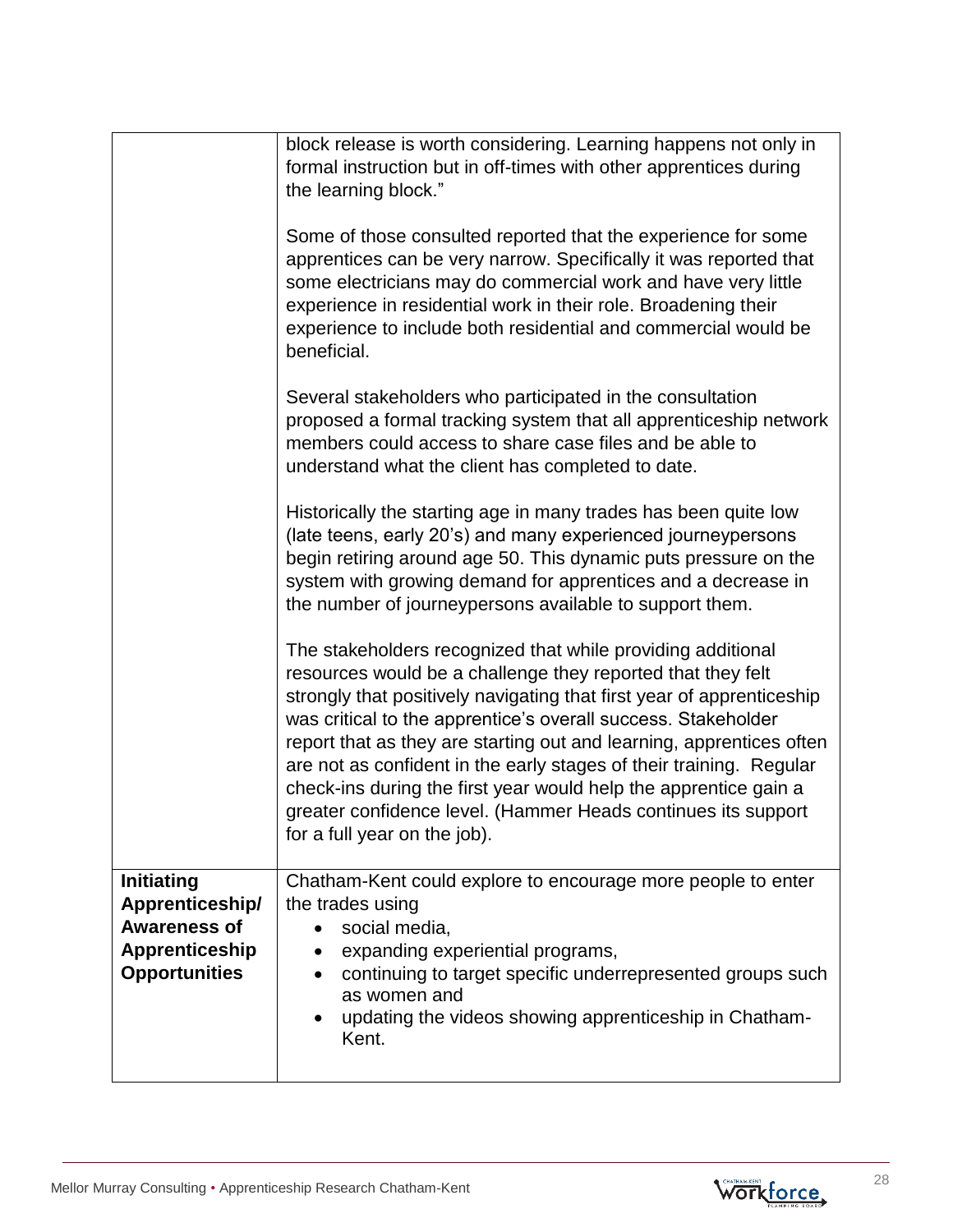| Changing<br><b>Provincial</b><br><b>Mandate</b> | Many stakeholders commented on the current uncertainty of the<br>future of the apprenticeship program. The stakeholders indicated<br>that the apprenticeship strategy developed under the previous<br>government showed some promise. They were optimistic that the<br>changes coming to the program would be positive.                                                                                                                                                                                                                                                                                                                                                                                                           |
|-------------------------------------------------|-----------------------------------------------------------------------------------------------------------------------------------------------------------------------------------------------------------------------------------------------------------------------------------------------------------------------------------------------------------------------------------------------------------------------------------------------------------------------------------------------------------------------------------------------------------------------------------------------------------------------------------------------------------------------------------------------------------------------------------|
| <b>Educations Role</b><br>in Apprenticeship     | All stakeholders reported that the education sector has a<br>significant role to play in promoting and providing access to<br>apprenticeship. The stakeholders said that a student's education<br>of and exposure to the trades should begin in elementary school.<br>They said that from their past relationships with teachers and<br>guidance counselors, they believe that they would benefit from<br>more education on the opportunities for apprentices. They said<br>that age old stereotypes need to be challenged with parents and<br>educators. Some of the old perceptions that need to be<br>challenged include that the trades are for those who perform at a<br>lower academic level and that they pay lower wages. |
|                                                 | Some stakeholders reported that guidance teachers often do not<br>have enough information on how to support students wishing to<br>become apprentices. They would benefit from additional<br>information on those trades most in demand, the local employers<br>and sectors who employ them, and the educational requirements<br>to pursue them. They also could use more support on how to<br>connect students with employers who are looking for apprentices.<br>They recommended that a coaching opportunity be explored to<br>work closely with students and help set them up for success on<br>the job.                                                                                                                      |
|                                                 | They noted that Chatham-Kent has made great strides in the<br>number of OYAP students going on to apprenticeship. This<br>growth can be attributed to the success in apprenticeship<br>awareness days, construction days, manufacturing days and<br>women in skilled trades events happening in Chatham-Kent to<br>name a few. They do note however, that there is always an<br>opportunity for continued growth.                                                                                                                                                                                                                                                                                                                 |
|                                                 | They stated that another important role for education occurs in<br>providing assessment of the students prior to apprenticeship.<br>Determining a person's interest and skills, previous history,<br>support from family and values would help them explore solid                                                                                                                                                                                                                                                                                                                                                                                                                                                                 |

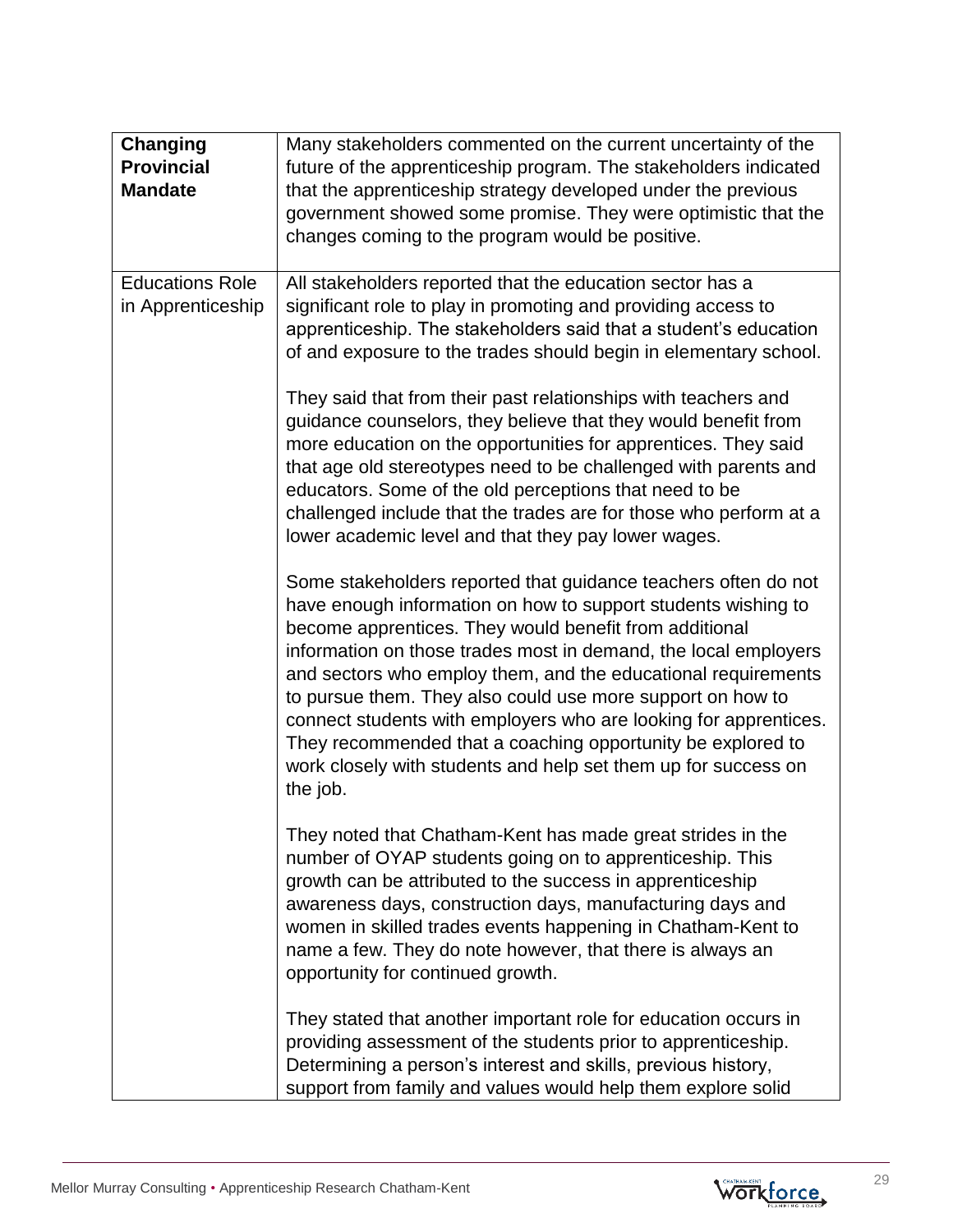|                                      | career goals and help them successful transition from secondary<br>to post-secondary studies.                                                                                                                                                                                                                                                                                                                                                                                                                                                                                                                                                                                                                             |
|--------------------------------------|---------------------------------------------------------------------------------------------------------------------------------------------------------------------------------------------------------------------------------------------------------------------------------------------------------------------------------------------------------------------------------------------------------------------------------------------------------------------------------------------------------------------------------------------------------------------------------------------------------------------------------------------------------------------------------------------------------------------------|
| Addressing<br><b>Employers Needs</b> | Several stakeholders noted that the entry to apprenticeship jobs<br>presented the biggest barriers for some apprentices. Some<br>stakeholders said there were not enough jobs for apprentices in<br>Chatham-Kent while others said there were plenty of jobs but the<br>available candidates did not have the skills, experience, work<br>ethic or social skills needed to be the "right fit" for that employer.<br>Some felt that there was significant challenge in getting the first<br>job for apprentices and because of it, entrance into a formal<br>apprenticeship program was not guaranteed immediately. In<br>some cases, apprentices had to wait three to six months for a<br>space in the level one classes. |
|                                      | The stakeholders said there were challenges identifying and<br>matching the employer needs for various types of apprenticeship.<br>Individuals who were not coming right out of school often had real<br>difficulty finding an employer to take them on and found it difficult<br>to navigate the system without knowing all of the supports that<br>were available to them.                                                                                                                                                                                                                                                                                                                                              |
|                                      | In a small community like Chatham-Kent, it was reported in<br>consultation that personal and professional connections play a<br>significant role in finding an employer. As some of the<br>consultations revealed, many of the apprentices had a family<br>connection to their employer. Others indicated this situation was<br>gradually changing.                                                                                                                                                                                                                                                                                                                                                                       |
|                                      | Some stakeholders recommended providing incentives to<br>participate in the apprenticeship program. Some employers are<br>already strong advocates participating in apprenticeship info fairs<br>and events.                                                                                                                                                                                                                                                                                                                                                                                                                                                                                                              |
|                                      | In some communities, unions are big supporters of the trades;<br>however, the scale of Chatham-Kent is too small for this to truly<br>resonate.                                                                                                                                                                                                                                                                                                                                                                                                                                                                                                                                                                           |

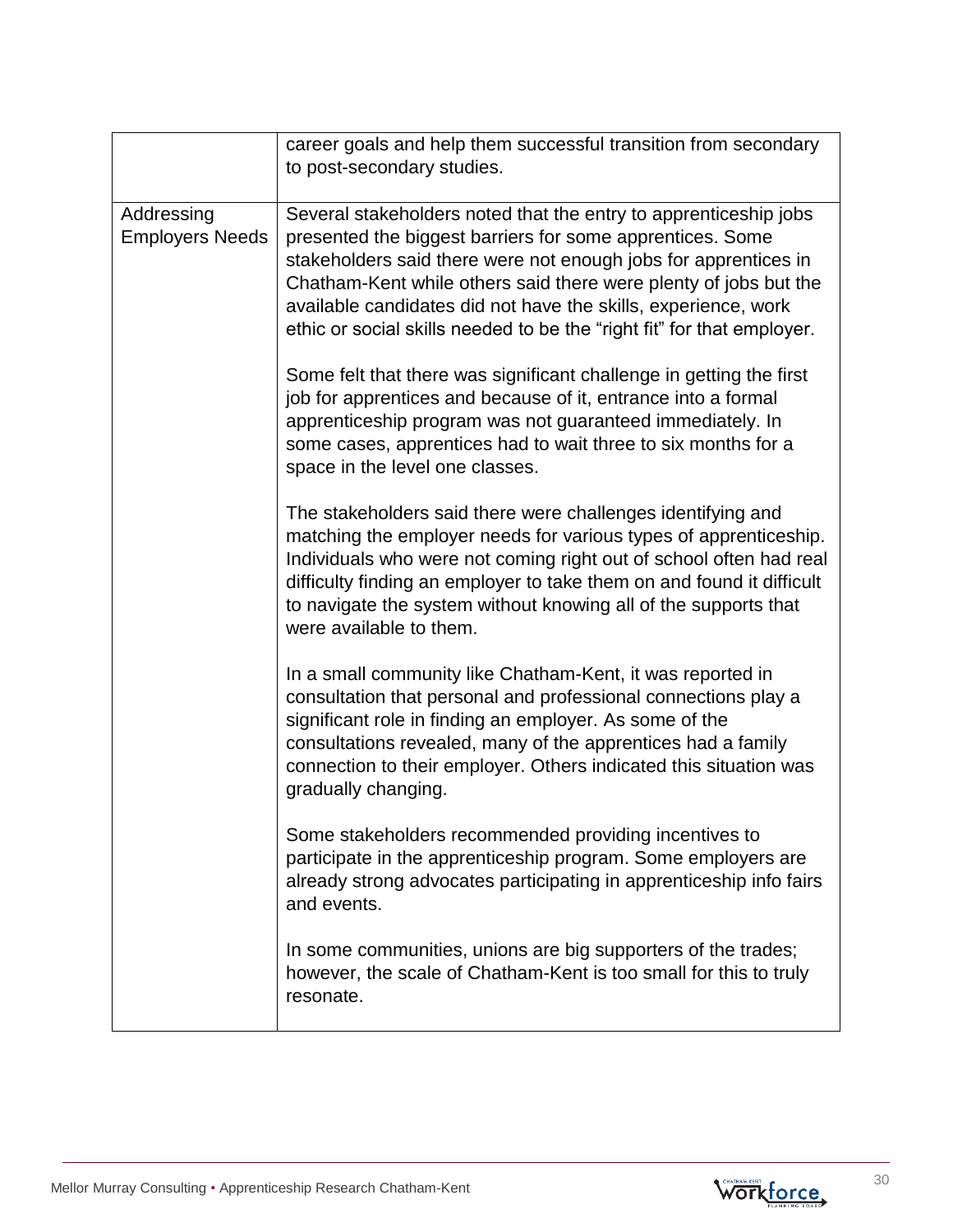#### <span id="page-30-0"></span>Recommended Actions

Apprenticeship in Ontario is undergoing great change. These recommendations were developed with an understanding that local efforts will need to adapt to the changes in program delivery, funding and administration expected from the province in 2019. These recommendations are focused on actions that can be implemented locally and will support the apprentices, employers, program delivery agencies and service organizations to adapt to the changing environment and achieve greater outcomes for all parties.

#### **#1 Establish a Local Apprenticeship Network**

There are a variety of agencies and organizations working with students, job seekers and others interested in pursuing and completing an apprenticeship. Establishing a Local Apprenticeship Network would provide a forum for the various apprenticeship stakeholders to coordinate their activities and ensure all members are informed on the latest developments and opportunities for apprenticeship programming.

The network would apply a "no wrong door" philosophy where a prospective apprentice could be referred to the appropriate resource or agency and support via any member of the network.

The membership should include the Chatham Kent Workforce Planning Board, Employment Ontario agencies, the Ministry of Training Colleges and Universities, school boards, post-secondary education, unions, employers, business associations, Chatham-Kent Economic Development, Chambers of Commerce and other interested parties.

The Chatham-Kent Apprenticeship Network mandate should include:

- Quarterly meetings with all apprenticeship stakeholders.
- Planning and collaborating on apprenticeship awareness events and experiential learning programs.
- Tracking apprenticeship enrollment and progress throughout the apprenticeship process.
- Referring apprentices to member agencies for supports as required.
- Holding service coordination meetings to determine appropriate support for individual apprentices.
- Providing training and information updates on apprenticeship programs and requirements for member staff.
- Supporting schools and their students entering the trades.
- Providing teaching and learning opportunities for employers and apprentices.
- Identifying and sharing information on demand for various trades.
- Connecting prospective apprentices with employers.

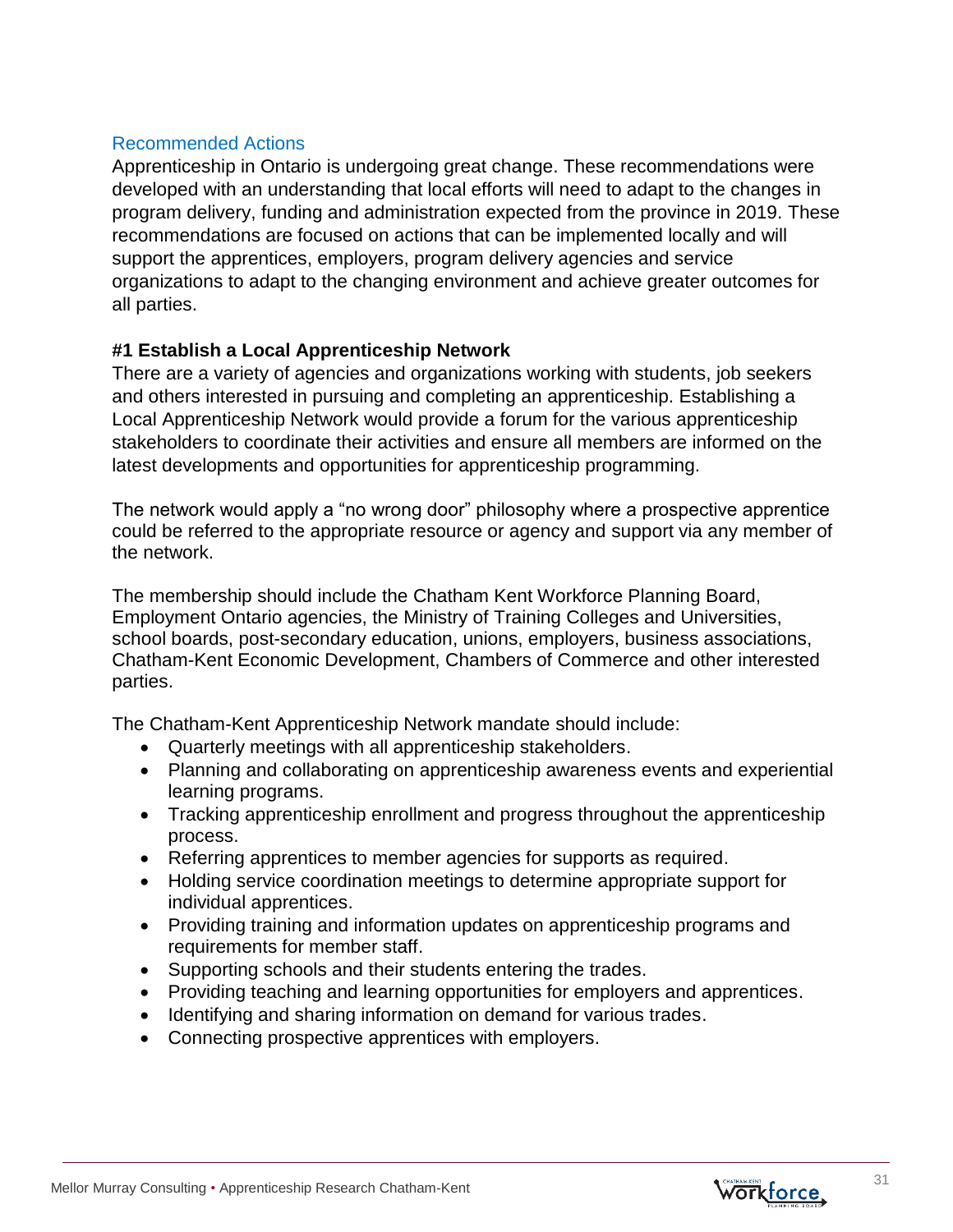The CKWPB should play a leadership role in establishing the Apprenticeship Network with the goal of creating a board of directors responsible for the ongoing governance of the Apprenticeship Network and program delivery.

#### **#2 Establish Apprentice-Centered Program Delivery**

Even with the broad changes to apprenticeship anticipated in Ontario in 2019, there are many initiatives that could be implemented in Chatham-Kent to provide a more supportive environment for apprentices. The focus of this goal is to Increase the number of individuals who successfully completed the program through preapprenticeship assessment and training with a suite of services and program modifications as they undergo the apprenticeship program. The following recommendations will create a supportive environment for those interested in apprenticeship and those in the apprenticeship program.

#### **Pre-Apprenticeship:**

- 1. Provide assessments of all apprentices on entry into the system identifying literacy, numeracy and test writing skills and providing appropriate supports to increase the potential to successfully complete the classroom and exam components of the program.
- 2. Provide pre-apprenticeship training in soft skills, WHIMS, first aid, fall arrest, CPR, working at heights and others as identified by the Apprenticeship Network. Follow the progress of the St. Clair College pre-apprenticeship training in Windsor to identify areas for adoption in Chatham-Kent.
- 3. Build on existing entry-way networks for apprenticeship. Provide speakers on apprenticeship opportunities, provide information on apprenticeship for guidance counsellors, host apprenticeship job fairs and 'speed dating' type events, host parent/student events. Build on the success.

#### **During Apprenticeship:**

- 1. Establish an advocate/case manager/mentor or Apprenticeship Network member to follow up personally with the all apprentices regularly (especially in the first year) to answer questions, make connections and refer to supports as required.
- 2. Provide supports for employers to facilitate their training roles through train the trainer programs.
- 3. Provide regular updates and host information meetings on apprenticeship for employers as the program evolves.
- 4. Explore the potential for incentives for employers to take on general labourers before they begin the apprenticeship program.
- 5. Establish advocates or case managers to hold regular meetings with apprentices – providing personal connections to the appropriate individuals or agencies.

#### **Before Examination:**

1. Provide exam writing supports and workshops in conjunction with the final apprenticeship exam preparation programs.

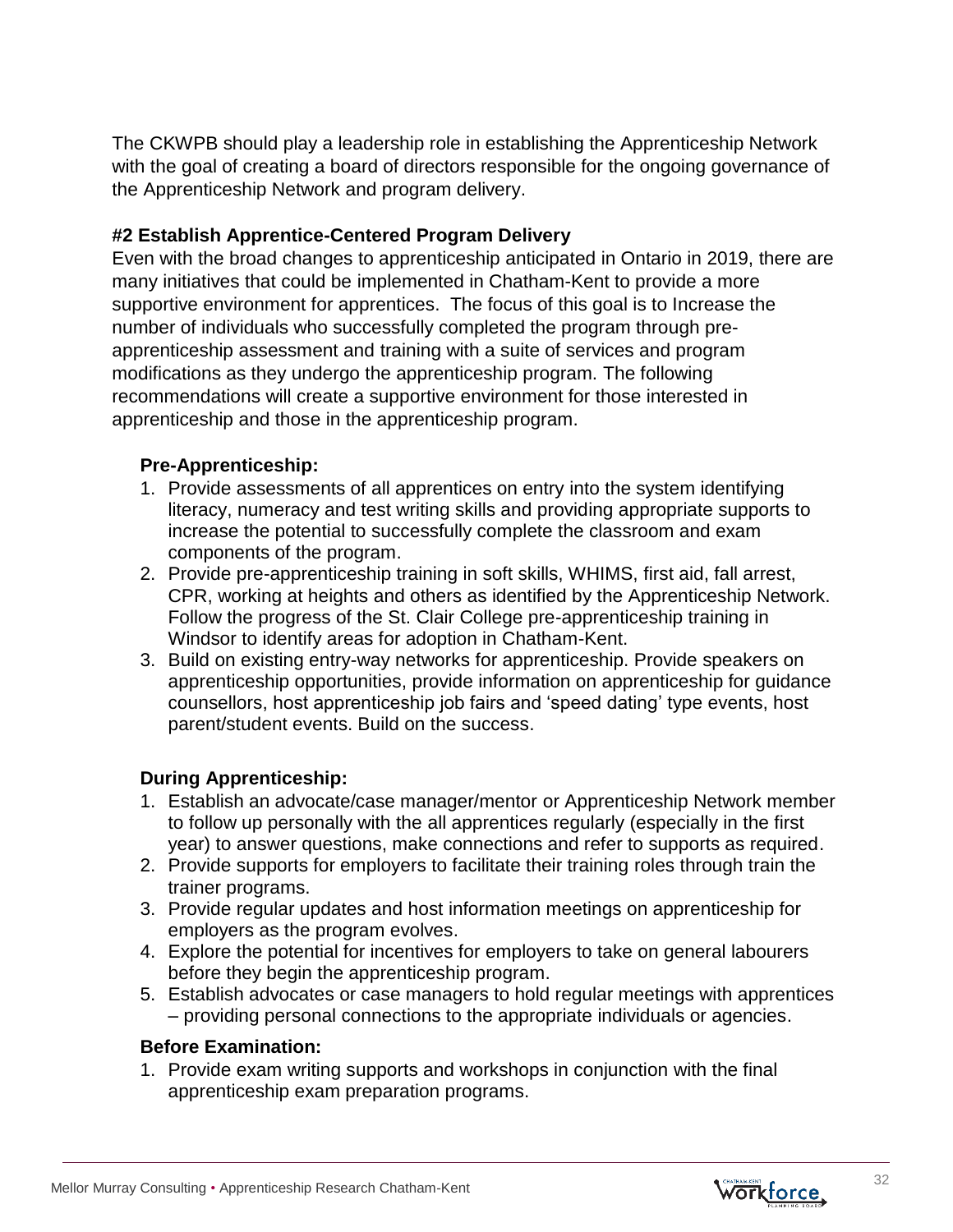#### **#3 Promote Trades as a Viable Career Path**

Promoting the trades is a shared responsibility. Chatham-Kent educators, employers, Employment Ontario Agencies and other stakeholders can leverage provincial and trade-specific programming to ensure their message is received locally. Experiential training and local promotions provide an opportunity for Chatham-Kent students and other residents to learn about the employment opportunities in their community.

- 1. Engage Apprenticeship Network in awareness activities for greater coordination of apprenticeship awareness activities.
- 2. Leverage provincial resources and website.
- 3. Explore opportunities to mitigate liability concerns and expand experiential opportunities with local employers.
- 4. Expand high school and elementary experiential learning activities (high school co-op program, elementary school tours, hands on tech camps, job and info fairs).
- 5. Consider updated video and social media content for local promotion of careers in trade.

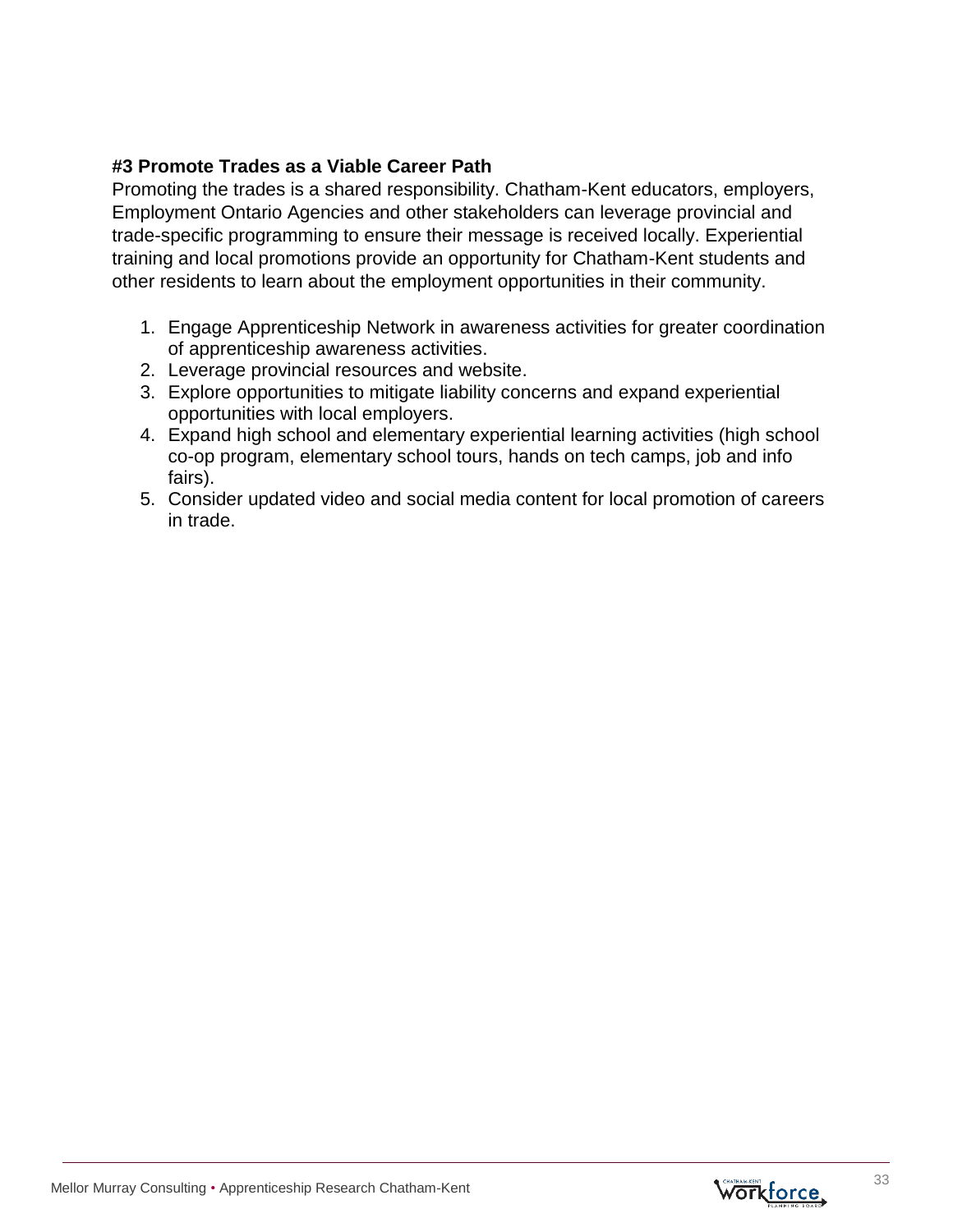#### <span id="page-33-0"></span>Appendix A

<span id="page-33-1"></span>Community Apprenticeship Skills Support (CASS)

#### **Clients/Target:**

- Young men not employed and not in training
- Immigrants in Canada for over five years with less than grade 12 education
- Individuals with disabilities

Originally intended for three specific groups, the vast majority of program participants were men and women with identified or suspected disabilities which were, in order of prevalence, mental health and physical.

The program administrators determined that the youth they had originally expected to participate in the program expressed that they had difficulty with the long-term commitment required for an apprenticeship program. They also found that the children of immigrant families who were also initially targeted for the program were predisposed to careers in professional careers as opposed to trades.

**Program Offering:** A steering committee of various social service agencies in the London area including: The Employment Sector Council, Workforce Planning and Development Board, Ontario Works, Literacy Link South Cenbtral, labour and employer representatives.

Service agencies and their clients received additional information on the opportunities in apprenticeship through various workshops and trade events.

Case managers were selected from the existing staff of three of the participating service agencies. These case managers received additional training to become more knowledgeable about apprenticeship and act as resources to their clients and other support staff and agencies. The case managers helped agencies prepare to work with clients and map out the apprenticeship process.

Clients completed three assessments through the program:

- Essential skills (by Ontario Trades)
- Employment Readiness



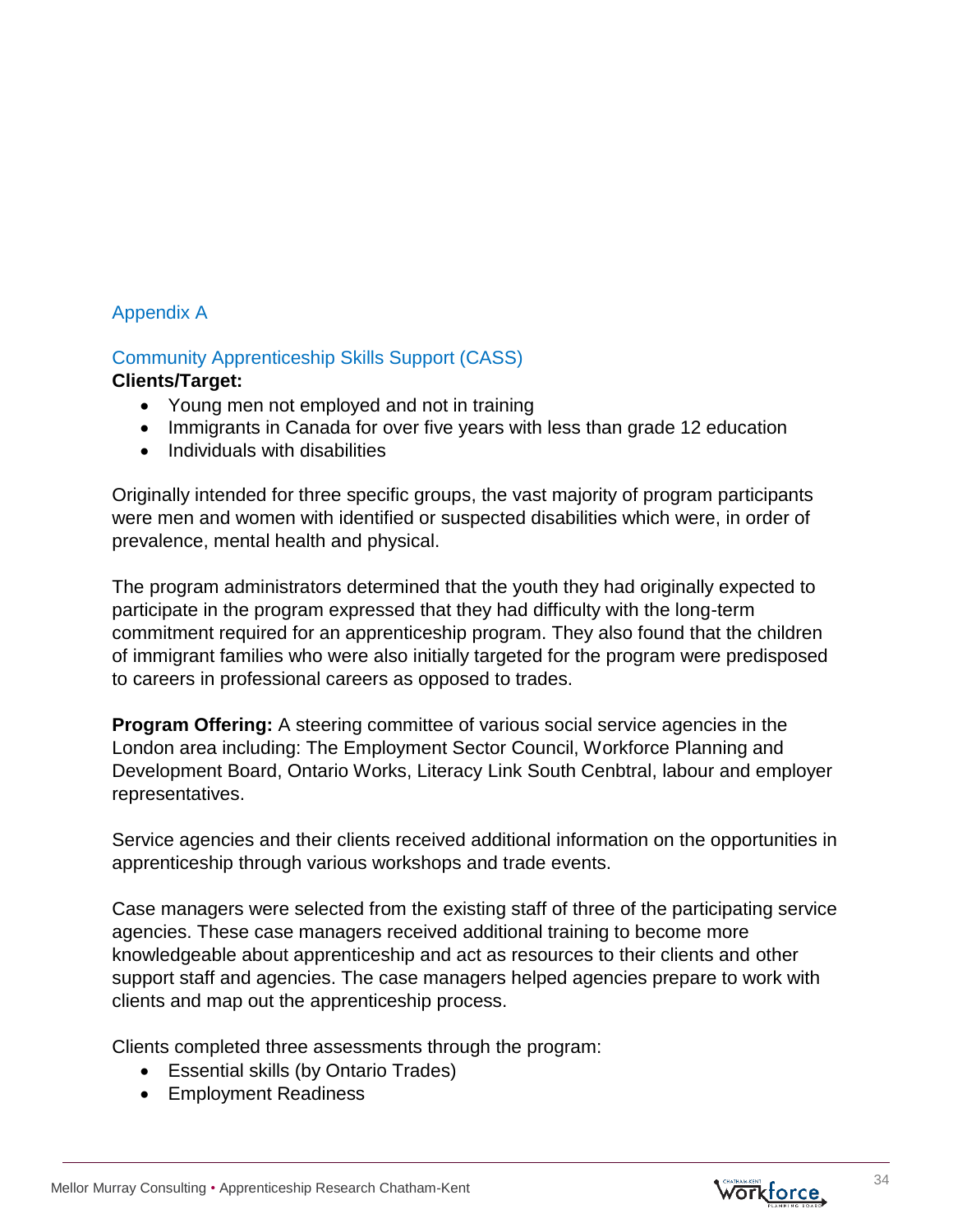• ApprentKnow Assessment

Clients received education and soft skills training targeted to their demonstrated needs based on the results of the various assessments. The program also encouraged the various agencies to work more collaboratively to identify and address their clients' challenges as they went through the apprenticeship program. Client files were shared online using a secure database to provide all appropriate agencies with access to their clients' data.

Through this pilot, Literacy Link South Central determined that the various agencies didn't have a fulsome understanding of what each other did and did not always look for solutions to their clients' needs outside their individual agencies. They also determined that the various client service workers were not always well informed on apprenticeship.

Over the course of the pilot, the case managers reported that they felt that they became more knowledgeable of the process, and that they were better able to support the specific needs of the targeted client groups to help them successfully enter and complete an apprenticeship.

**Apprenticeship Phase:** One through Three. This program focused on clients progressing from exploring apprenticeship through to beginning the apprenticeship program with four steps:

- 1. Intake
- 2. Orientation
- 3. Self-identify
- 4. Meetings with the case manager to track client progress

**Program Status:** A three-year pilot project was completed in December 2018. The final report is expected in early 2019.

**Application for Chatham-Kent:** The model brings together various social agencies to work together to support clients' needs and coordinate the supports necessary to complete the apprenticeship program. It uses existing agencies and provides them with additional training and expertise to better support their clients.

It requires a commitment from existing agencies to act as resources for other agencies. It also requires participating agencies to become more open with the other agencies. No additional staffing resources are required.

Chatham-Kent may be eligible for funding to roll out a similar program with local agencies. The research completed by the Chatham-Kent Workforce Planning Board Report on Soft Skills Training completed in 2017 may be helpful in establishing the partners for this program.

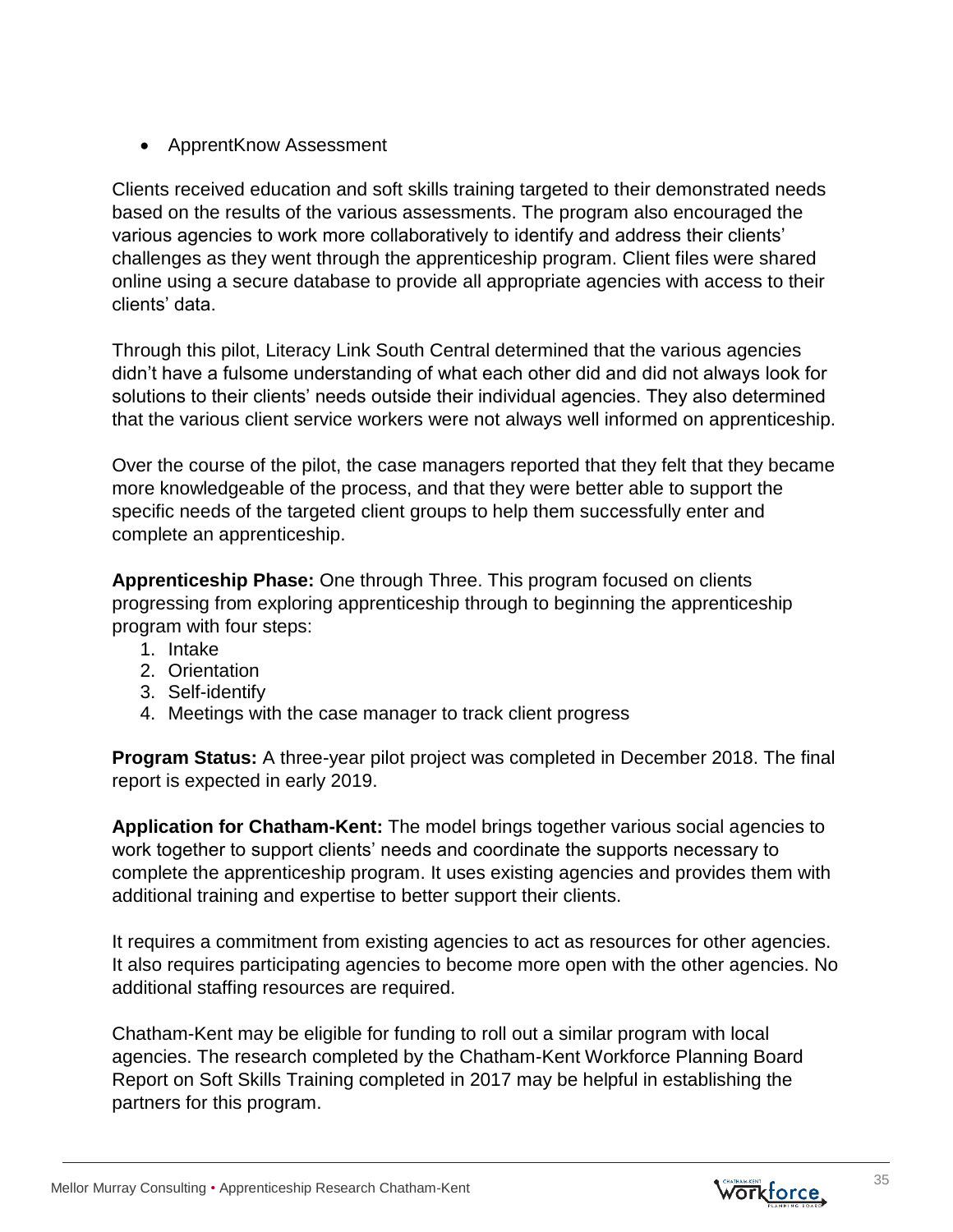

#### <span id="page-35-0"></span>Hammer Heads

**Clients/Target:** Hammer Heads was designed for under-resourced youth age 18 to 25 in the GTA. Participants learn about the program through agency referral and word of mouth. Program participants are screened for program suitability and their motivation to complete the program.

**Program Offering:** Hammer Heads is a three-month pre-apprenticeship program. It provides participants with the life skills, soft skills and any required education (e.g. GED, Grade 12 math or Grade 12 physics) to support their successful integration and completion of the apprenticeship program. The program also includes additional work specific certifications such as forklift, fall arrest, working at heights, safety, first aid and health training.

Hammer Heads receives significant financial and in-kind support from the Central Ontario Building Trades, an organization made up of 25 trade unions. At the completion of the Hammer Heads program, the participants are each offered an apprenticeship with one of the participating unions.

**Apprenticeship Phase:** Two to Three. Pre-apprenticeship through apprentice support.

**Program Status:** The program has been operational for seven years. There are five dedicated staff delivering the program: Executive Director, Executive Assistant, program coordinator, receptionist and field representative.

In October 2018, the Ministry of Training, Colleges and Universities requested a review of the Hammer Heads program in response to allegations that program participants were subjected to "abusive language, racial slurs and intimidation."<sup>12</sup> The outcome of the review has not yet been determined.

**Implementation Potential:** This program would be difficult to replicate in Chatham-Kent. There is not an equivalent to the Central Ontario Building Trades in Chatham-Kent to provide the financial and employment opportunities.



<sup>12</sup> Toronto Star: October 25, 2018 https://www.thestar.com/news/gta/2018/10/24/province-reviewingindependent-probe-of-construction-trades-boot-camp.html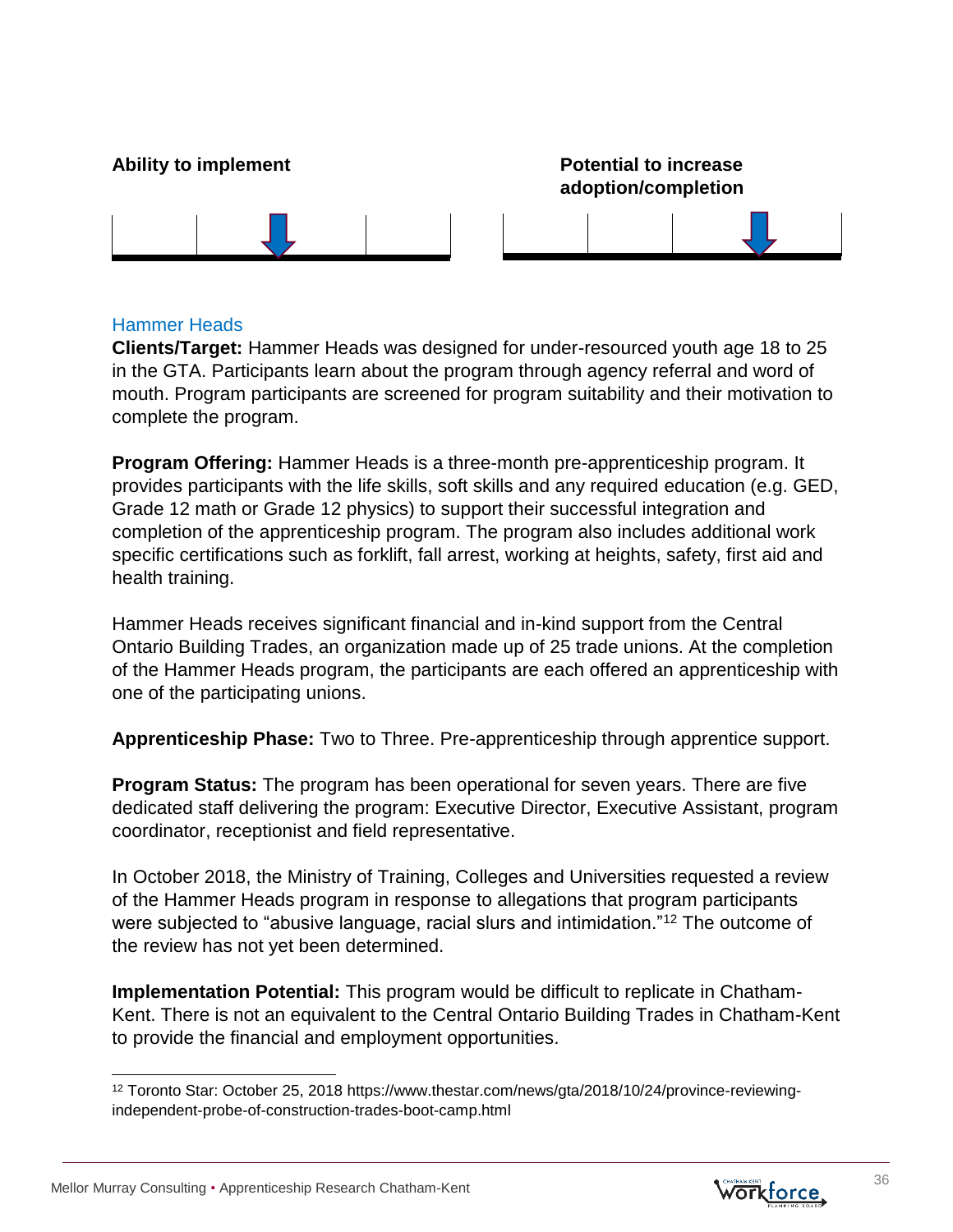The program's success is due in part to the high level of individual attention and support each participant receives from an initial needs assessment to regular feedback and transportation to training sites. The staffing, one-on-one consultation, transportation and in-kind support from trade unions would require significant financial resources to implement in Chatham-Kent.

#### **Ability to implement Potential to increase apprenticeship adoption/completion**



**Impact potential to increase apprenticeship adoption/completion:** Hammer Heads reports strong outcomes for their participants with a reported 95 percent success rate. Of the 400 program participants, 380 have completed at least one year of apprenticeship. Forty-seven program alumni have gone on to purchase homes as a result of their successful completion of the apprenticeship program.

Hammer Heads attributes part of their success to the stringent screening process for individuals who are motivated and committed to following through with the program. While this screening ensures the participants are successful, it does limit the number of program entrants.

#### <span id="page-36-0"></span>**Canadian Apprenticeship Forum Pilot Project**

**Clients/Target:** This program is available for Lambton College apprenticeship students. The condensed classroom training will be offered, initially in the carpentry program. It is projected that the program will be expanded to other trades following a successful completion and evaluation of the pilot program. The exam preparation program was initially offered to electrical apprentices but has since been expanded to all Lambton College apprenticeship students as recently required by the province.

**Program Offering:** Lambton College has reformatted its carpentry apprenticeship program from an eight-week block program to a four-week condensed practical program with the remaining program available online over 12 weeks. Participating students will receive an iPad loaded with information and tutorials to use through the program, which use the Desire to Learn (D2L) software. Lessons will be posted on Fridays with an on-

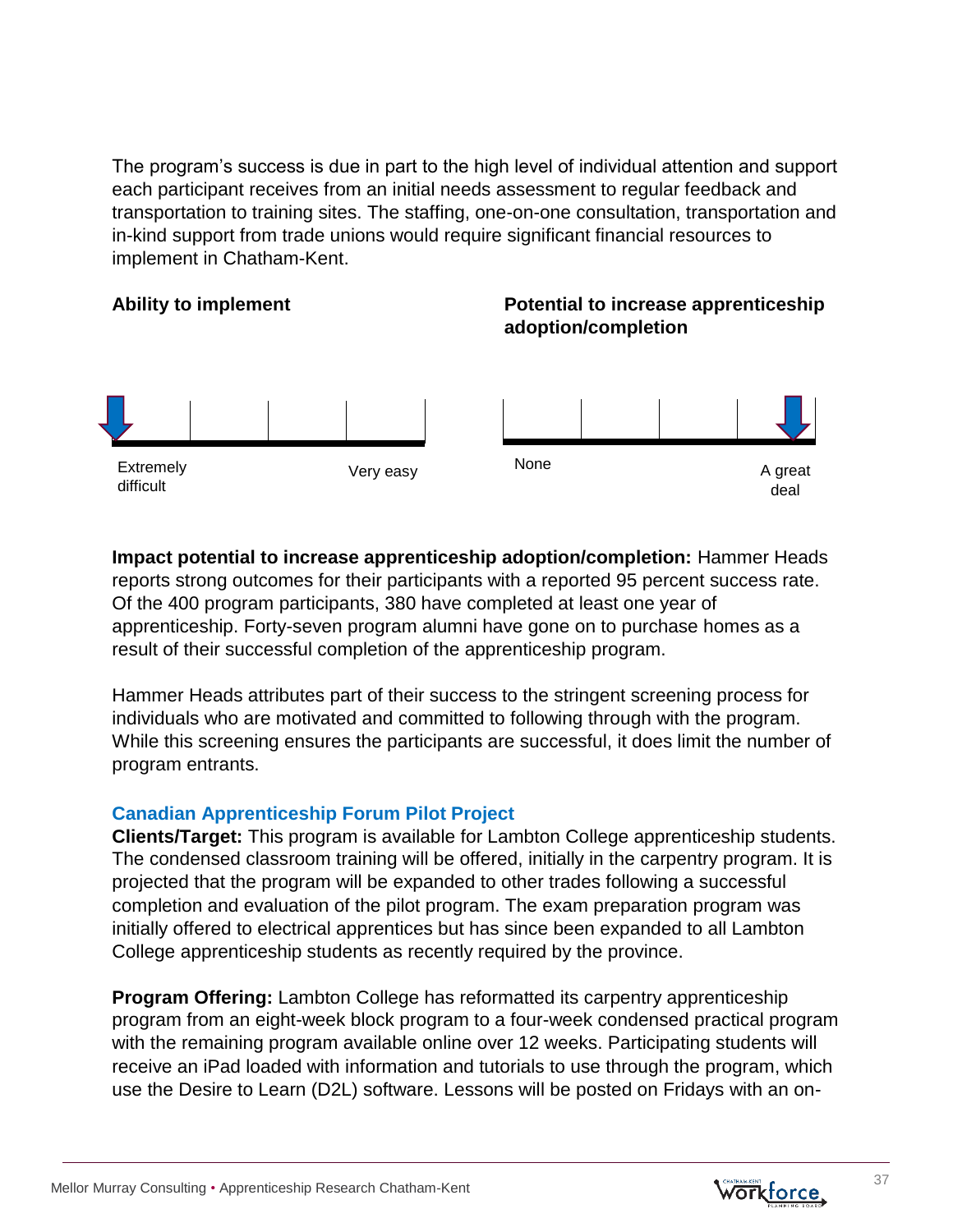line forum held each Wednesday evening. (College Boréal will offer a similar program in French). Lambton College also has a fully equipped mobile trailer which is able to be used to deliver the program remotely.

Lambton College also offers an exam preparation class (or in some cases, week) for all apprenticeship students.

**Apprenticeship Phase:** The program covers phases three and four, education and exam preparation.

**Implementation Potential**: Shorter in-class teaching requirements are more aligned with the learning style of the typical apprenticeship student. They also are more supportive of the lifestyle and family obligations of older students.

Chatham-Kent's local community college, St. Clair College, may consider reviewing its current apprenticeship program model and delivery to adopt the Lambton College model. The additional week of in-class training would result in additional teaching time and possible restructuring of instructor compensation. If this delivery model (with shorter in-class teaching time) proves to be successful, the outcome could be that the physical location of the host college may become less of a barrier for apprenticeship students.



**Impact potential to increase apprenticeship adoption/completion:** As it is a very new delivery model that has not yet been reviewed, the outcome of the condensed classroom time has yet to be determined. The first group of apprentices will begin the new program in September 2019.

The exam preparation courses have already been proven successful. Lambton College's apprenticeship exam pass rate has increased from 60 percent to between 85 and 90 percent with the implementation of the exam preparation course.

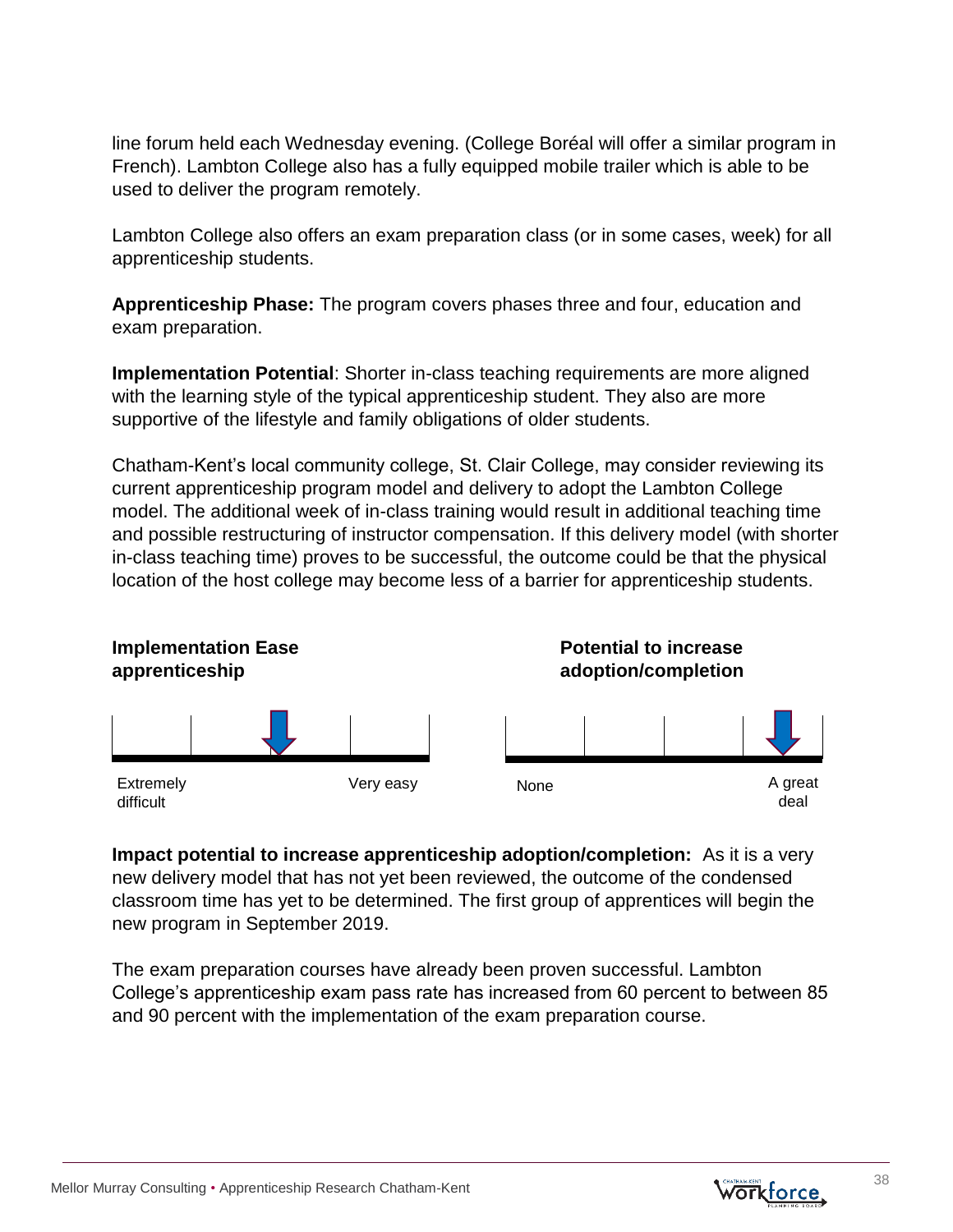| <b>Lambton-Kent District School</b><br>Board/OYAP | Nicole Beuckelare                      |
|---------------------------------------------------|----------------------------------------|
| <b>CSC Providence</b>                             | <b>Roch Frappier</b>                   |
| École Secondaire de Pain Court                    |                                        |
| <b>CK Employment &amp; Social</b>                 | <b>Polly Smith</b>                     |
| <b>Services</b>                                   |                                        |
| <b>Employers</b>                                  | Aarkel Tool and Die Inc                |
|                                                   | Accurcast Inc                          |
|                                                   | Autoliv                                |
|                                                   | <b>Charron Transport Ltd</b>           |
|                                                   | Chatham Bowlerama                      |
|                                                   | Chatham Mazda                          |
|                                                   | <b>Cottingham Tire</b>                 |
|                                                   | Dajcor Aluminum Ltd                    |
|                                                   | Dave's Fixit Shop                      |
|                                                   | Devolder Farms Inc                     |
|                                                   | <b>Environmental Services Inc.</b>     |
|                                                   | <b>Five Start Tool and Tie</b>         |
|                                                   | <b>GWS Tube Forming Solutions Inc</b>  |
|                                                   | <b>Honey Electric</b>                  |
|                                                   | <b>Henry Heyink Construction</b>       |
|                                                   | <b>Huron Construction</b>              |
|                                                   | Hydro One                              |
|                                                   | <b>Kerr Farms Limited</b>              |
|                                                   | Laliberte Collison Inc                 |
|                                                   | <b>Mylen</b>                           |
|                                                   | Postma Heating and Cooling             |
|                                                   | <b>Russell Tool and Die</b>            |
|                                                   | <b>Swain Brothers</b>                  |
|                                                   | <b>Transit Trailer Limited</b>         |
|                                                   | Victory Ford Lincoln Sales Ltd         |
|                                                   | <b>Wallaceburg Collision</b>           |
| <b>MTCU Lead</b>                                  | <b>Susan Larabee</b>                   |
| <b>MTCU</b>                                       | <b>Employment Training Consultants</b> |
| St. Clair College Apprenticeship                  | <b>Richard Lauzon</b>                  |
| Manager                                           |                                        |
| St. Clair College former                          | Sue McLellan                           |
| Apprenticeship Manager                            |                                        |
| Apprentice                                        | John Nyugen                            |
| <b>Adult Language and Learning</b>                | <b>Tracy Callaghan</b>                 |
| <b>Goodwill Career Centre</b>                     | Michelle Repuski                       |

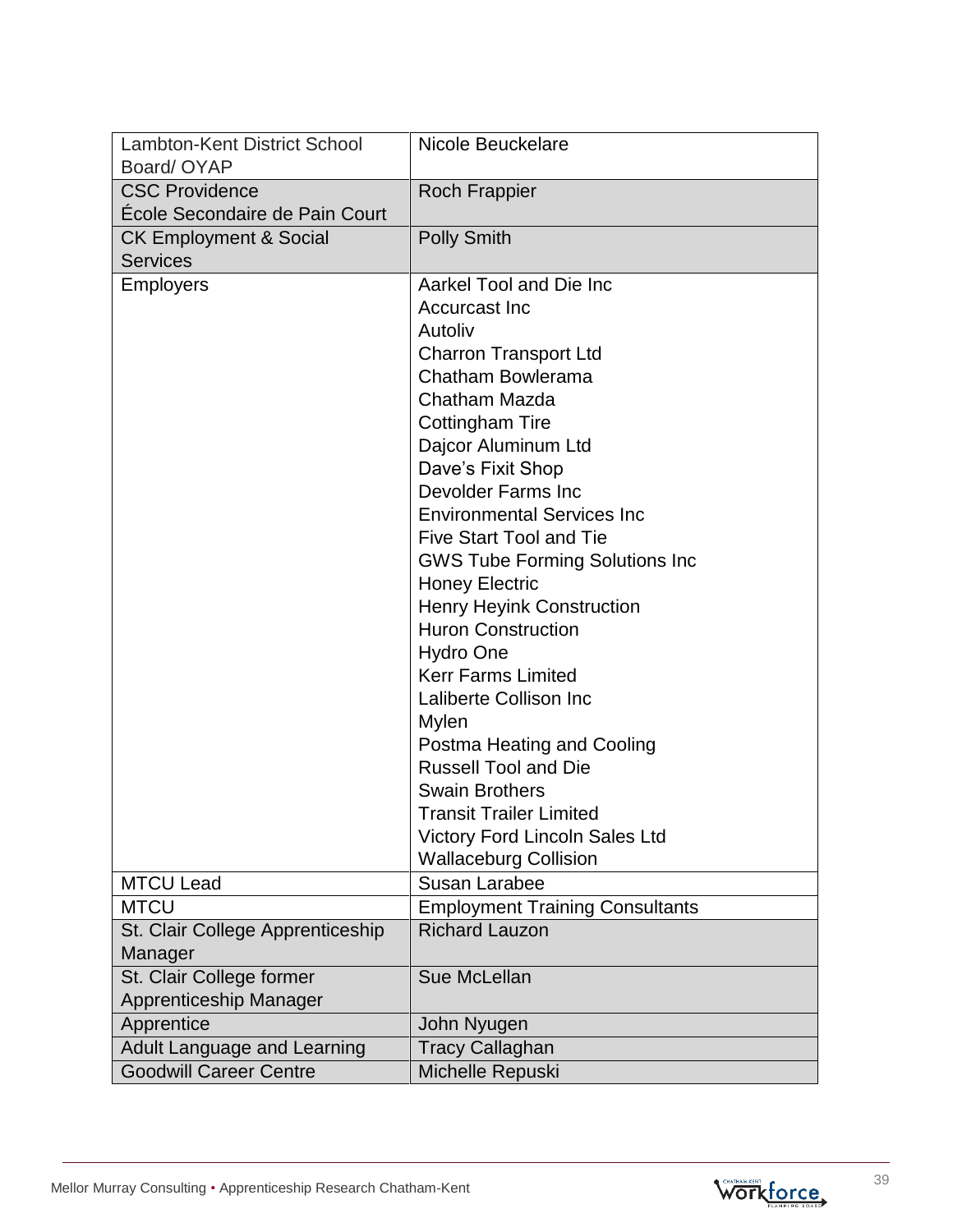